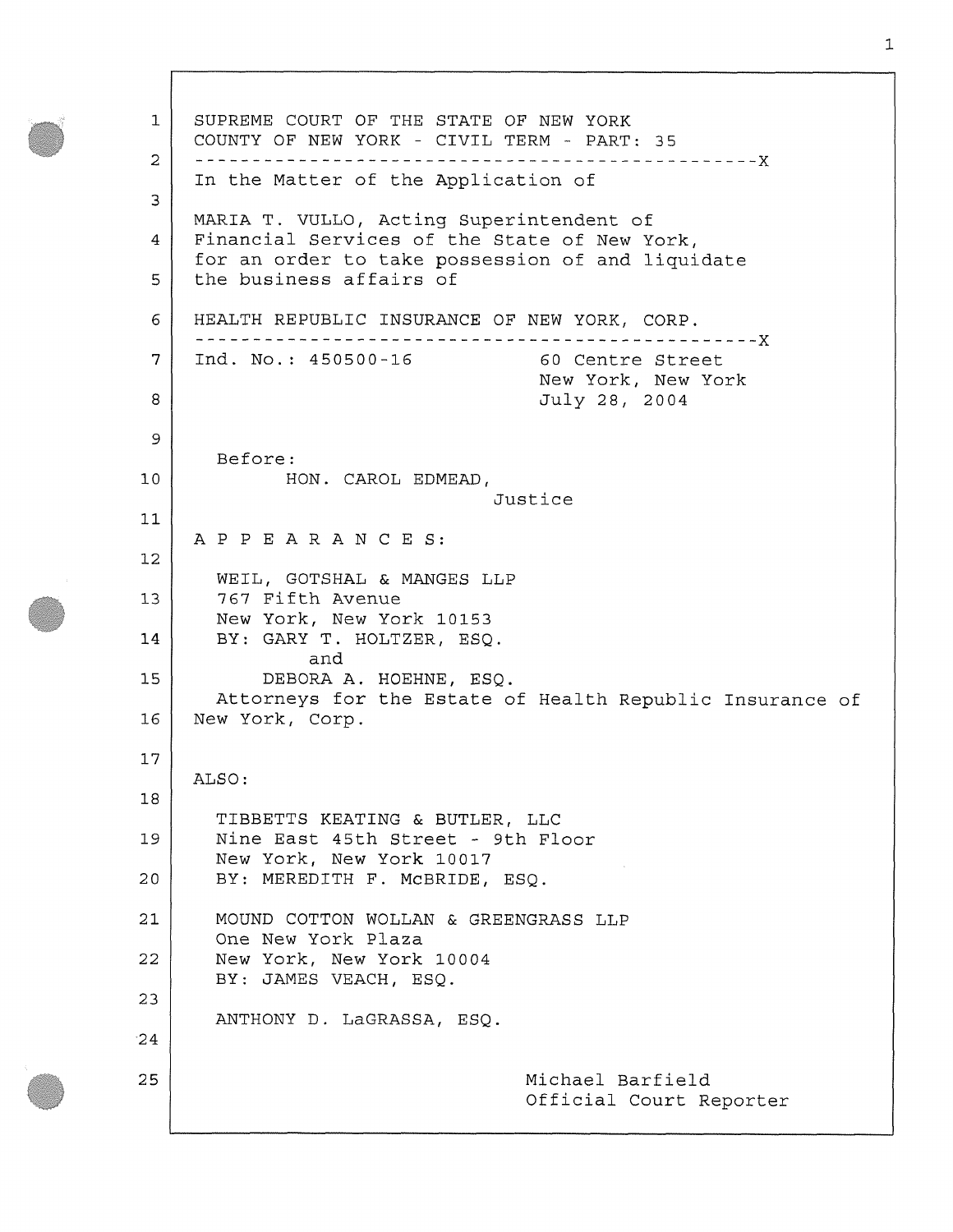1 **2**  3 4 5 6 7 **8**  9 10 11 **12**  13 14 15 **16**  17 **18**  19 **20 21 22**  23 24 25 THE COURT: Yes. MR. HOLTZER: Good afternoon, Your Honor. Gary Holtzer, Weil, Gotshal & Manges, for the estate of Health Republic. We are here, Your Honor, at our request for a status conference. The last time we were here, I think, was on May 15th. We thought we would update Your Honor. There are two aspects to the proceeding. One aspect is to collect and monetize any - THE COURT: What's that second word you said? MR. HOLTZER: Collect and --THE COURT: Monetize? How would you spell it for me? Monetize? Sounds like something American. MR. HOLTZER: **M-O-N**-E-T-I**- Z**-E. To turn into value anything on the asset side of the balance sheet. THE COURT: Off the record. (Whereupon, a discussion is held off the record.) THE COURT: Back on the record. MR. HOLTZER: The other half of this, Your Honor, is identifying and adjudicating the claims against Health Republic. The liability side of the balance sheet. So we are here today to give you an update on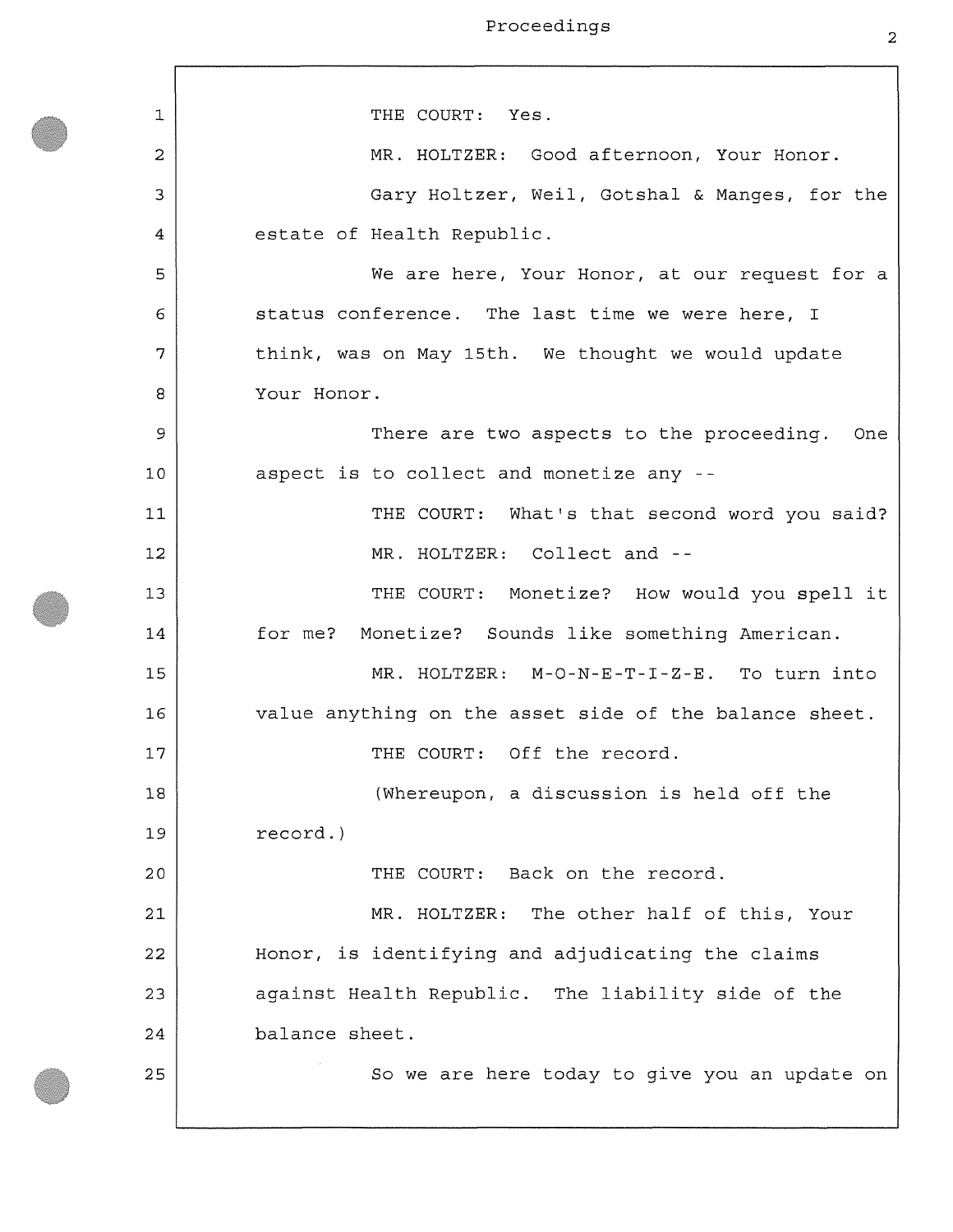1 **2**  3 4 5 6 7 **8**  9 **10**  11 **12**  13 14 15 **16**  17 **18**  19 **20 21 22**  23 24 25 the collection - THE COURT: Both sides. MR. HOLTZER: The collection and adjudication of the claims. We will update you at a future hearing on where we are on the asset side of the balance sheet. With respect to the claims process, the next step in the proceeding is for us to submit for approval a procedure for adjudicating policy claims against Health Republic. We wanted to move by way of Order to Show Cause for that relief. We will be submitting that in relatively short order. We will send out a very plain English notice to all the policy claimants explaining the procedure and court process. Before we did that we thought we would have the status conference with Your Honor to get preliminary views from you so that before we send out notice broadly we capture any of your comments or make it easier going forward to any hearings. So let's turn, if you will, Your Honor, to give you a short briefing on what we intend to do. THE COURT: Yes, go ahead. MR. HOLTZER: So let's give a little background on the submission of policy claims, just the background.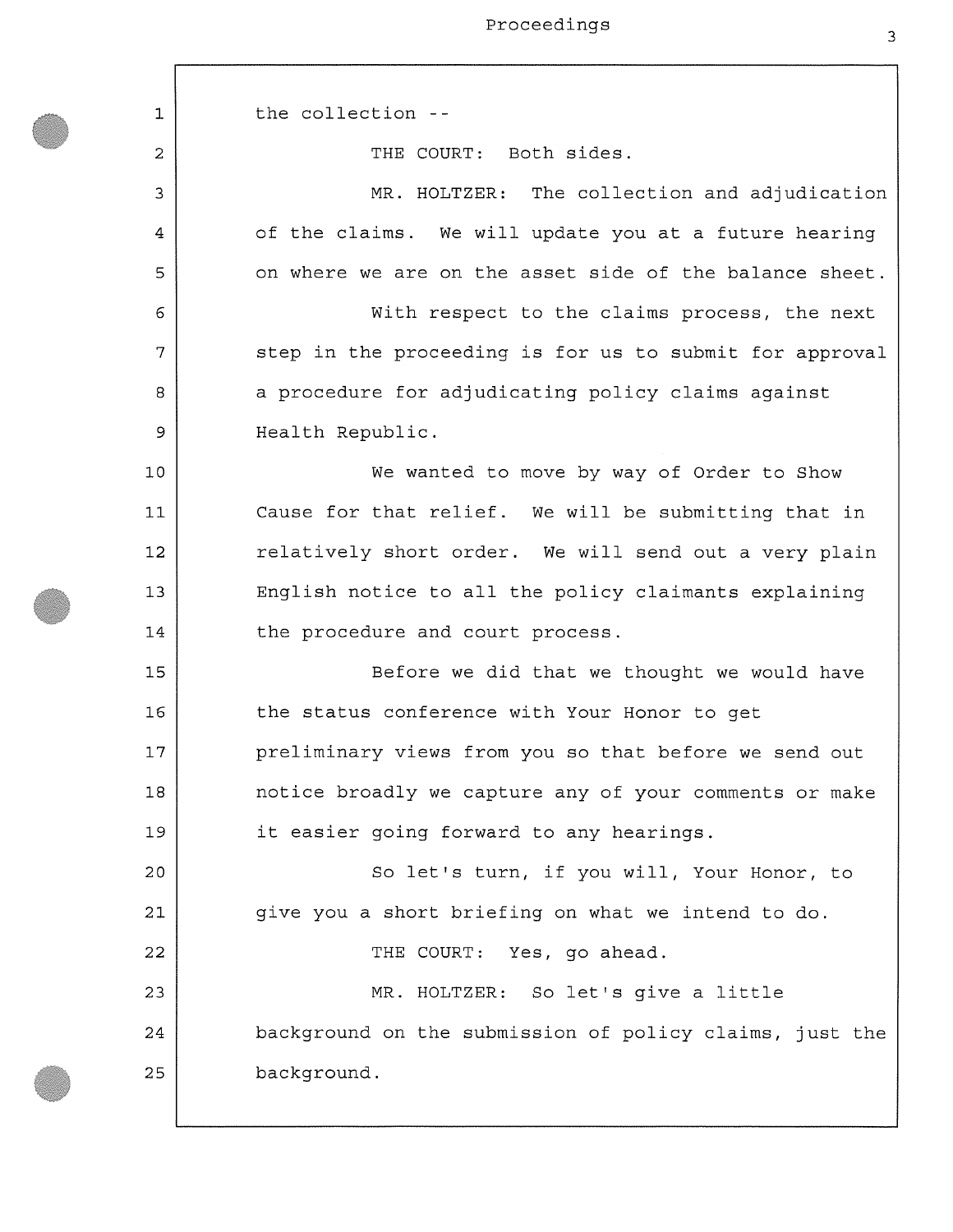| 1              | As background, hundreds of thousands of                 |
|----------------|---------------------------------------------------------|
| $\overline{c}$ | claims were submitted. The vast majority of the claims  |
| 3              | filed against Health Republic are claims for payment    |
| 4              | under Health Public's insurance policies.<br>In         |
| 5              | connection with health care services provided to Health |
| 6              | Republic members we refer to these claims as policy     |
| 7              | claims.                                                 |
| 8              | Again, by way of background, when a member              |
| 9              | saw a health care provider in Health Public's network   |
| 10             | the provider was responsible for submitting the policy  |
| 11             | claim to POMCO. P-O-M-C-O. That's a third-party         |
| 12             | administrator.                                          |
| 13             | When a member saw a health care provider                |
| 14             | outside the Health Public's network the member, as      |
| 15             | compared to the provider, was responsible for           |
| 16             | submitting the policy claim to POMCO.                   |
| 17             | As we said at the last session, the last                |
| 18             | hearing, the outside date for providers and members to  |
| 19             | submit policy claims to Health Republic under the terms |
| 20             | of their contracts and their policies was on or before  |
| 21             | March 31, 2016.                                         |
| 22             | Some of the policy claims were in fact due              |
| 23             | prior to that date depending on what their policies and |
| 24             | contracts said.                                         |
| 25             | The liquidation order that Your Honor signed            |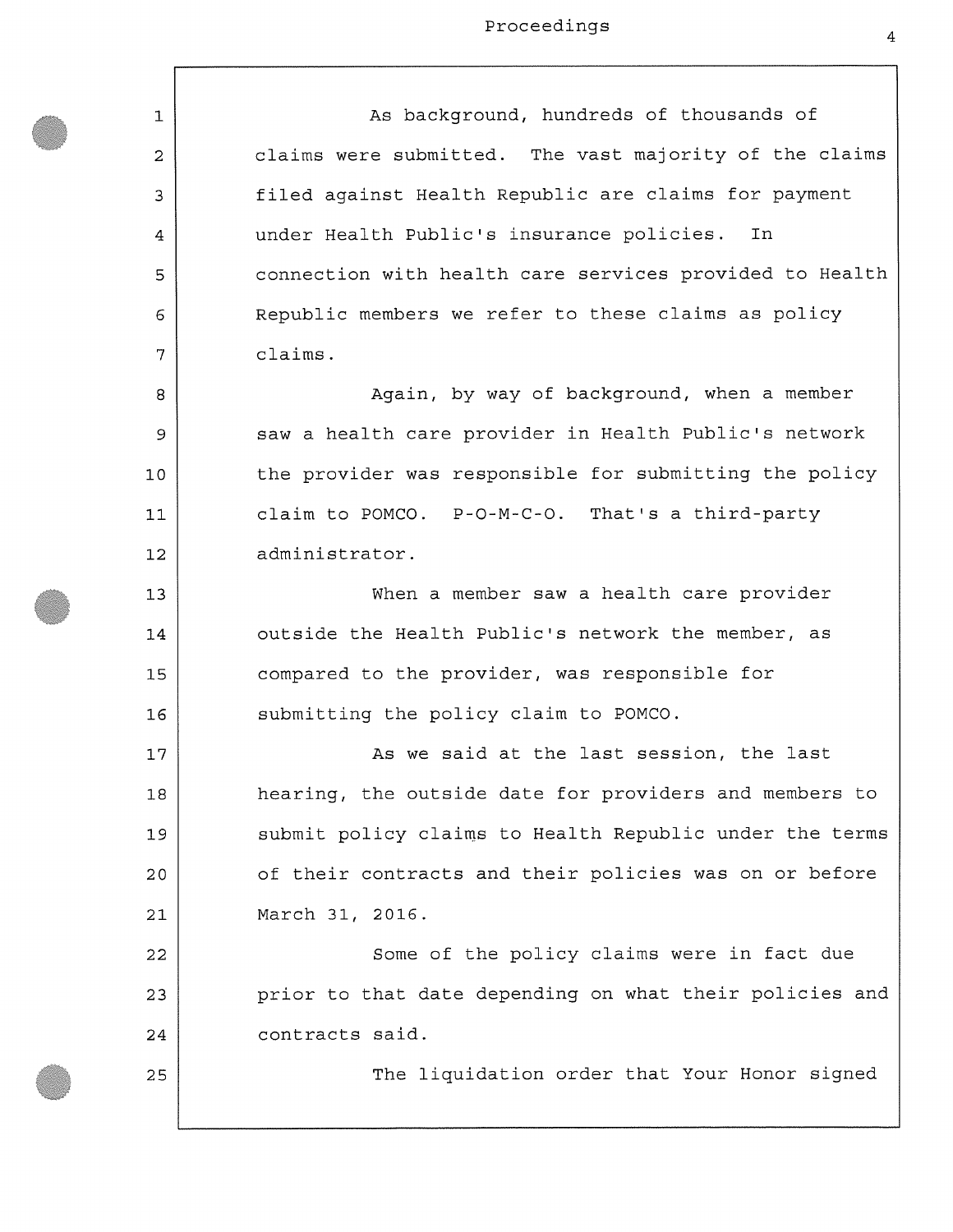1 **2**  3 4 5 6 7 **8**  9 **10 11 12**  13 14 15 **16**  17 **18**  19 **20 21 22**  23 24 25 directed providers to submit policy claims in accordance with their existing deadlines and procedures in their contracts and didn't extend the deadlines. Similarly, the liquidation order directed the members to submit policy claims for out-of-network services in accordance with the procedures -- the existing procedures and deadlines in their insurance policies. Additionally, Your Honor, the liquidator identified a handful of member claims -- ready for this? -- such as gym memberships, reimbursement for that. That may be covered by Health Republic policies but not related to medical costs and therefore weren't captured in the claim submission process. But they still may be entitled to payment. So what the liquidator did was the liquidator reached out through its agents to those members on an individual basis to facilitate submission of those claims. Now, the liquidator has added what I will call claims look-up tools for members and providers on the website that you heard about at the last hearing. Those tools provide members and providers with a secure platform to look up their claims and confirm receipt by Health Republic so that everybody knows that their claim got submitted.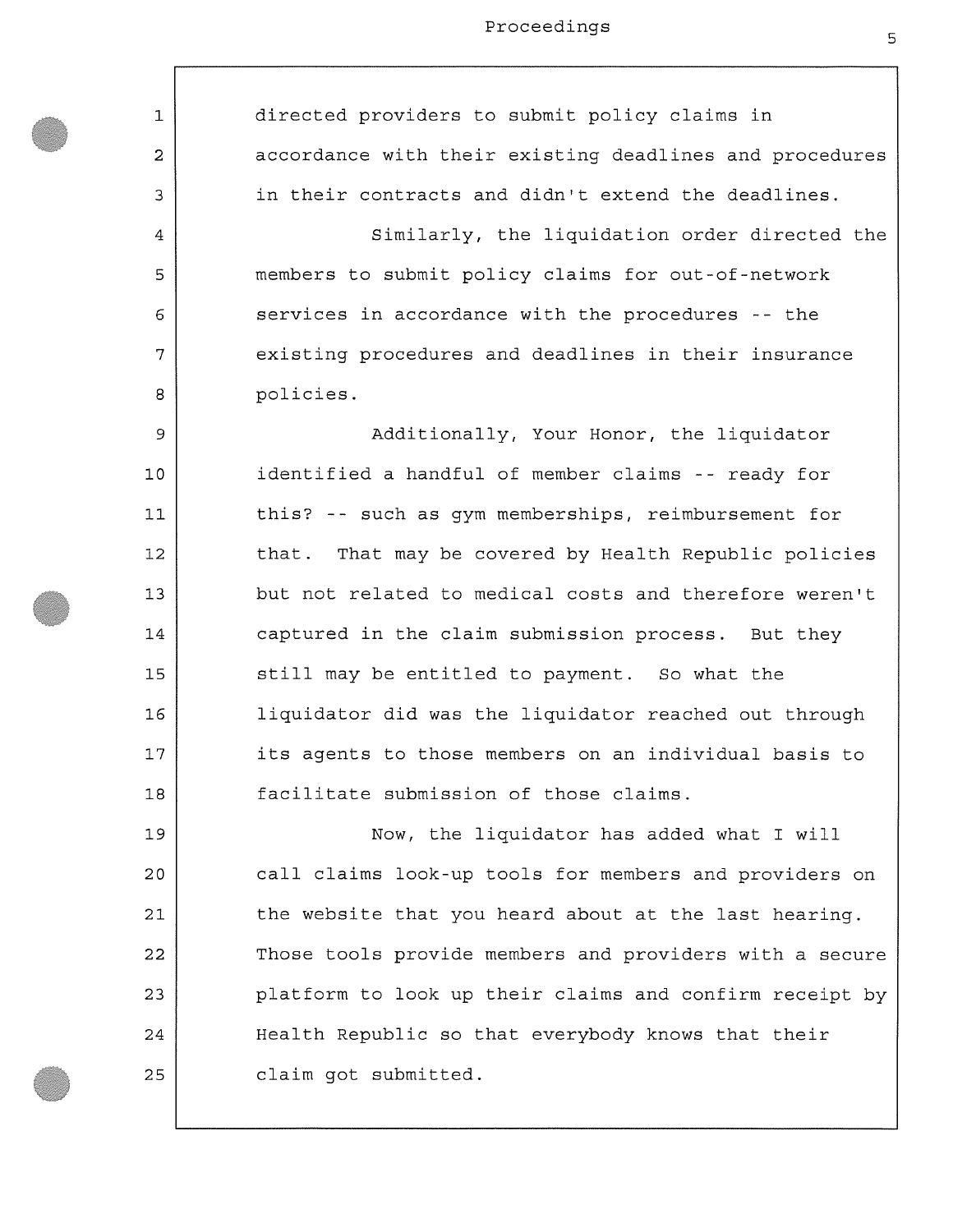$\overline{1}$ 

| $\mathbf 1$ | The look-up tools will be updated during the            |
|-------------|---------------------------------------------------------|
| 2           | proceeding to reflect the outcome of the claims         |
| 3           | adjudication process so that providers and members can  |
| 4           | have a secure platform to track the process.            |
| 5           | That's the background on that, Your Honor.              |
| 6           | Let's talk about the submission of other                |
| 7           | claims. Right? First we talked about policy             |
| 8           | claimants, now we will talk about all the other claims. |
| 9           | The liquidator's proposed claims adjudication           |
| 10          | procedure, which again we would file and detail in an   |
| 11          | Order to Show Cause and set up for a hearing with Your  |
| 12          | Honor to get approval of it, that proposed adjudication |
| 13          | procedure only addresses policy claims.                 |
| 14          | The reason for that is because we believe --            |
| 15          | THE COURT: You said let me talk about other             |
| 16          | than non-policy claims.                                 |
| 17          | MR. HOLTZER: Correct.                                   |
| 18          | So what I am about to say, Your Honor, is the           |
| 19          | proposed claims adjudication procedure is only going to |
| 20          | address policy claims because it is highly unlikely     |
| 21          | that Health Republic will have sufficient assets to pay |
| 22          | any claims against it other than claims for             |
| 23          | administrative expenses, which are different than       |
| 24          | policy claims. Those are the cost of the                |
| 25          | administration of the proceeding, and then separately,  |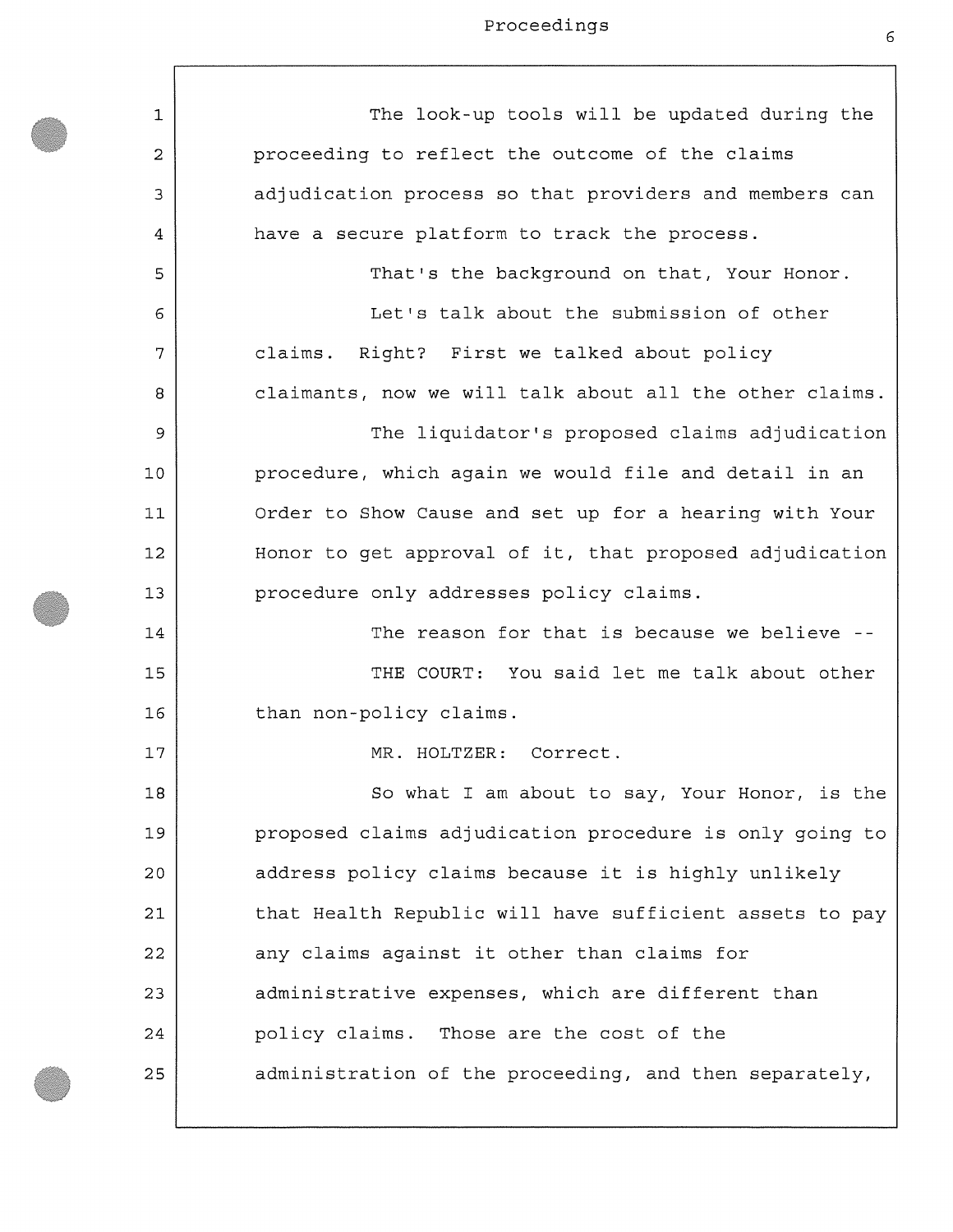$\sqrt{ }$ 

| 1  | right, some percentage of each allowed policy claim.                                                                                    |
|----|-----------------------------------------------------------------------------------------------------------------------------------------|
| 2  | So importantly, Your Honor, the liquidator                                                                                              |
| 3  | believes it would be a waste of estate resources to                                                                                     |
| 4  | establish procedures for claims other than policy                                                                                       |
| 5  | claims.                                                                                                                                 |
| 6  | THE COURT: How is the administrative costs                                                                                              |
| 7  | determined? It should have been set by now.                                                                                             |
| 8  | The administrative costs? How are they                                                                                                  |
| 9  | captured?                                                                                                                               |
| 10 | MR. HOLTZER: The administrative costs are<br>$\mathcal{O}(\mathcal{A})$ and $\mathcal{O}(\mathcal{A})$ . The $\mathcal{O}(\mathcal{A})$ |
| 11 | the costs of attorneys and advisors to Health Public's                                                                                  |
| 12 | estate.                                                                                                                                 |
| 13 | THE COURT: Already in place.                                                                                                            |
| 14 | MR. HOLTZER: There are arrangements by                                                                                                  |
| 15 | contract already in place for the professionals and                                                                                     |
| 16 | advisors.                                                                                                                               |
| 17 | THE COURT: Are those contracts somewhere                                                                                                |
| 18 | transparent?                                                                                                                            |
| 19 | MR. HOLTZER: They can be.                                                                                                               |
| 20 | THE COURT: That's what I would like. I                                                                                                  |
| 21 | would like that. And I would like the administrative                                                                                    |
| 22 | costs and the related agreements to those                                                                                               |
| 23 | administrative costs posted so people -- interested                                                                                     |
| 24 | parties can see, since you say the likelihood of                                                                                        |
| 25 | reaching beyond the policy claims in conjunction with                                                                                   |
|    |                                                                                                                                         |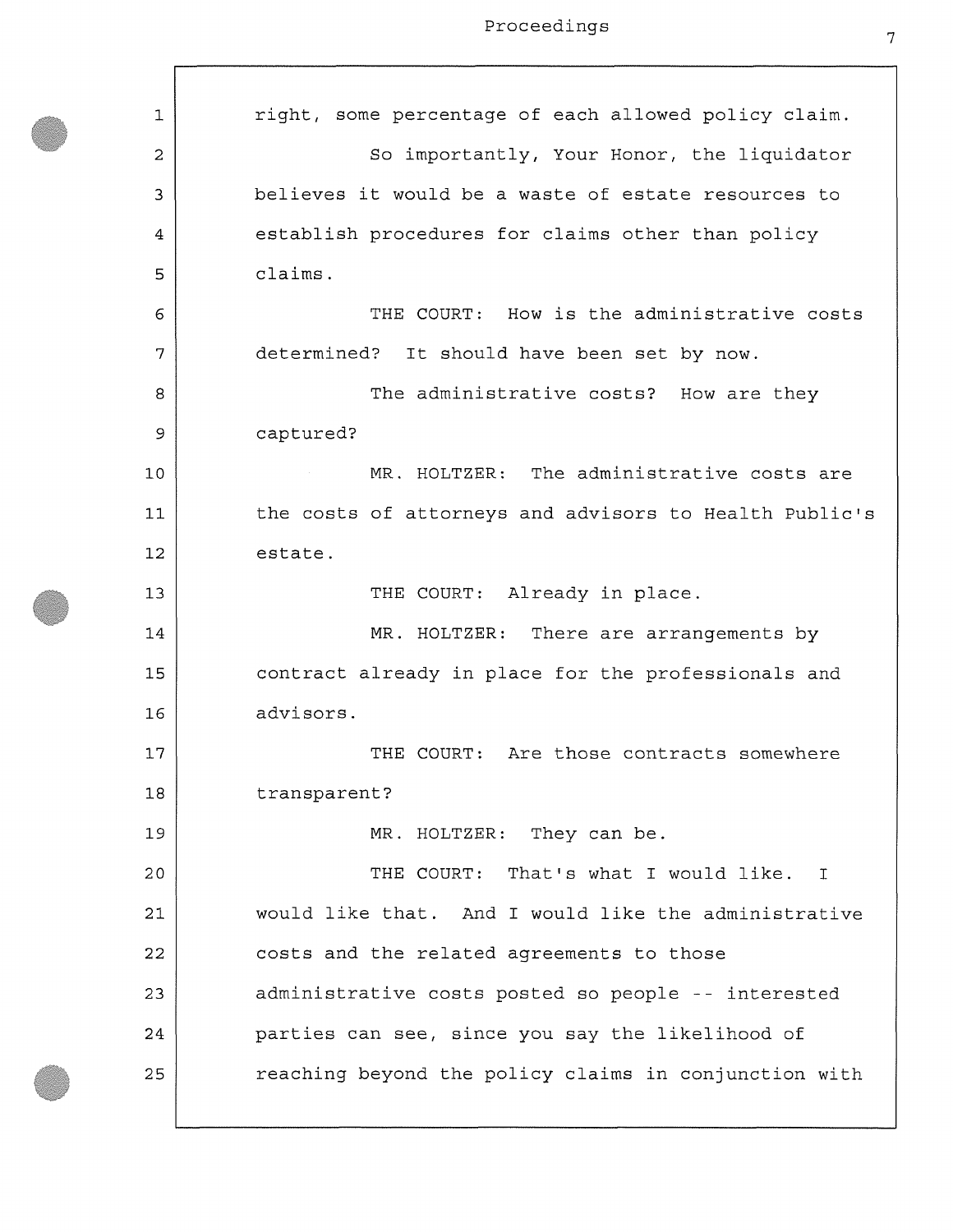| $\mathbf{1}$   | the administrative costs would leave very little, if   |
|----------------|--------------------------------------------------------|
| $\overline{2}$ | anything, left.                                        |
| 3              | I think everything that's being covered or             |
| 4              | spent should be transparent. So the administrative     |
| 5              | costs, and to whom those costs are going, I would like |
| 6              | that transparent. I would like that posted. If it is   |
| 7              | contract, if it is -- however it is.                   |
| 8              | MS. HOEHNE: I believe that there is a                  |
| 9              | requirement to submit periodic reports to the Court.   |
| 10             | In those reports --                                    |
| 11             | THE COURT: That's a different -- periodic              |
| 12             | reports to the Court are two different things. Not     |
| 13             | what I am saying.                                      |
| 14             | MR. HOLTZER: You want the underlying                   |
| 15             | contracts.                                             |
| 16             | THE COURT: I want the transparency posted on           |
| 17             | the site.                                              |
| 18             | I want the identity -- I want administrative           |
| 19             | costs posted that I can link into it and see who is    |
| 20             | getting what. Who is it and what are they getting.     |
| 21             | Okay? Is that kind of clear?                           |
| 22             | MR. HOLTZER: Yes.                                      |
| 23             | THE COURT: Good.                                       |
| 24             | So that those who may be left out will                 |
| 25             | understand where the money went. And if there is an    |
|                |                                                        |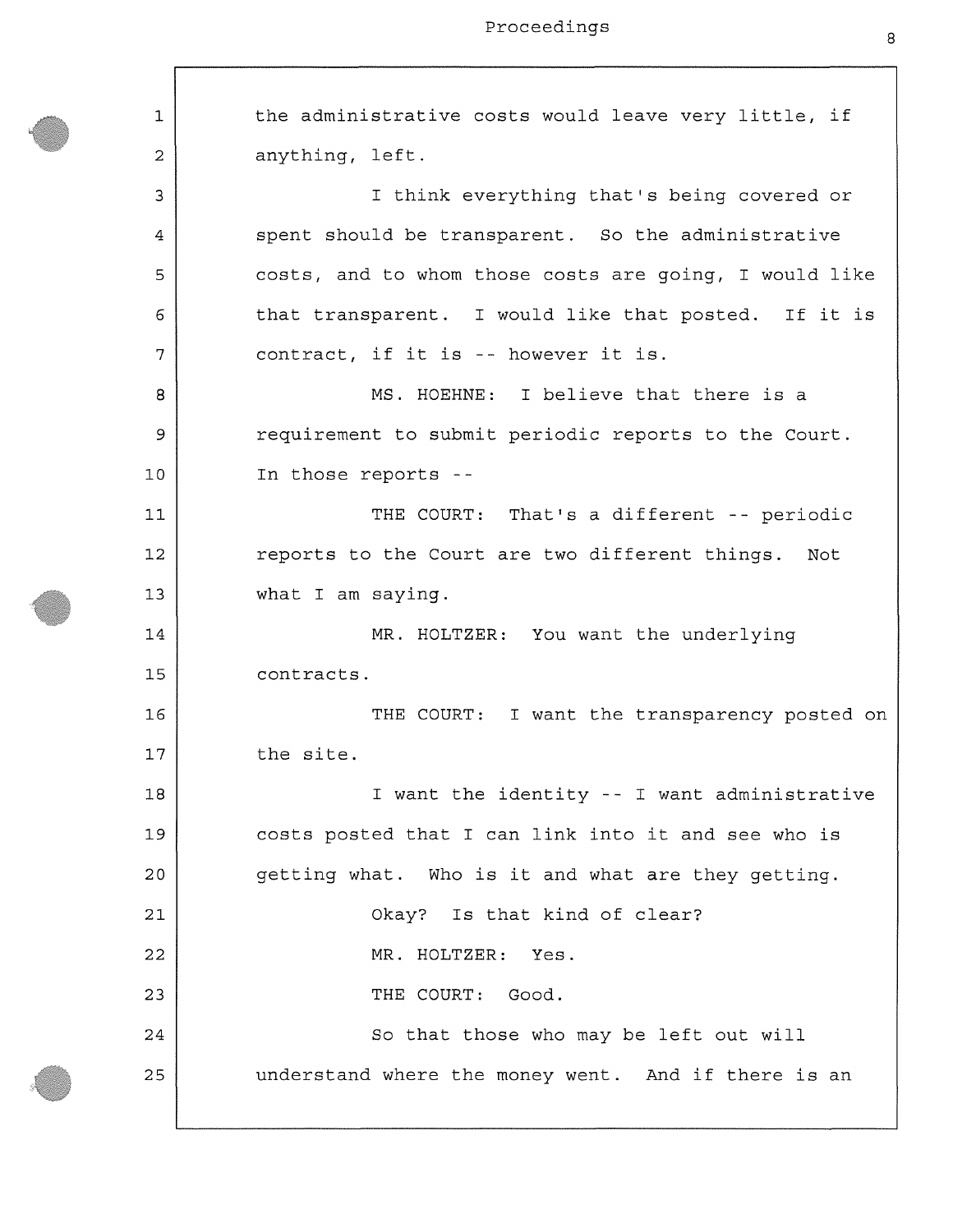Proceedings and the set of the set of the set of the set of the set of the set of the set of the set of the set of the set of the set of the set of the set of the set of the set of the set of the set of the set of the set

1 **2**  3 4 5 **6**  7 **8**  9 **10 11 12**  13 14 15 **16**  17 **18**  19 **20 21 22**  23 24 25 issue with respect to exorbitant administrative costs someone will bring it to the Court's attention if they feel that's what's going on. And it may be that you get applauded for doing such a great job. We will see. MR. HOLTZER: Okay. THE COURT: So that he is 1. MR. HOLTZER: So, Your Honor, the point of talking about claims other than policy claims is that we are not going to have a claims adjudication process for those claims. We will have administrative claims and the policy claims. THE COURT: Right. Going parallel. Administrative claims. Parallel claims will be running parallel. In other words, addressed simultaneously. MS. HOEHNE: The administrative claims. THE COURT: Are always being addressed. They are running. The policy claims is what we are talking about setting up through the Order to Show Cause. MS. HOEHNE: Correct. THE COURT: Both will be able to be tracked on line. MS. HOEHNE: Right. Because the liquidation order authorized the liquidator to pay administrative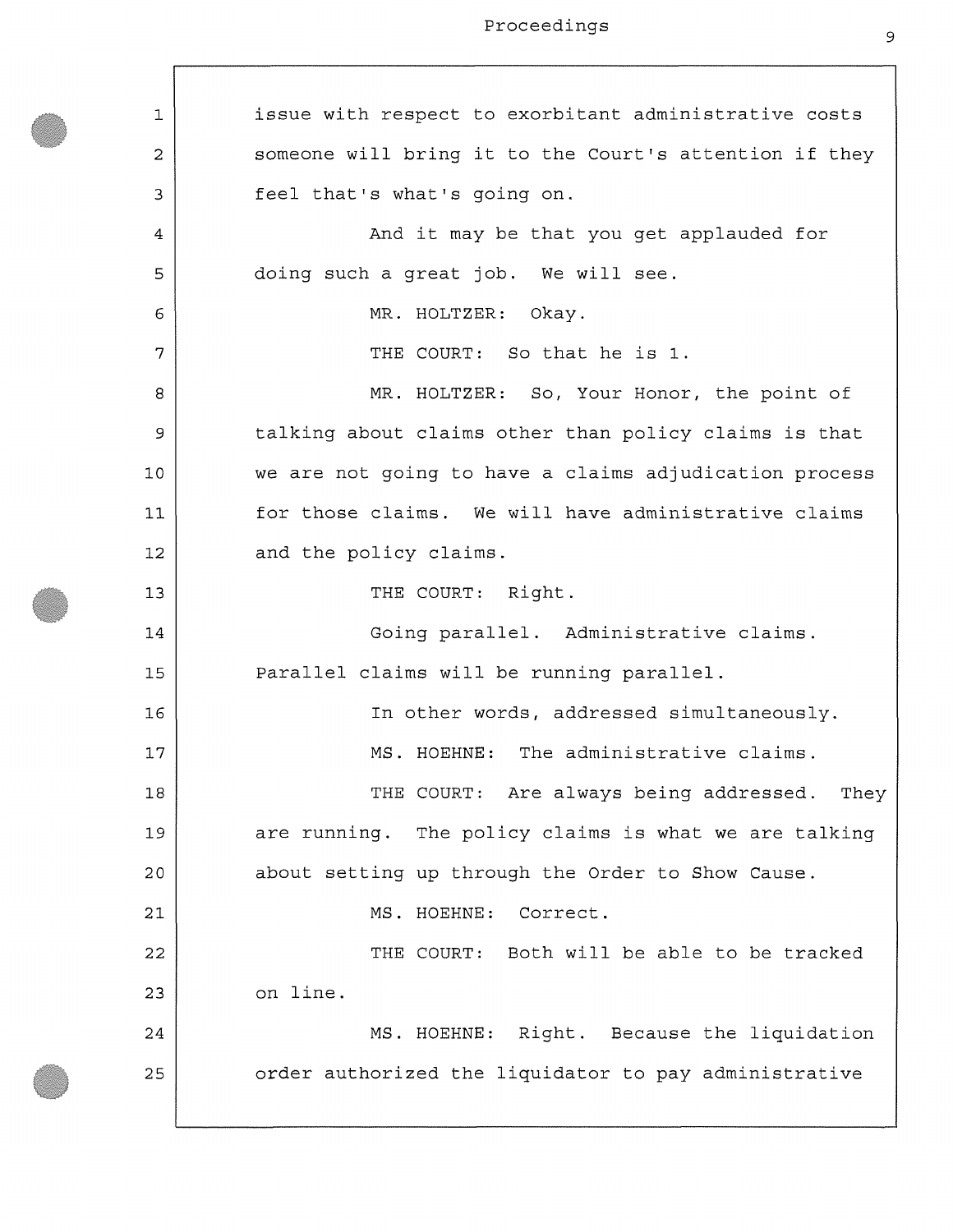| 1  | expenses in the ordinary course.                       |
|----|--------------------------------------------------------|
| 2  | THE COURT: I understand. But that's a nice             |
| 3  | little umbrella.                                       |
| 4  | MS. HOEHNE: In the ordinary course.                    |
| 5  | This procedure will address just the policy            |
| 6  | claims.                                                |
| 7  | THE COURT: Except as I have just said. You             |
| 8  | will put up and have -- able to be linked -- I keep    |
| 9  | going like your fingers are linking, but you know what |
| 10 | I am saying.                                           |
| 11 | You can link in and see what's going on on an          |
| 12 | ongoing basis.                                         |
| 13 | MR. HOLTZER: We will make sure, Your Honor.            |
| 14 | Turning to the claims adjudication procedure,          |
| 15 | though, for the policy claims, we wanted to talk with  |
| 16 | you in a little bit of detail about what that Order to |
| 17 | Show Cause will ask for in terms of relief. So again,  |
| 18 | if there are any preliminary observations like Your    |
| 19 | Honor is giving, I am sure you will let us know.       |
| 20 | So as an initial step in the claims                    |
| 21 | administration process, right now the liquidator is    |
| 22 | finalizing agreements with the third-party             |
| 23 | administrator to audit the current policy claims       |
| 24 | inventory for the purpose of initially eliminating     |
| 25 | duplicative claims and assessing the accuracy of some  |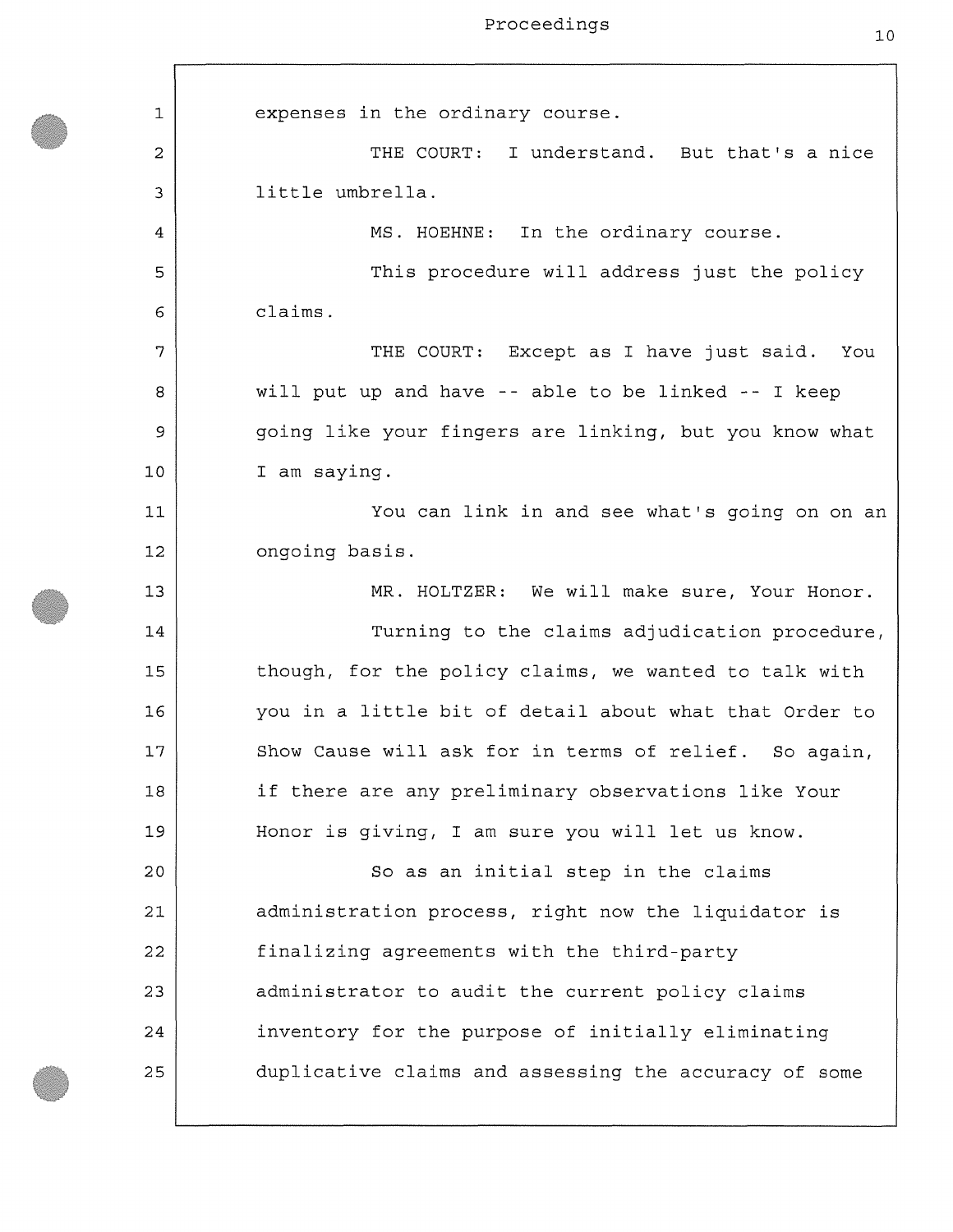**1 2**  3 4 5 6 7 **8**  9 10 **11 12**  13 14 15 **16**  17 **18**  19 **20 21 22**  23 24 25 of the proposed claims determinations. The audit will take about 3 to 4 months in our estimation. And again, we reference hundreds of thousands of claims have been filed. Based on the audit, Your Honor, and again in the spirit of making sure we are very transparent, there will be two documents, two forms of documents that initially go out. The first one is an EOB, explanation of benefits, that will be issued to members. The second document we call EOP, explanation of payment. Right? That will be issued to providers. Each of them will receive those in connection with their policy claims. THE COURT: Explanation of benefits and explanation of payment. MR. HOLTZER: Correct. THE COURT: Now, the payment would be the explanation to the provider? MR. HOLTZER: Correct. THE COURT: That's explanation of payment. MR. HOLTZER: Correct. THE COURT: Clarify for me explanation of benefit. What is the -- explanation of benefit is for the member? MR. HOLTZER: Correct.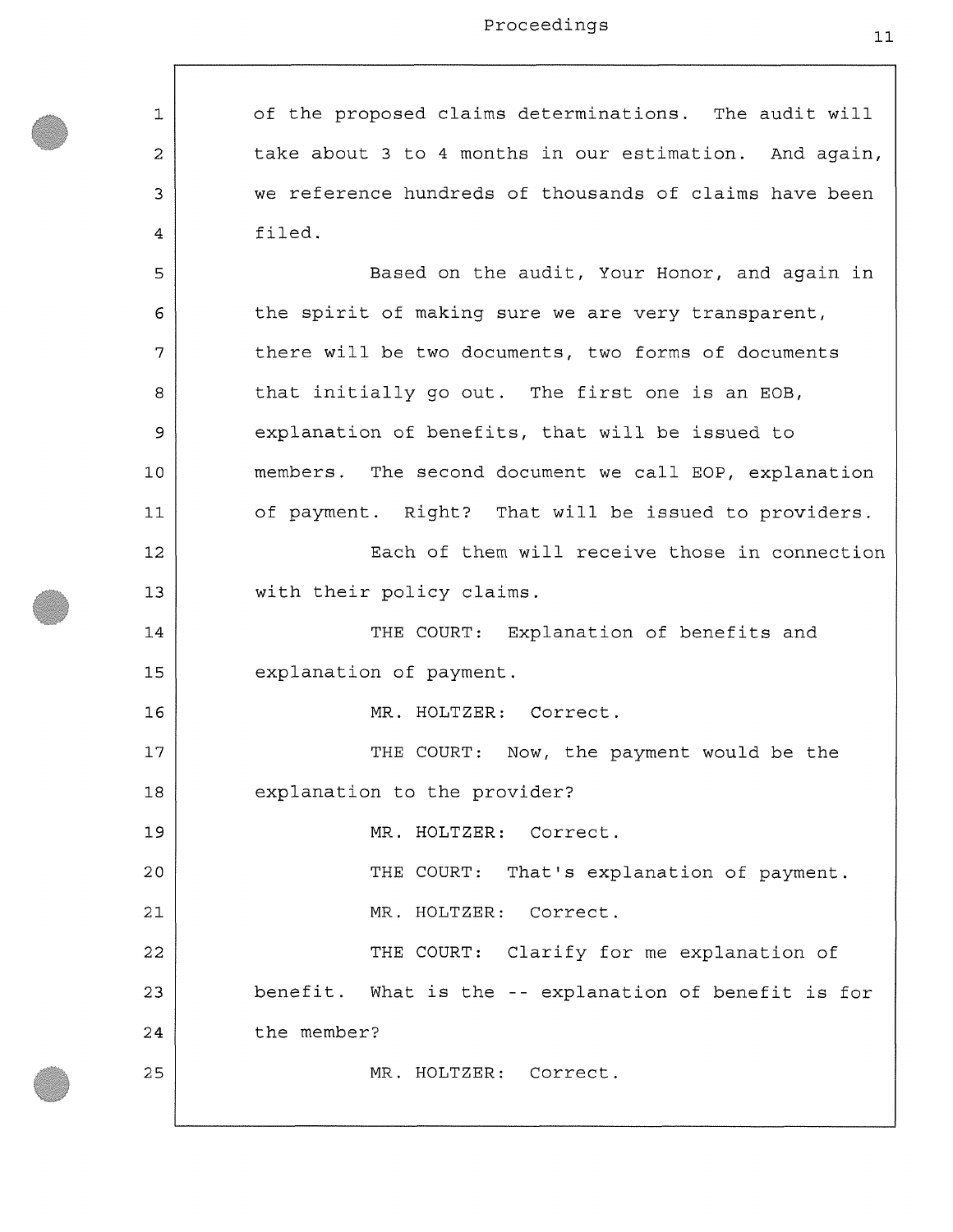$\Gamma$ 

| 1  | THE COURT: To understand what his or her               |
|----|--------------------------------------------------------|
| 2  | benefits are.                                          |
| 3  | MR. HOLTZER: Correct.                                  |
| 4  | THE COURT: Under whatever -- under the                 |
| 5  | policies.                                              |
| 6  | MR. HOLTZER: Correct.                                  |
| 7  | THE COURT: But the payment is with respect             |
| 8  | to the providers who put in claims.                    |
| 9  | MR. HOLTZER: Correct.                                  |
| 10 | THE COURT: What about -- so these are --               |
| 11 | MR. HOLTZER: Those are the two --                      |
| 12 | THE COURT: Policyholders.                              |
| 13 | MR. HOLTZER: Correct. There are only two               |
| 14 | categories. They will each get a piece of paper        |
| 15 | explaining what the view is of their particular        |
| 16 | submission, whether it is a member or a provider.      |
| 17 | So the EOB, I will call it, and EOP, will              |
| 18 | indicate the portion of the services covered by Health |
| 19 | Republic and the portion that is the member's          |
| 20 | responsibility. That way each submitting party will    |
| 21 | know what our view is.                                 |
| 22 | THE COURT: Okay.                                       |
| 23 | The portion covered by Health Republic.                |
| 24 | MR. HOLTZER: Correct.                                  |
| 25 | THE COURT: And the portion covered by --               |
|    |                                                        |

 $\epsilon$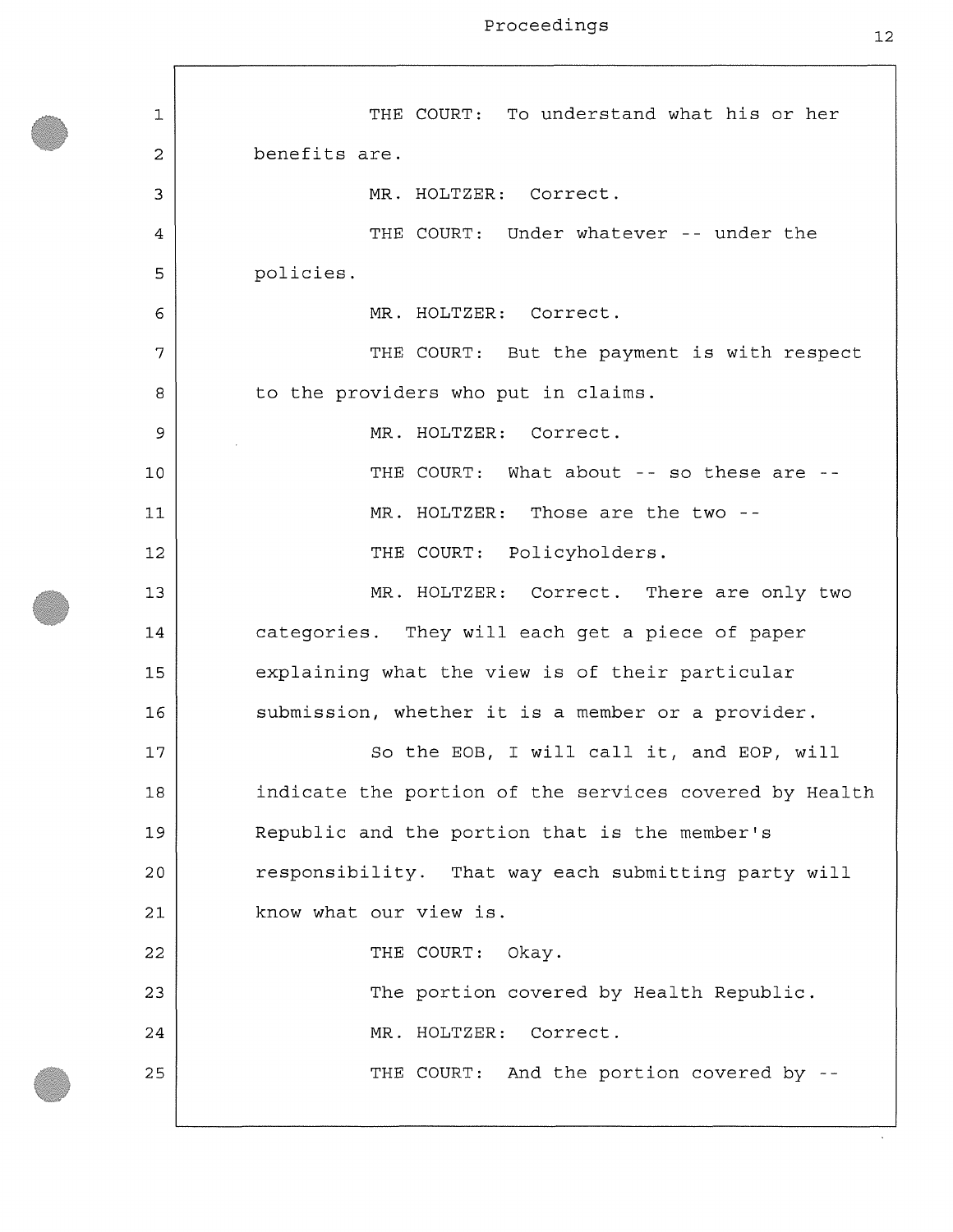1 **2**  3 4 5 6 7 **8**  9 **10 11 12**  13 14 15 15 17 **18**  19 **20 21 22**  23 24 25 MR. HOLTZER: The member. THE COURT: And that's going to be a available where? MR. HOLTZER: I will explain in just a moment. So the EOB and EOP, they will also serve as notice of the determination of the amount of the provider or member's claim against Health Republic. So when they get that piece of paper it will have an explanation of the coverage and what their claim is in our view. THE COURT: Let me back up then. So in 3 to 4 months this is information notice of the determination and the amount. MR. HOLTZER: Yes. THE COURT: How -- the determination of the amount is being set by the audit? MR. HOLTZER: I will go through it. THE COURT: Again. MR. HOLTZER: Let me get it out. THE COURT: My thing is I want to know where is the due process. MR. HOLTZER: Exactly. THE COURT: I am going way too fast. Off the record.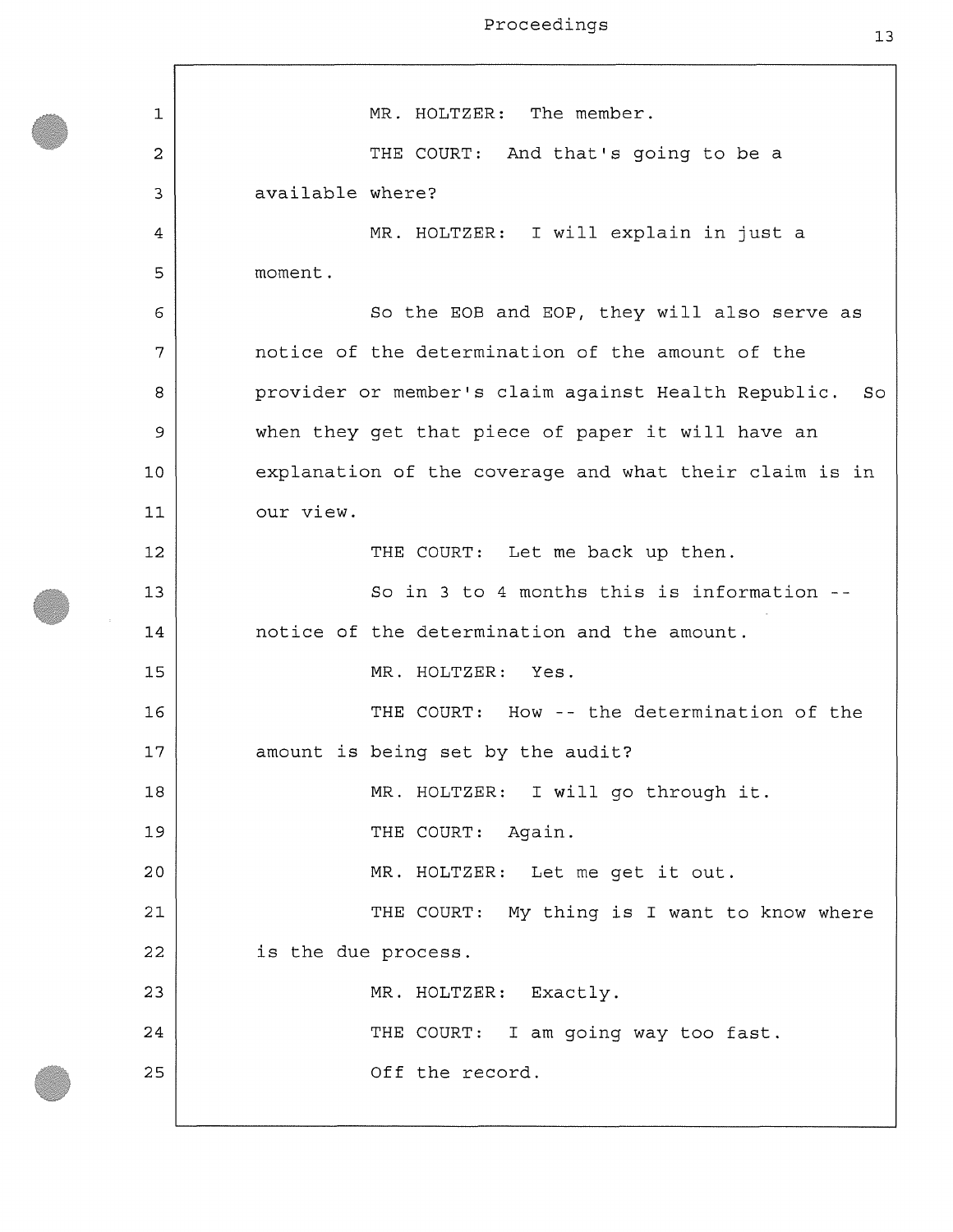1 **2**  3 4 5 6 7 **8**  9 **10 11 12**  13 14 15 **16**  17 **18**  19 **20 21 22**  23 24 25 (Whereupon, a discussion is held off the record.) THE COURT: Back on. MR. HOLTZER: So, Your Honor, as part of the claims adjudication procedure we are going to seek approval. We will do this in steps and you will see the due process as we move through it this. The punchline of this is intended to make sure there is A, plenty of due process, and B, we try to lessen as much as possible what winds up on the court docket and not clog the court with the claims process if we can help it. THE COURT: Off the record. (Whereupon, a discussion is held off the record.) THE COURT: Back on the record. MR. HOLTZER: Again, Your Honor, as part of the claims adjudication procedure that we are going to seek Court approval of, right, we are going to seek approval of the form of EOB and EOP so that everyone knows as a transparency matter that they are getting a court authorized form. We would say that form will substantially list what members and providers received prior from Health Republic. We made some small modifications to it because of our procedure, but it is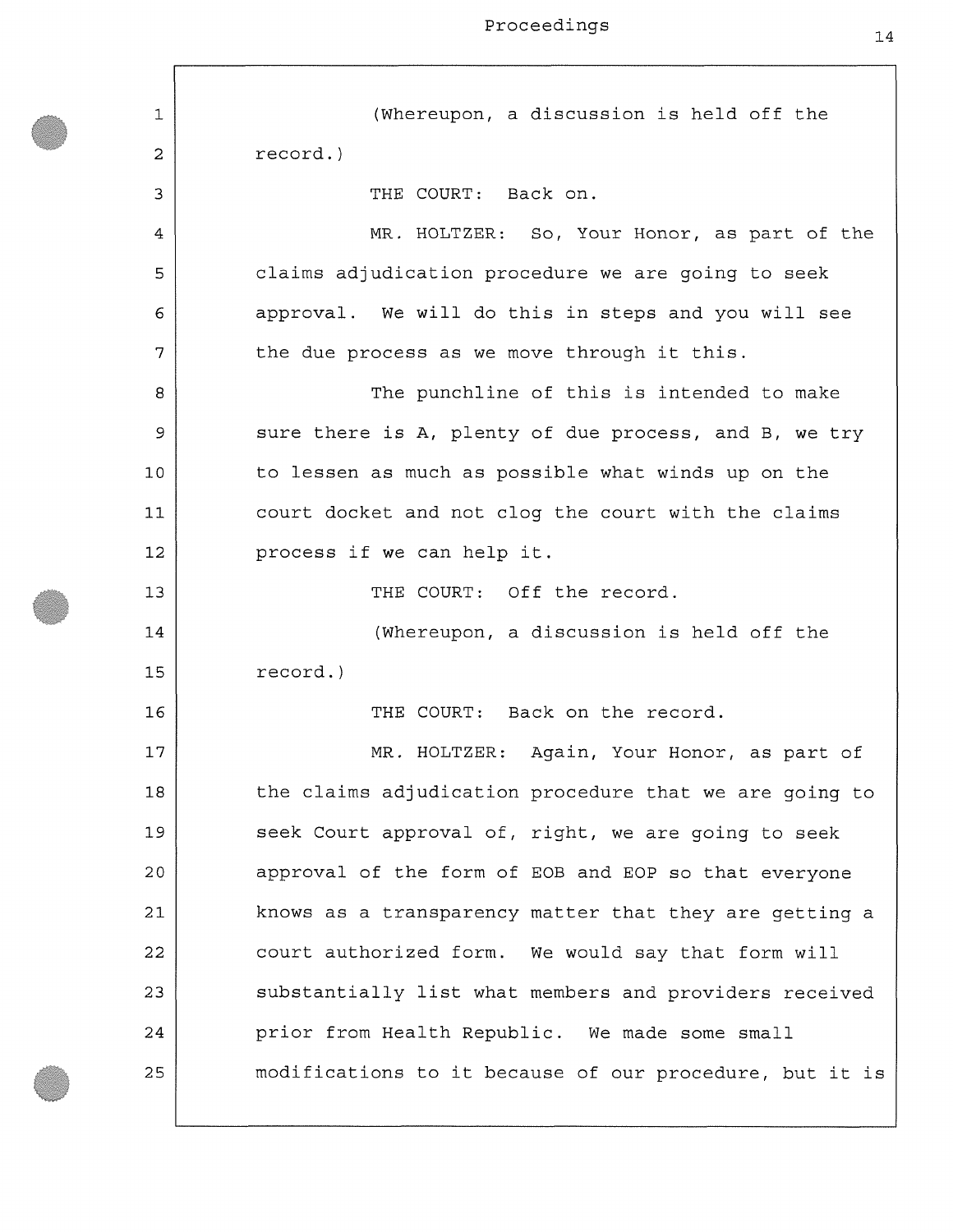$\Gamma$ 

| 1  | very normal looking to the provider and the member     |
|----|--------------------------------------------------------|
| 2  | relative to the history of what they were used to. But |
| 3  | we want approval of the form so there is no dispute    |
| 4  | that we are all using one that was court sanctioned.   |
| 5  | THE COURT: The form is to show what? The               |
| 6  | form is to do what?                                    |
| 7  | MR. HOLTZER: It is the EOB. It will tell               |
| 8  | them after they submit their claims what is our answer |
| 9  | to their claim, effectively, and how much ultimately   |
| 10 | their claim is for in our view. That's step 1.         |
| 11 | THE COURT: Right.                                      |
| 12 | MR. HOLTZER: Turning to the due process,               |
| 13 | which I will call the appeals part.                    |
| 14 | Here is how we think about the adjudication            |
| 15 | procedure. We want -- we are going to propose an       |
| 16 | appeals process that effectively mirrors the existing  |
| 17 | process. Right? It is going to provide both internal   |
| 18 | and external review of the claims.                     |
| 19 | So if a member or a provider agrees with the           |
| 20 | EOB or EOP that they receive, no further action is     |
| 21 | required:                                              |
| 22 | If the member or the provider disagrees with           |
| 23 | the EOP or EOB they can appeal the determination set   |
| 24 | forth in the EOB or EOP.                               |
| 25 | Members and providers will have 60 days from           |
|    |                                                        |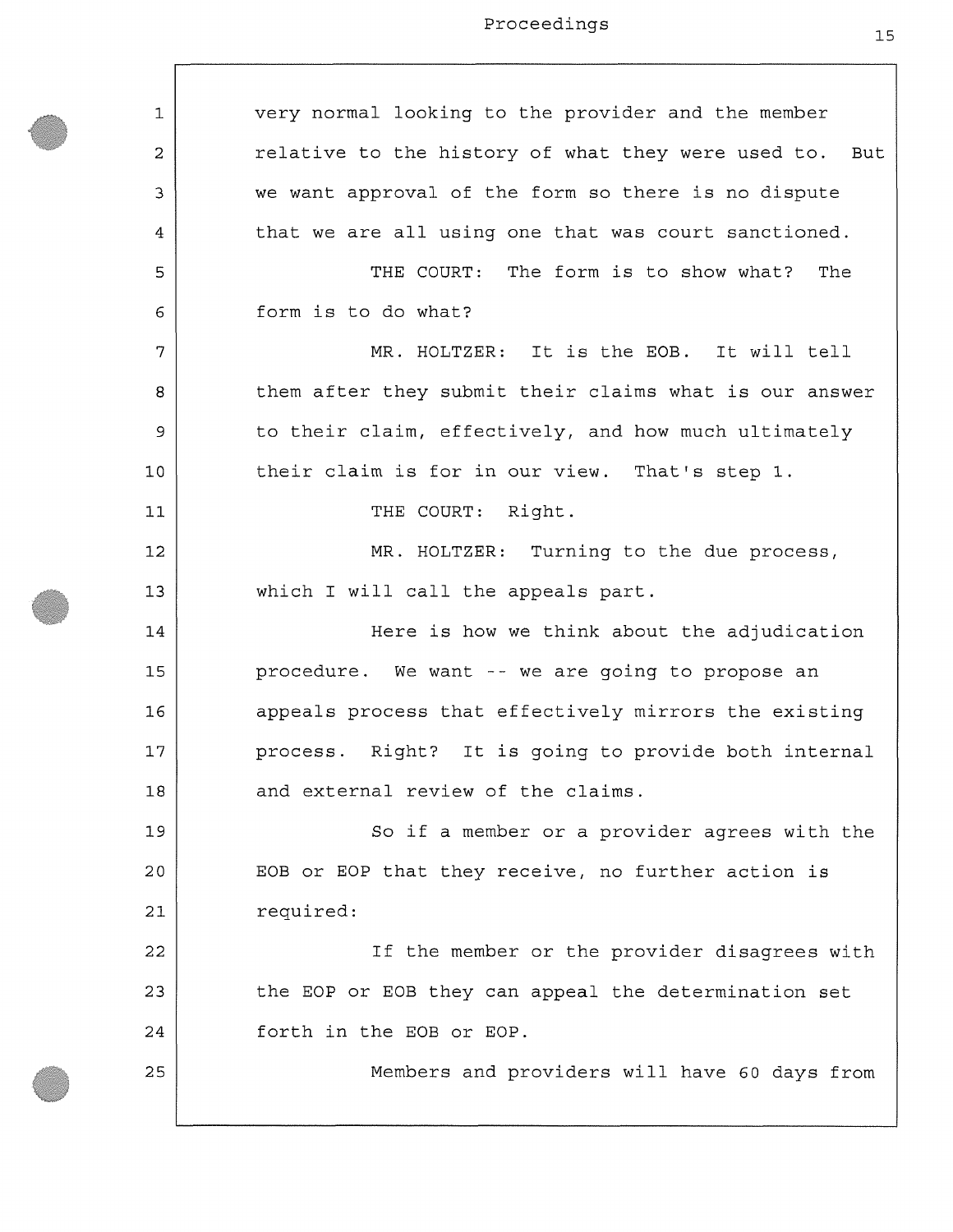1 **2**  3 4 5 6 7 **8**  9 **10**  11 **12**  13 14 15 **16**  17 **18**  19 20 **21 22**  23 24 25 the date of the mailing of the EOB or EOP to submit an appeal. Importantly, Your Honor, via Health Public's website. Now, we know this is an important part. We will also have an option to submit an appeal in hard copy if a member or provider doesn't have access to a computer. So you can do it either way. THE COURT: But you said mailing by posting. To me that's a contradiction. They can post objection - MR. HOLTZER: On the website. Or they have the option to submit the appeal in hard copy. THE COURT: Okay. MR. HOLTZER: Either way. As part of their appeal, Your Honor, the member or provider has to submit claims documentation and any additional information that they want the liquidator to consider in the appeal, which is very normal. THE COURT: The information on the determination will sound like what? MR. HOLTZER: It will say what the claim was, what our view of the coverage is. THE COURT: Our view of the coverage will be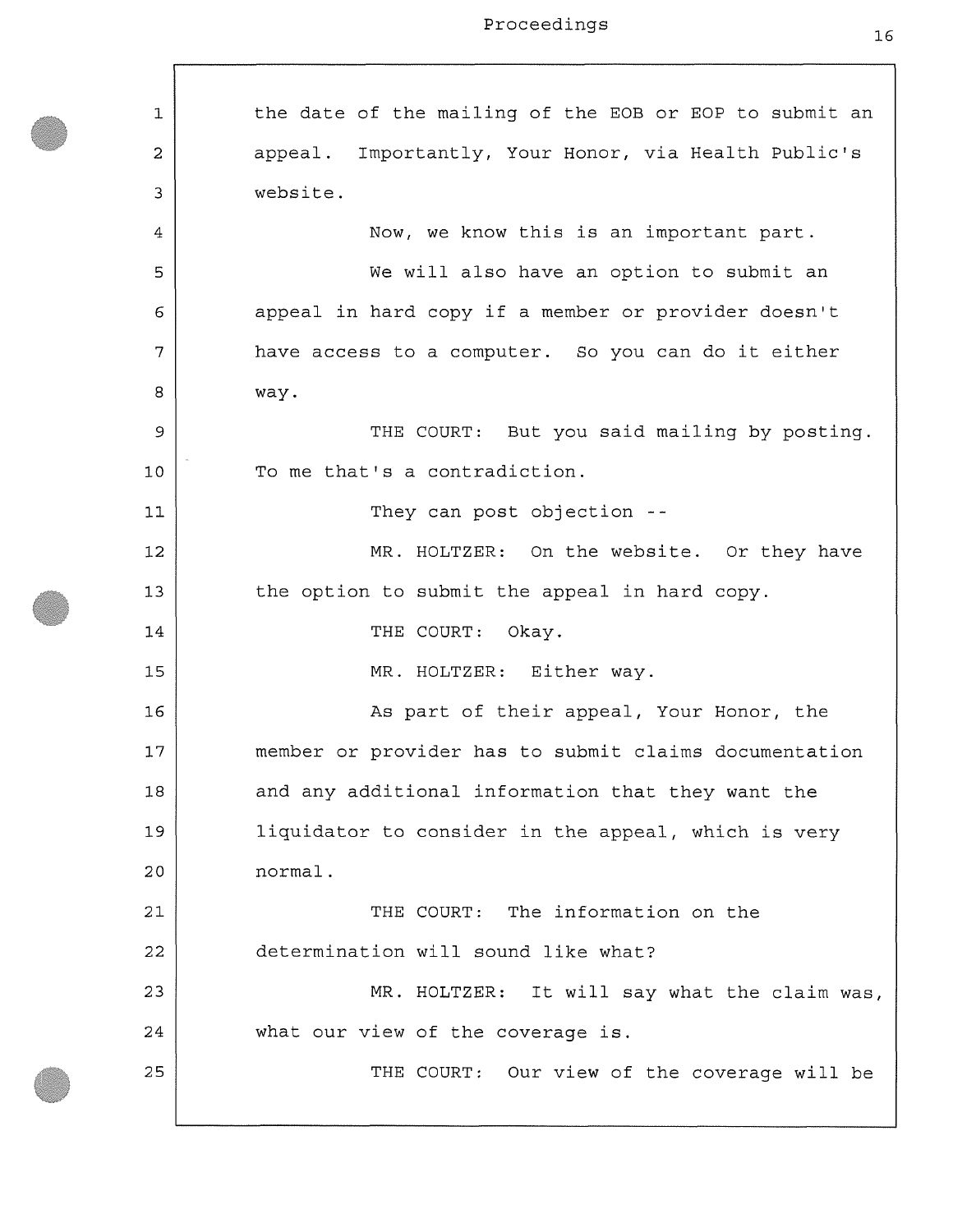$\overline{\phantom{a}}$ 

| 1  | in words how? How expressed? In other words,           |
|----|--------------------------------------------------------|
| 2  | paragraph or a word "declined. Total amount X"?        |
| 3  | In other words, to what degree is there an             |
| 4  | explanation of the determination in the notice on the  |
| 5  | claim? To what degree does one have notice --          |
| 6  | explanation of the determination to know what needs to |
| 7  | be submitted?                                          |
| 8  | In other words, you say when you can appeal            |
| 9  | and submit. But how does one know what to submit       |
| 10 | unless one has enough detail as to the bases for the   |
| 11 | determination? In other words, what went into the      |
| 12 | finding?                                               |
| 13 | MR. HOLTZER: I think that the EOB or EOP               |
| 14 | will state whether or not in our view it is covered by |
| 15 | the policy that that provider or that member is        |
| 16 | submitting the claim for.                              |
| 17 | There will be a line that says "Not provided           |
| 18 | in the coverage".                                      |
| 19 | THE COURT: How will someone understand                 |
| 20 | before one puts in an appeal why or what that means,   |
| 21 | not covered? In other words, how would one know?       |
| 22 | MS. HOEHNE: There are reason codes in there.           |
| 23 | There is a chart that has numbers and amounts. And --  |
| 24 | THE COURT: As one would normally get.                  |
| 25 | MS. HOEHNE: As they normally would have                |
|    |                                                        |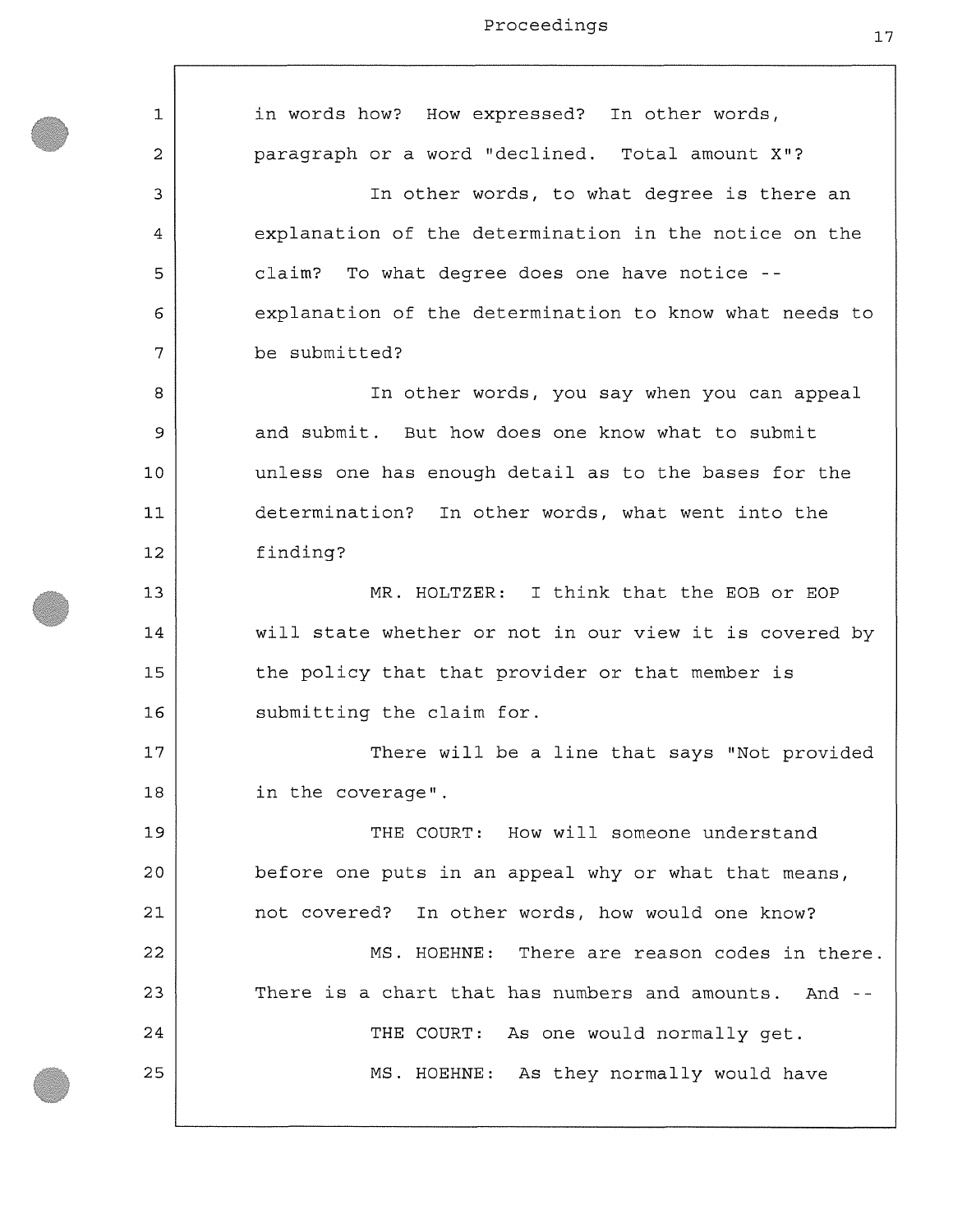**1 2**  3 4 5 **6**  7 **8**  9 **10 11 12**  13 14 15 **16**  17 **18**  19 **20 21 22**  23 24 25 gotten before. MR. HOLTZER: This will be no different than an explanation of benefits they would have received before. So we could do it online or you can do it by hard copy. We said that if you want to appeal in 60 days you have to submit the claim documentation and anything else you want us to consider in connection with your appeal. Importantly, the providers or members will be required to appeal the determinations in the EOB or EOP they dispute by the deadline. And if they don't, right, then they will be prevented from disputing them further. So they have their 60 days. If they miss the 60 days we are going to ask the Court to say -- because we do need in our process to reach finality on the claims pool. THE COURT: I understand. But there has to be a -- there has to be a - MR. HOLTZER: Safety valve. THE COURT: That for someone -- reasons in life can occur that would cause someone to miss the deadline. So there has to be a fallback. There has to be another -- there has to be an application to vacate.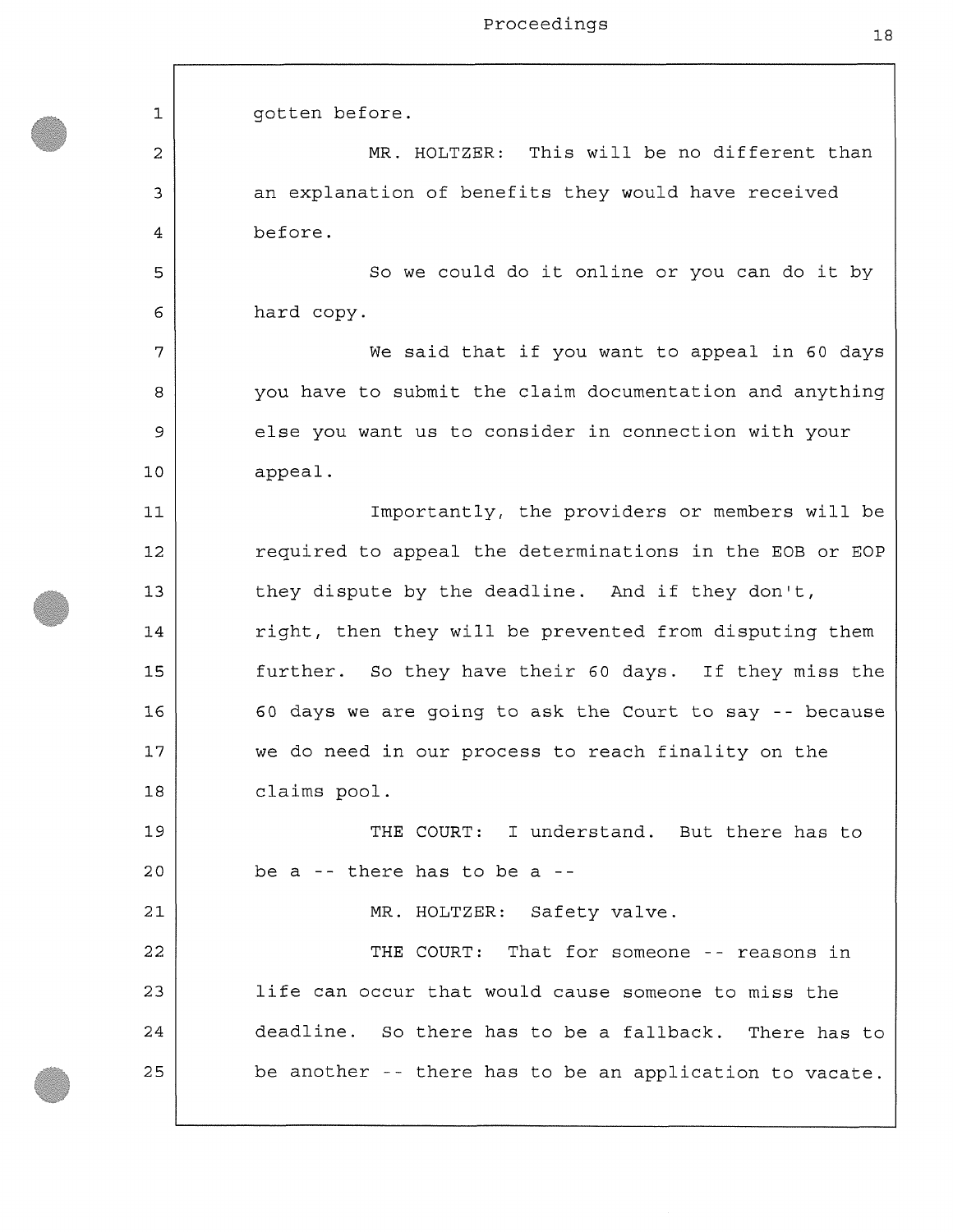1 **2**  3 4 5 **6**  7 **8**  9 **10 11 12**  13 14 15 **16**  17 **18**  19 **20 21 22**  23 24 25 A meritorious -- a reasonable excuse. MR. HOLTZER: For cause. THE COURT: Thank you. MR. HOLTZER: Right. Okay. We will make sure . THE COURT: That has to be in there. They need to have a for cause ability to enlarge the time. MR. HOLTZER: Your Honor, we can do this however you want. But at least initially our view would be if that's going to be in there the burden should be on the party moving. Do you want them to be directed in the first instance to come to us for relief from that and in our judgment we can give it and if not it will wind up before Your Honor? THE COURT: That's right. MR. HOLTZER: So we will write that into the procedure. THE COURT: So just fill in a for cause option to extend the time. If you determine it is an acceptable reason to enlarge the time, you will. If you don't, they then should have the ability to have an outside entity look at that. MR. HOLTZER: Perfect. So again, in a world where there are hundreds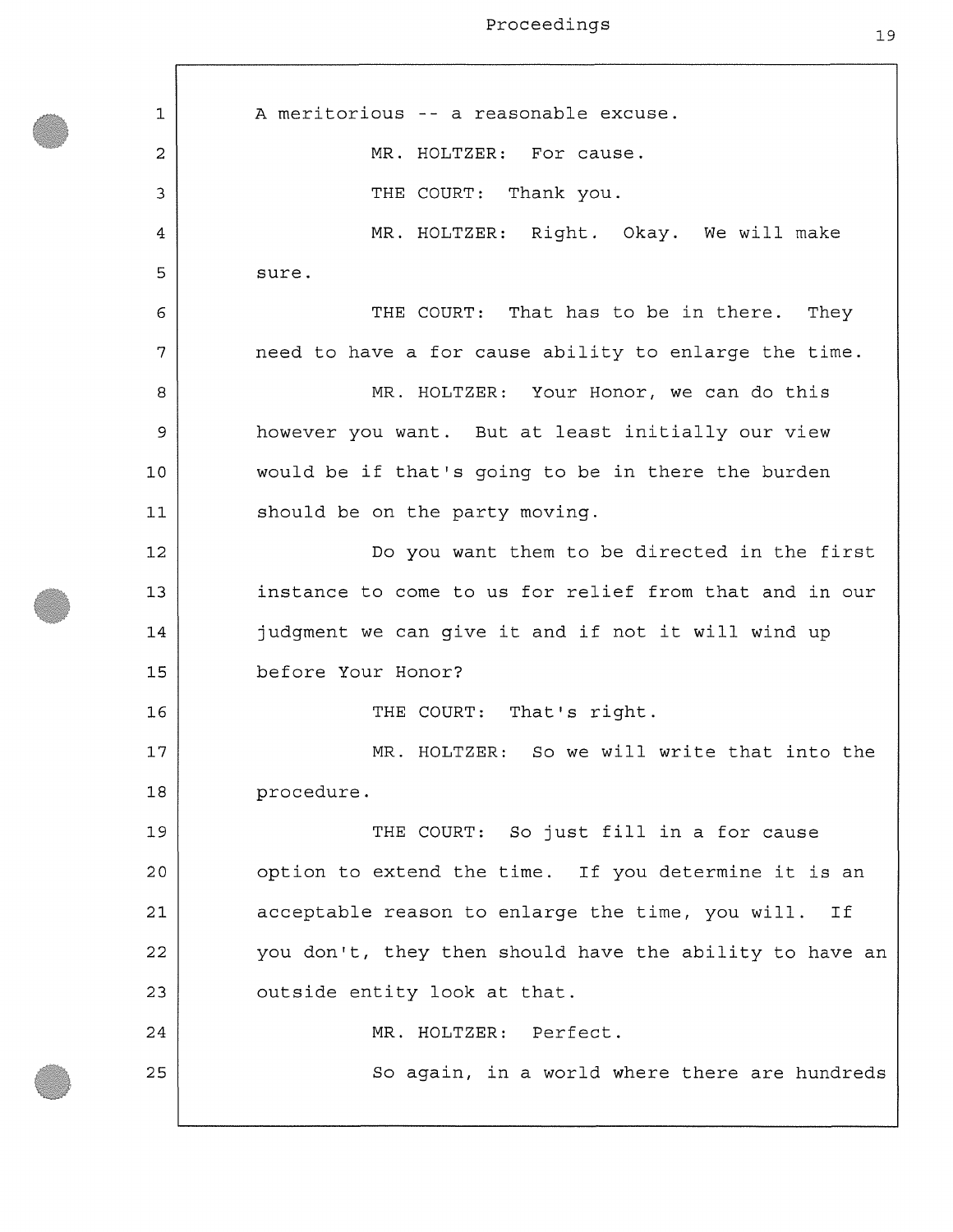| $\mathbf 1$    | of thousands of claims our judgment is that the        |
|----------------|--------------------------------------------------------|
| $\overline{a}$ | liquidator's agents, all the folks helping the         |
| 3              | liquidator in this matter, the New York Liquidation    |
| 4              | Bureau, other professionals and parties working with   |
| 5              | Health Republic, in the first instance they will       |
| 6              | conduct the first level of appeal. This is akin to --  |
| 7              | THE COURT: When you say they, how do                   |
| 8              | determine which entity is the level?                   |
| 9              | In other words, the levels, how do you                 |
| 10             | determine who is at what level?                        |
| 11             | MR. HOLTZER: I will give you a few examples.           |
| 12             | Again, it is going to depend in part upon              |
| 13             | what the claim dispute is and the magnitude of it.     |
| 14             | There may be very small claims which may be dealt with |
| 15             | efficiently. Very quickly. There may be larger ones    |
| 16             | subject to different kinds of review. I am going to    |
| 17             | give you a few examples.                               |
| 18             | The liquidator will use her judgment in                |
| 19             | deciding how to deploy the resources most efficiently  |
| 20             | within the procedure.                                  |
| 21             | Let me give you some examples and then you             |
| 22             | will see.                                              |
| 23             | THE COURT: Yes.                                        |
| 24             | MR. HOLTZER: And just to give you one bit of           |
| 25             | background. This particular part of the process is     |
|                |                                                        |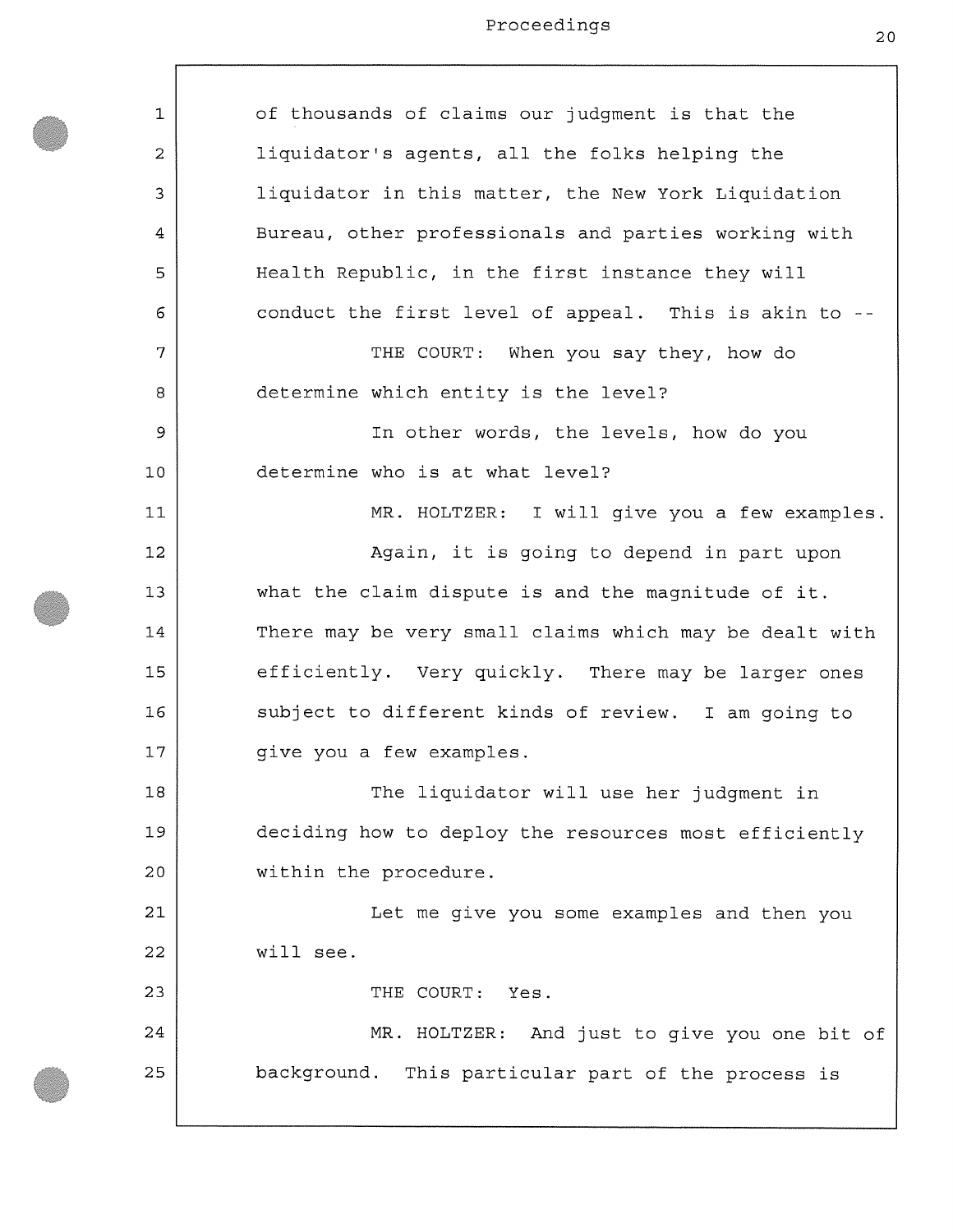akin to the internal review Health Republic would have performed before the liquidation proceeding in connection with claim disputes. This is not a new process. It happens all the time in this kind of a business.

1

**2** 

3

4

5

**6** 

7

**8** 

9

**10** 

**11** 

**12** 

13

14

15

**16** 

17

**18** 

19

**20** 

**21** 

**22** 

23

24

25

So the next thing to think about is they would use, for example, a health care qualified claims examiner in if fact the appeal is related to the particular services and there was a dispute about whether or not those services were covered and you had to understand the actual nature of the services. So there will be different sorts of professionals depending on exactly what the dispute involves. But that's one example.

I don't know, Debora, you want to give any other ones.

MS. HOEHNE: The first level is -- outside of this proceeding if you disputed your determination you would have called up your insurer and said, "I appealed this." If you didn't resolve it, then you go to another external level. I think at this level the liquidator's agents will be using all the appropriate resources to conduct that internal review. THE COURT: How does one determine where

these agents are coming from?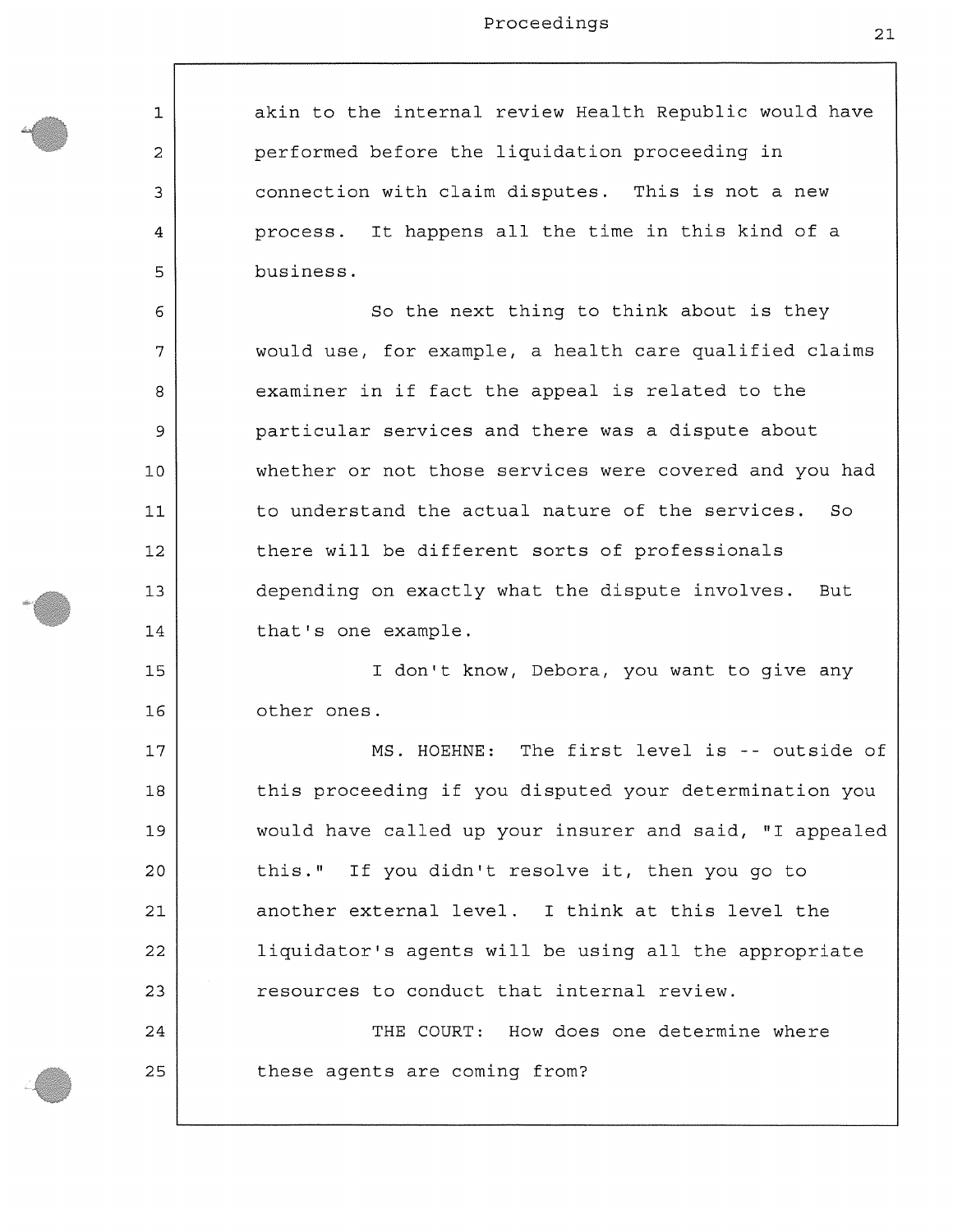1 **2**  3 4 5 6 7 **8**  9 **10 11 12**  13 14 15 **16**  17 **18**  19 **20 21 22**  23 24 25 What's their experience? Who are these agents? MR. HOLTZER: So, for example, the New York Liquidation Bureau, which is in the business of doing liquidation proceedings and review claims, they will be involved in some of them. Health Republic, who is working with them, is another set of consultants in the health care business. They have experience in doing this. There may be other specialists like health care examiners that actually are in the business of understanding what the claim is, what services were provided and whether or not it should or shouldn't be covered. This is a process that goes on in Health Republic. THE COURT: I understand. But one of the things that needs to be well, we will see. If there is a dispute on a determination the dispute can be beyond "I think it is miscalculated or it should be a covered expense". If it got to the Court it would include when we have reviews such as Article 78 whether the determination was made by -- whether the arbiter made a qualified -- whether the decision was one that that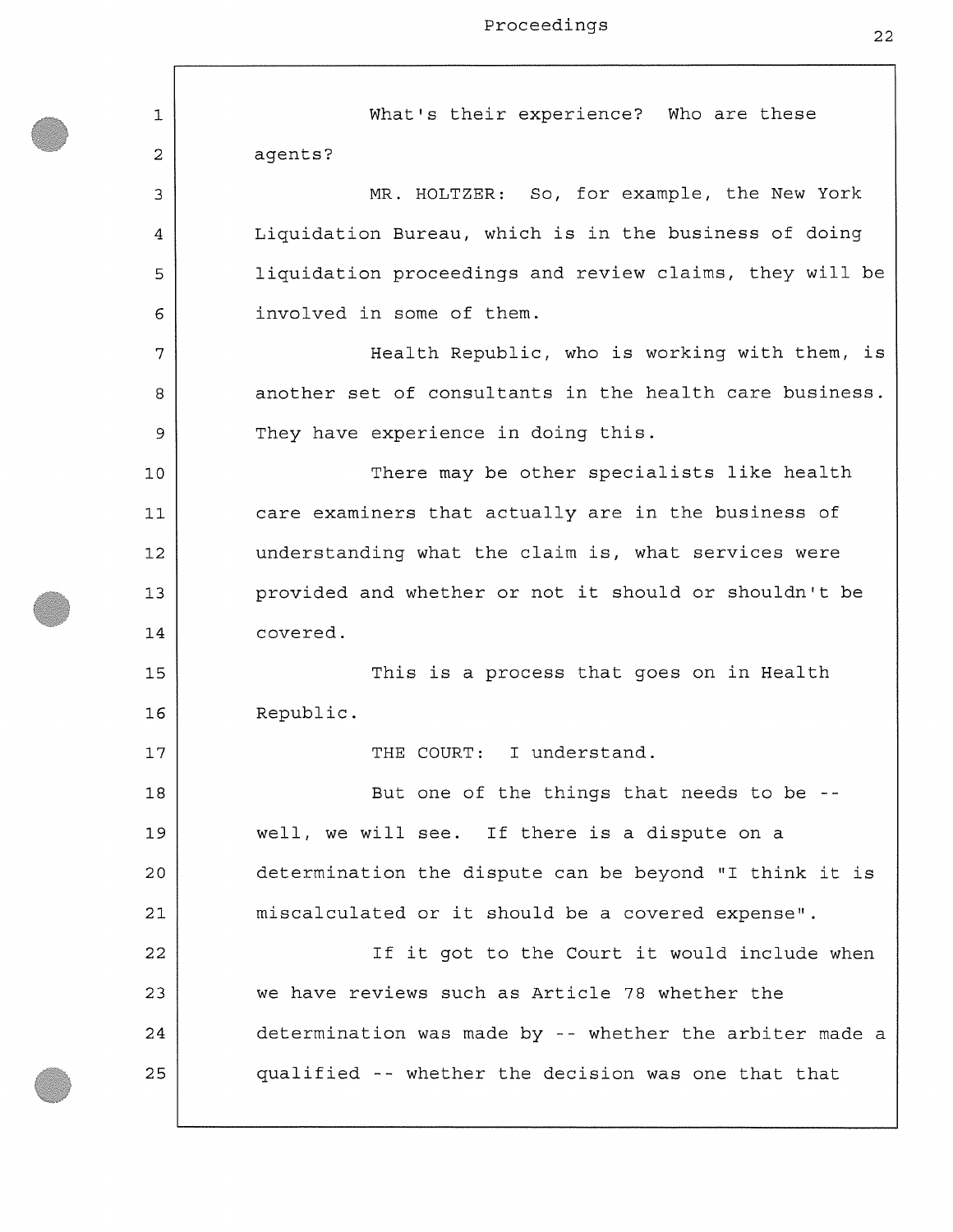$\overline{\phantom{a}}$ 

| 1  | person was able to make or made in a fair way or was it |
|----|---------------------------------------------------------|
| 2  | analogous to arbitrary and capricious.                  |
| 3  | MR. HOLTZER: We agree, Your Honor.                      |
| 4  | THE COURT: You see what I am saying.                    |
| 5  | MR. HOLTZER: So that's why, Your Honor, the             |
| 6  | next part of the process is that the claims             |
| 7  | adjudication procedure, we are going to require that    |
| 8  | the liquidator through her agents make determination on |
| 9  | any submitted appeal no later than 60 days after        |
| 10 | receipt of the appeal.                                  |
| 11 | THE COURT: That was my note. What is the                |
| 12 | timeline?                                               |
| 13 | MR. HOLTZER: So they have 60, we have 60.               |
| 14 | Okay? So that we know how the process will run.         |
| 15 | So it will be 60 days after receipt of the              |
| 16 | appeal, and we will either deny the appeal or we will   |
| 17 | issue a revised EOB and EOP, and they can appeal again  |
| 18 | and we may just settle or resolve it.                   |
| 19 | If the liquidator denies the appeal we will             |
| 20 | provide our member a reason for denial of the appeal.   |
| 21 | THE COURT: The reasons again. Would it be               |
| 22 | just that code or something more than that? Because     |
| 23 | the code is just a phrase.                              |
| 24 | MS. HOEHNE: It will be a letter explaining              |
| 25 | the reason. So if it was -- if we felt it was priced    |
|    |                                                         |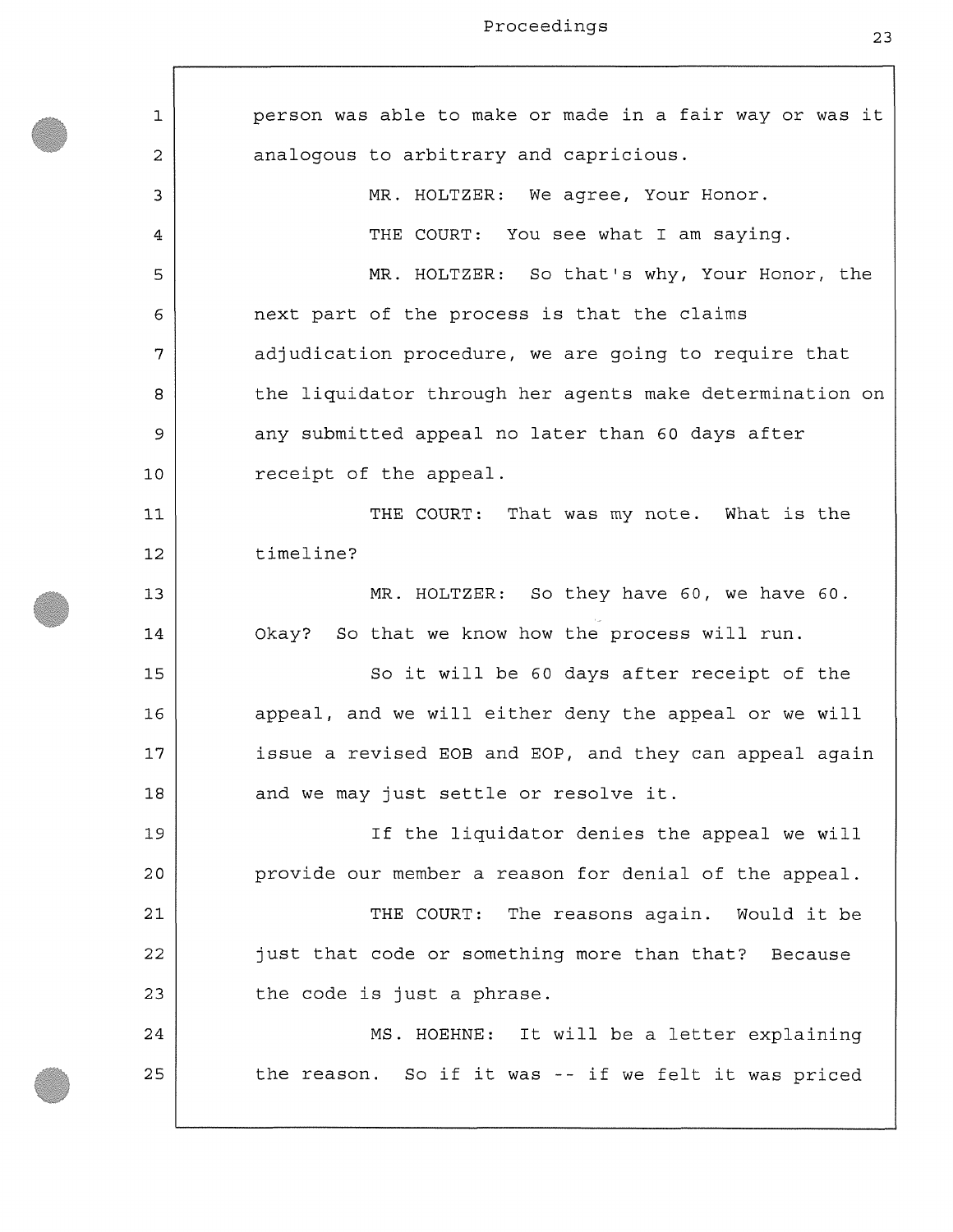$\lceil$ 

| $\mathbf{1}$   | inappropriately, that would be communicated. If it      |
|----------------|---------------------------------------------------------|
| $\overline{c}$ | wasn't medically necessary, that would be communicated, |
| 3              | and why. So there would be a complete explanation.      |
| 4              | THE COURT: And again, after this process                |
| 5              | they still have the option to come back to court.       |
| 6              | MR. HOLTZER: We are getting there.                      |
| 7              | THE COURT: Not that I am looking to invite a            |
| 8              | lot of people, but people should have the option        |
| 9              | outside of a closed process.                            |
| 10             | MR. HOLTZER: So, Your Honor, if a member or             |
| 11             | provider disagrees with the liquidator's determination  |
| 12             | of the appeal then the claims adjudication procedure    |
| 13             | would allow the member or the provider to file          |
| 14             | objection. And the review of the objection is going to  |
| 15             | be akin to the external process that Health Republic    |
| 16             | had prior to this process. It will go through a review  |
| 17             | process of exactly what happened and we will file no    |
| 18             | later than 30 days.                                     |
| 19             | MS. HOEHNE: The objections --                           |
| 20             | MR. HOLTZER: 30 days.                                   |
| 21             | So it is 60, 60, and then 30.                           |
| 22             | Now, the liquidator has the authority to                |
| 23             | resolve the objections through mediation, through       |
| 24             | mutual agreement, through anything that the parties     |
| 25             | will agree to in order to get it resolved.              |
|                |                                                         |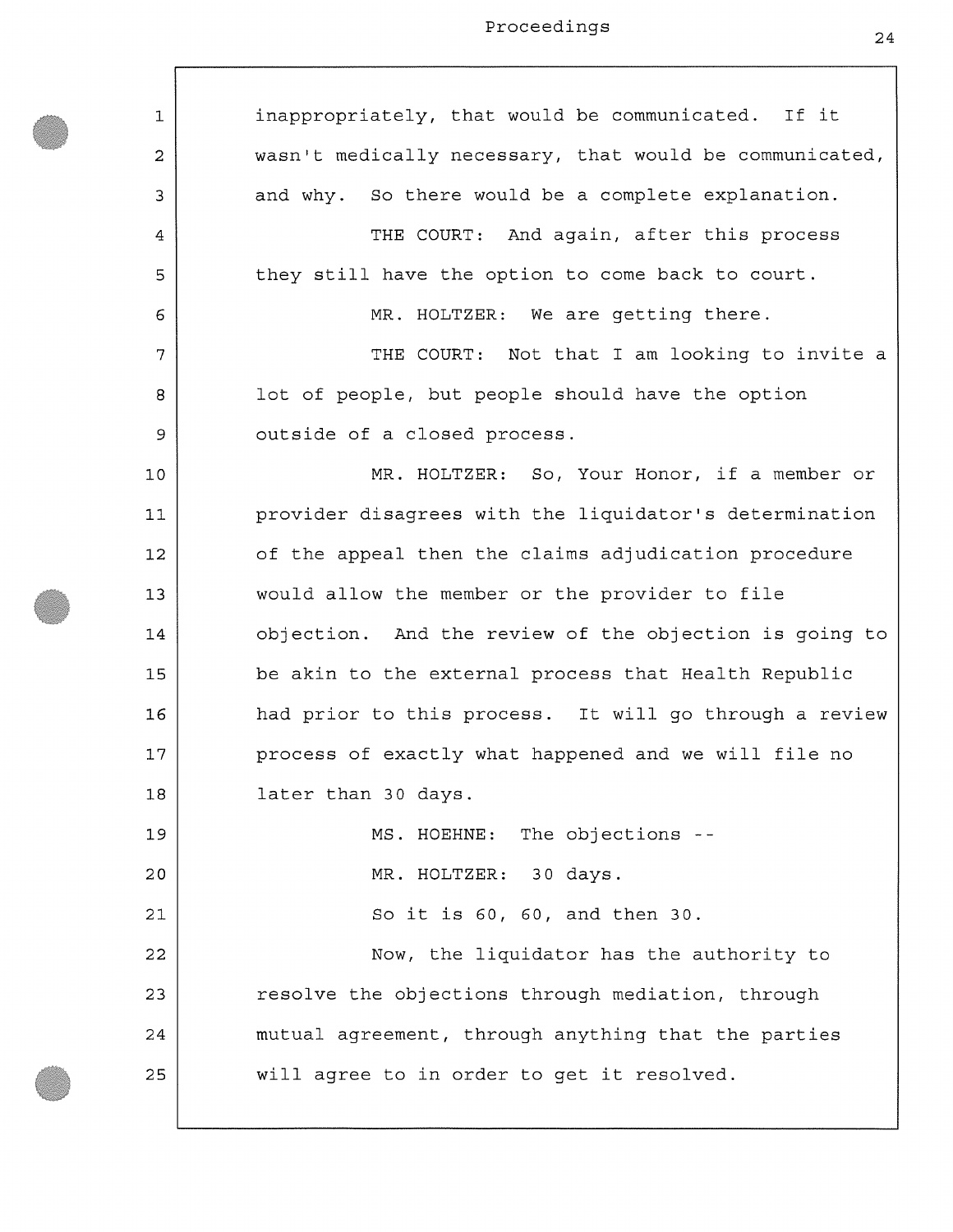1 **2**  3 4 5 **6**  7 **8**  9 **10 11 12**  13 14 15 **16**  17 **18**  19 **20 21 22**  23 24 25 THE COURT: What if they don't agree? MR. HOLTZER: If they don't agree then they will be back here. THE COURT: So it is not mandatory and binding in that regard. MR. HOLTZER: They have to agree. THE COURT: In order to articulate -- in laying out the procedure, the procedures have to be clear on what the steps are and that what is and is not -- nothing so far is binding. MR. HOLTZER: Correct. THE COURT: Meaning not reviewable yet. Everything at this point is still reviewable. MR. HOLTZER: Correct. THE COURT: Same for both categories. MR. HOLTZER: Treated identically. THE COURT: I am getting to the big question, too. My big question is how are you organizing what -- who is on first? MR. HOLTZER: Meaning? THE COURT: Who goes first? How are you determining what to address first in these claims? How are you organizing the addressing of the claims? Okay, I am not clear.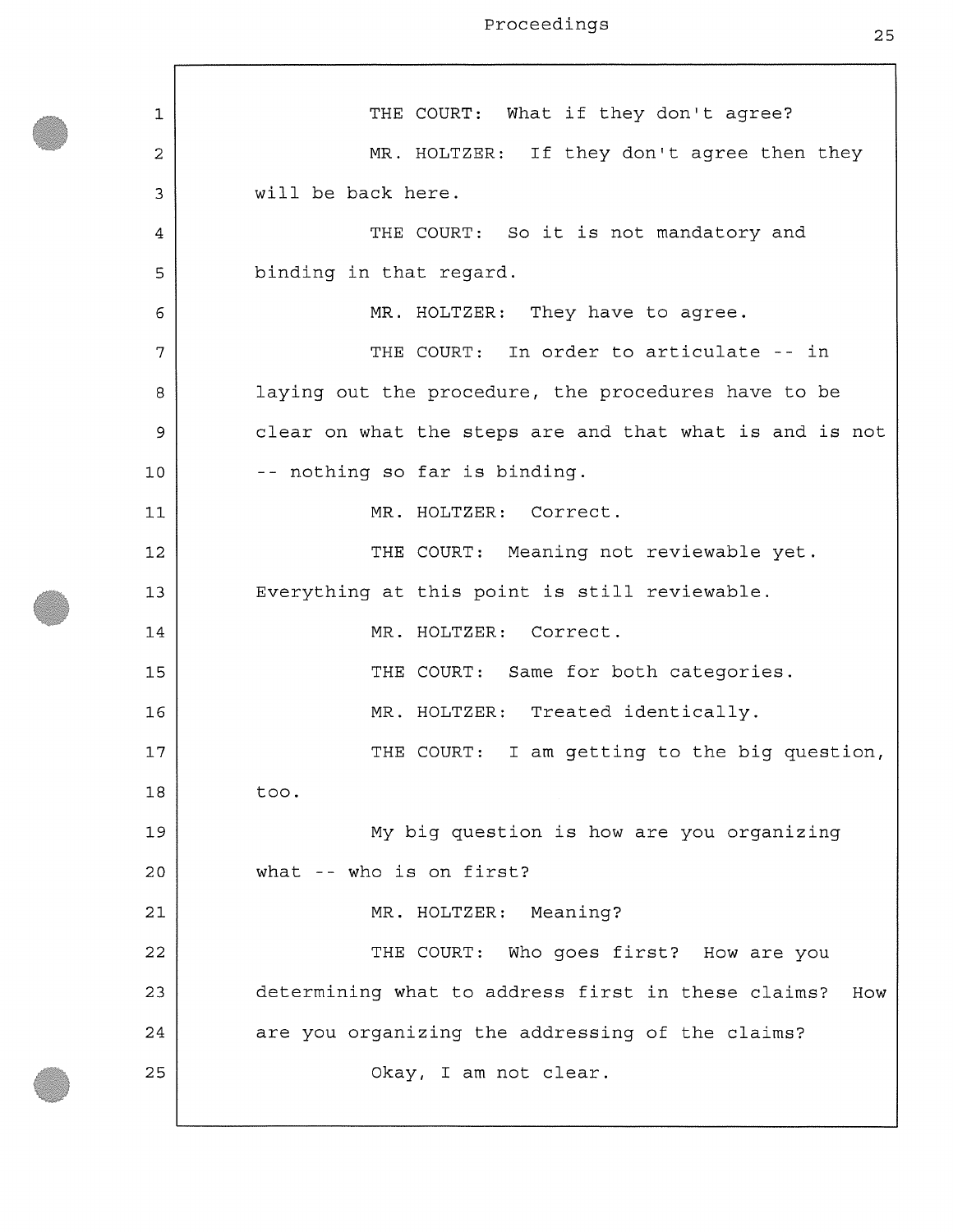| 1  | You have these policy claims. You have                  |
|----|---------------------------------------------------------|
| 2  | claims that are coming through POMCO by third-party --  |
| 3  | if it was in network it is going to come to you through |
| 4  | POMCO, right?                                           |
| 5  | MR. HOLTZER: They all go to POMCO.                      |
| 6  | THE COURT: But let's say New York                       |
| 7  | Presbyterian, hypothetically. And they have got \$5     |
| 8  | billion in claims. And then you have Mary Smith.<br>How |
| 9  | are you determining whose claims go in what order?      |
| 10 | What gets addressed while you still have a pot? As the  |
| 11 | pot shrinks how are you determining what gets addressed |
| 12 | first?                                                  |
| 13 | MR. HOLTZER: When you say the pot shrinks?              |
| 14 | THE COURT: The money.                                   |
| 15 | MR. HOLTZER: We are not going to make any               |
| 16 | distributions until the claims are all resolved.        |
| 17 | So you are going to resolve all<br>THE COURT:           |
| 18 | the claims first, no distributions, and then what?      |
| 19 | MR. HOLTZER: Once the claims are either all             |
| 20 | or substantially all fixed, in a dollar amount, and     |
| 21 | then when we get the asset side of the balance sheet,   |
| 22 | the cash comes in, then it is just math. Everybody      |
| 23 | will get their --                                       |
| 24 | THE COURT: Proportion.                                  |
| 25 | MR. HOLTZER: -- amount. So that's why it is             |
|    |                                                         |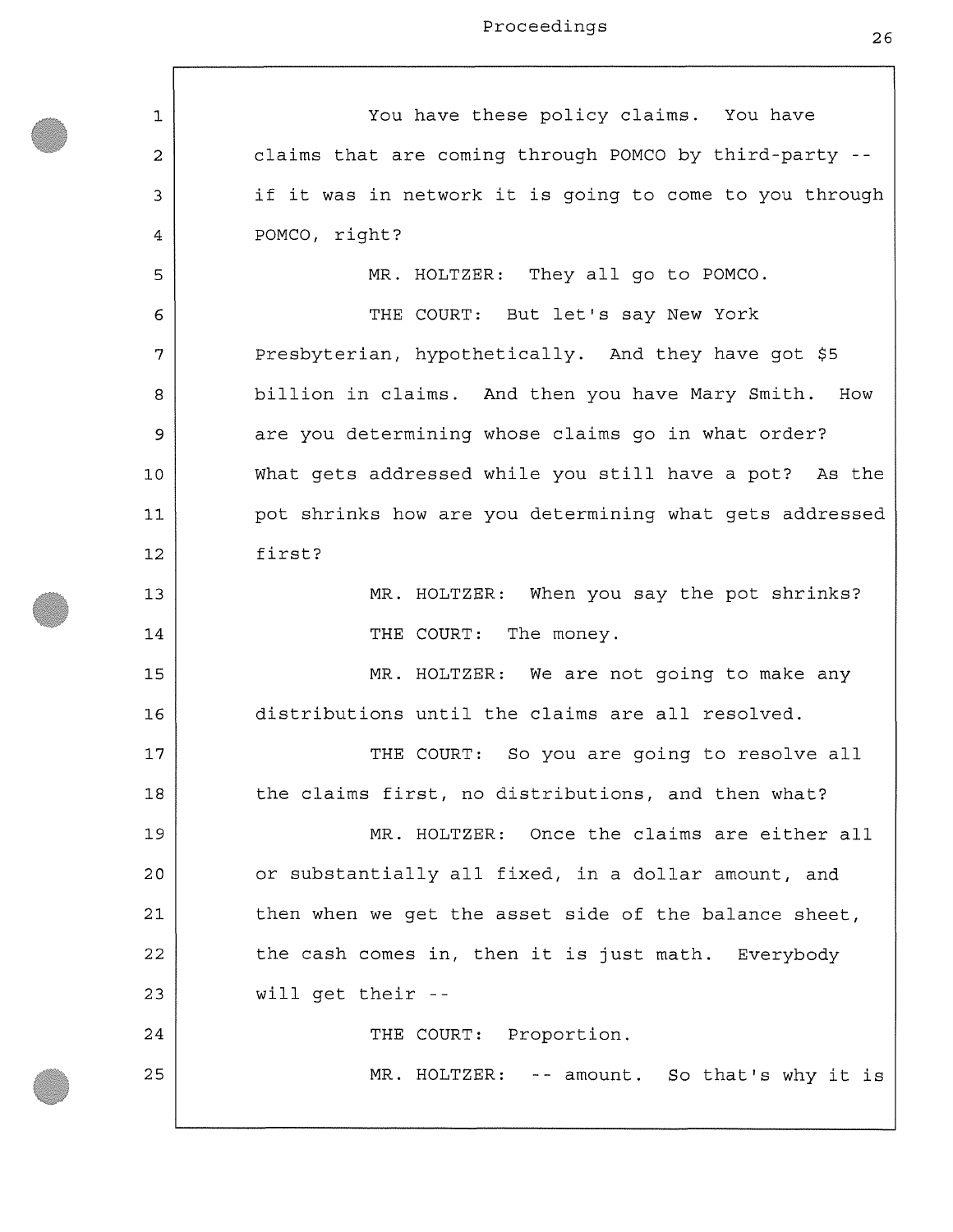1 **2**  3 4 5 6 7 **8**  9 **10**  11 **12**  13 14 15 **16**  17 **18**  19 **20 21 22**  23 24 25 important now to get the claims process in and working. THE COURT: When you say everyone gets his proportionate share. Just based on whatever the pot is? MR. HOLTZER: Exactly. THE COURT: That is an actual definite number, and then it is a percentage of that that shares among all the - MR. HOLTZER: All the policy claims. THE COURT: Got it. MR. HOLTZER: That's why in the steps of the proceeding we want to make sure the policy claims get analyzed and get reduced to fixed allowed amounts so that when the ultimate value is ready for distribution we will know what the body of claims is and what the amount of dollars is and then there will be some math. Right? THE COURT: Good. Okay. MR. HOLTZER: So we were getting to the point, though, where if we exhaust, if you will, the non-mandatory way of doing this, right, then the parties ultimately are going to be able to come before Your Honor and Your Honor will resolve it. THE COURT: But you have a time frame in there as well, right?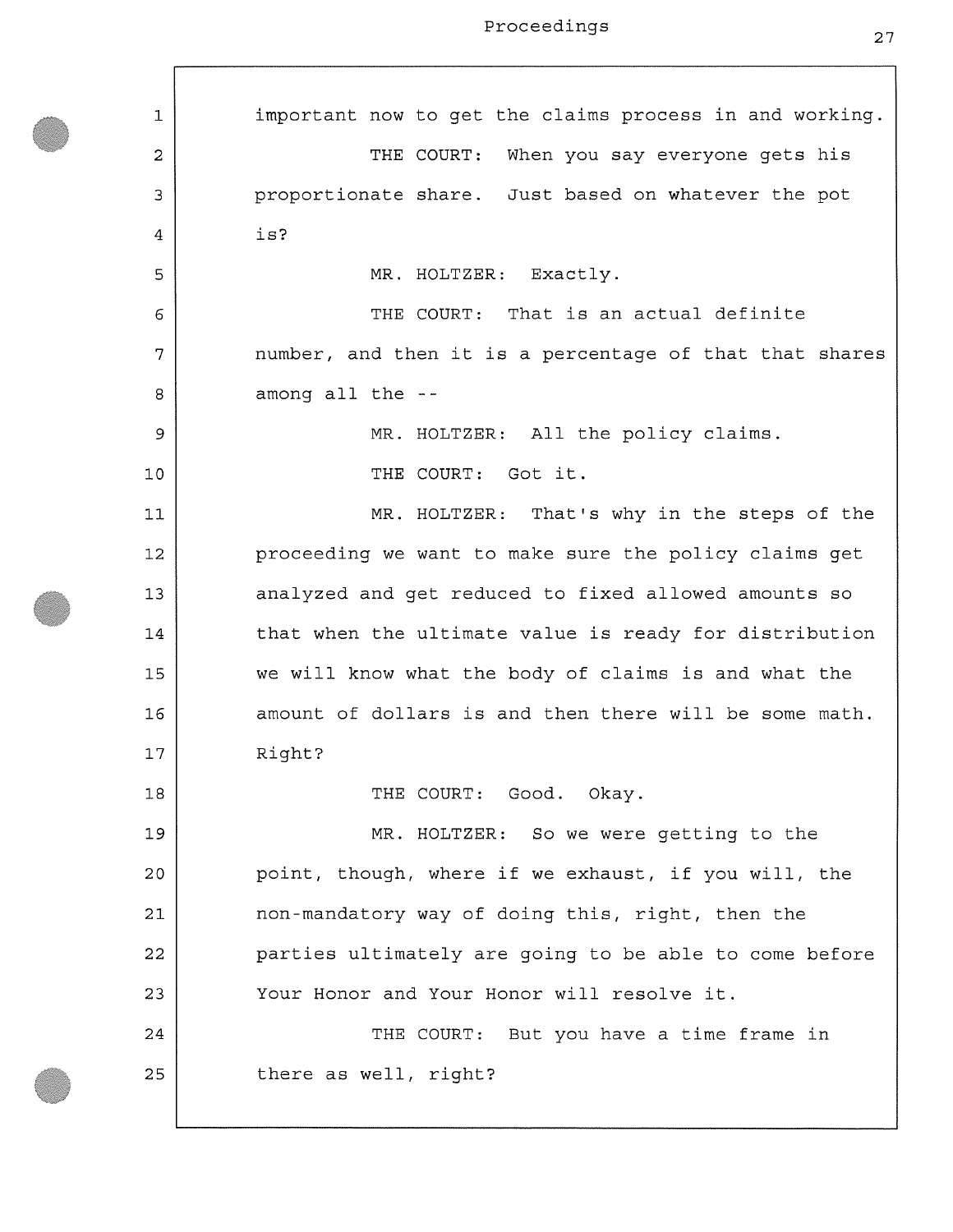| 1  | In other words, if you have an objection to             |
|----|---------------------------------------------------------|
| 2  | the final determination you have to then seek judicial  |
| 3  | review within -- it has to be a firm period.            |
| 4  | MR. HOLTZER: Yes.                                       |
| 5  | MS. HOEHNE: Yes, there is a step.                       |
| 6  | I mean, I think once a member has or provider           |
| 7  | has 30 days to object to that denial of their appeal,   |
| 8  | they want to take it further, and then at that point    |
| 9  | the liquidator has some tools. She can try to resolve   |
| 10 | it consensually or by mediation. It can go in front of  |
| 11 | -- we were also proposing to have a referee or health   |
| 12 | care qualified claims examiner that could give a second |
| 13 | opinion trying to resolve the claim.                    |
| 14 | THE COURT: Only coming in at the point of               |
| 15 | what?                                                   |
| 16 | MR. HOLTZER: The appeal.                                |
| 17 | MS. HOEHNE: No, after the objection is                  |
| 18 | raised.                                                 |
| 19 | THE COURT: At the objection phase you still             |
| 20 | have -- the objection phase seems premature to bring in |
| 21 | that extra person. It seems the extra person shouldn't  |
| 22 | be needed at that point. You still have the liquidator  |
| 23 | who can override everything, right?                     |
| 24 | MR. HOLTZER: I think what Debora is saying              |
| 25 | is if the parties are still -- it is really the         |
|    |                                                         |

J,  $\overline{\phantom{a}}$ 

28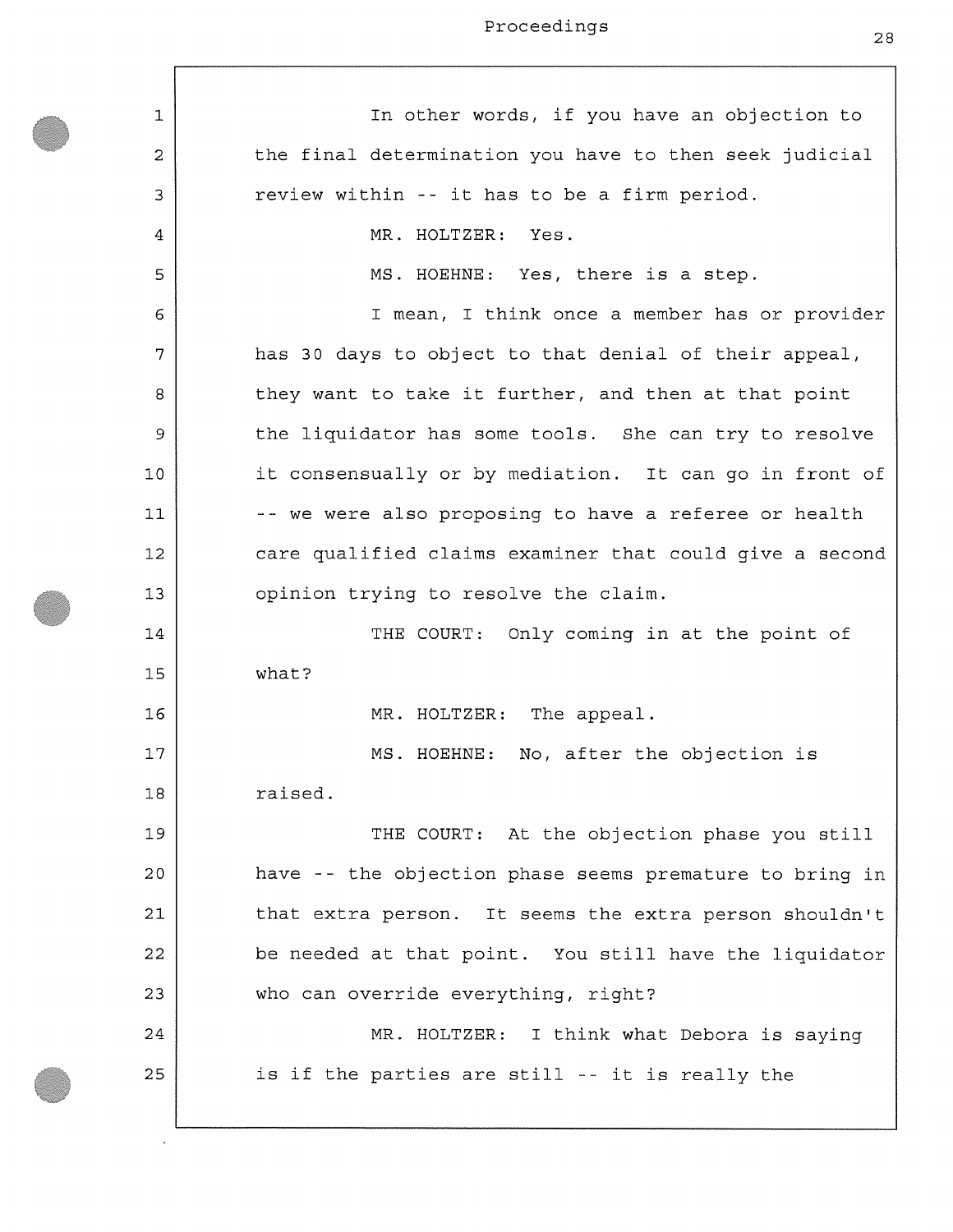| 1  | claimant really still wants to try to get it resolved.  |
|----|---------------------------------------------------------|
| 2  | THE COURT: At what stage?                               |
| 3  | MR. HOLTZER: After the objection is filed.              |
| 4  | THE COURT: Which objection?                             |
| 5  | MR. HOLTZER: Thirty-day objection.                      |
| 6  | THE COURT: But they wouldn't come here until            |
| 7  | after you say the liquidator has the ability to -- will |
| 8  | look at them where there is a problem, right?           |
| 9  | MR. HOLTZER: Correct.                                   |
| 10 | THE COURT: So that's still after that point.            |
| 11 | MR. HOLTZER: Correct. That's the last stop              |
| 12 | before you.                                             |
| 13 | THE COURT: After the liquidator is here.                |
| 14 | So my question is, where are you talking                |
| 15 | about then? The mediator or referee?                    |
| 16 | MS. HOEHNE: It is between that point --                 |
| 17 | THE COURT: Which point? "That point".                   |
| 18 | What that point?                                        |
| 19 | MS. HOEHNE: Sorry. I will rephrase.                     |
| 20 | After a member or provider gets the                     |
| 21 | determination from the liquidator on what I will call   |
| 22 | the internal appeal, the appeal of their EOB or EOP,    |
| 23 | they have 30 days to object to that. They could agree   |
| 24 | and nothing further is needed. They continue to         |
| 25 | object, they have 30 days to object.                    |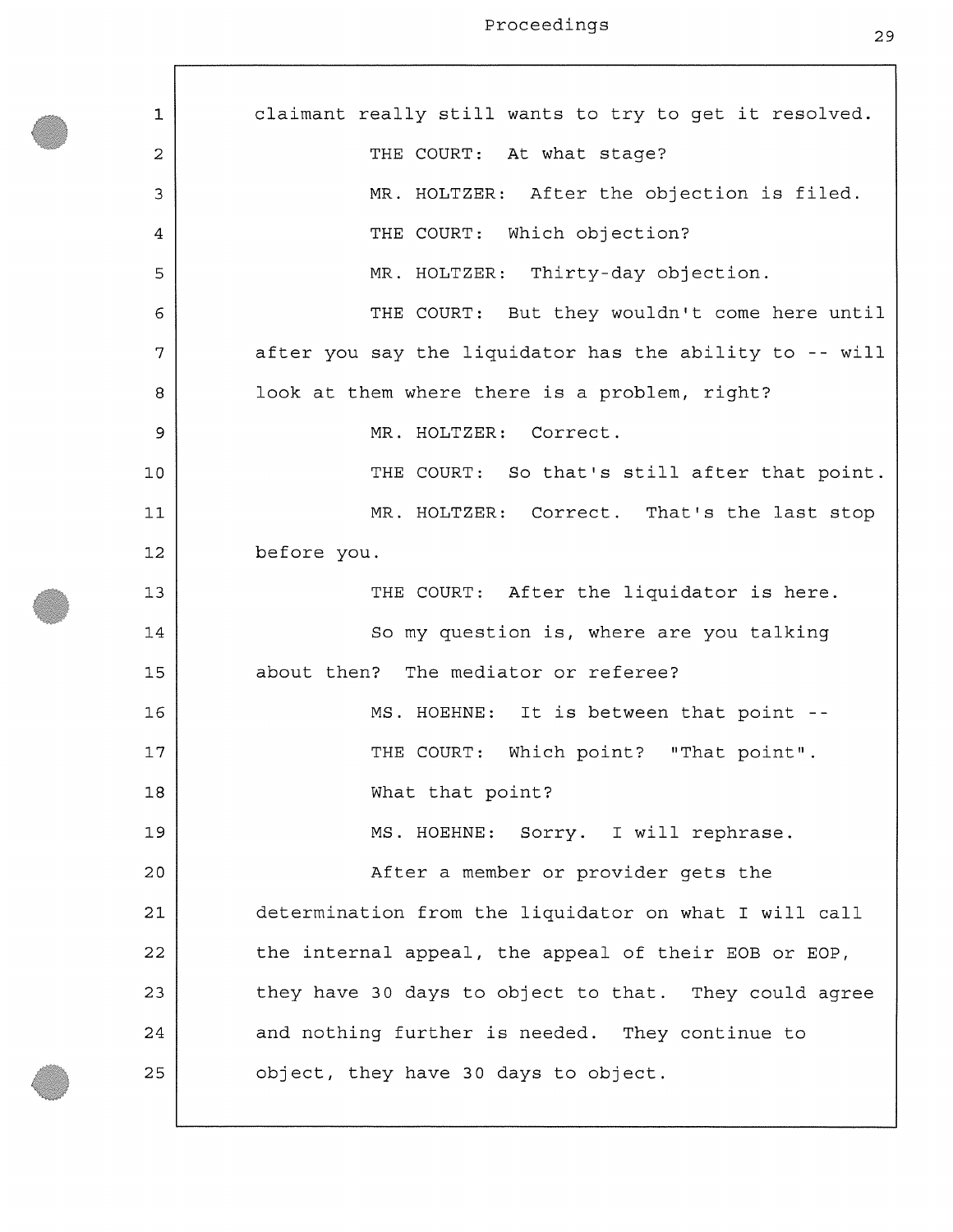$\sqrt{ }$ 

| 1              | At that point in time the liquidator could              |
|----------------|---------------------------------------------------------|
| $\overline{2}$ | choose to try to resolve that claim consensually or     |
| 3              | through mediation or the liquidator, or the claim could |
| 4              | go to -- we would propose a referee process.            |
| 5              | THE COURT: After the liquidator?                        |
| 6              | MR. HOLTZER: Either or.                                 |
| 7              | MS. HOEHNE: It could be there is no                     |
| 8              | consensual resolution. If the claims are not able to    |
| 9              | be resolved consensually then the last stop on the      |
| 10             | train before Your Honor is a referee that could, if the |
| 11             | parties consent, come to a final determination.         |
| 12             | THE COURT: This is the thing. The option to             |
| 13             | go to a referee has to be optional.                     |
| 14             | MR. HOLTZER: It is.                                     |
| 15             | THE COURT: The individual can choose either             |
| 16             | to go to the referee or to go directly to court.        |
| 17             | MR. HOLTZER: Sure.                                      |
| 18             | THE COURT: They should not have to go to                |
| 19             | another level after the liquidator and the provider or  |
| 20             | whoever -- after they do not agree it should be         |
| 21             | optional that you can either go directly to court or    |
| 22             | you can go to non-binding. But then you are just        |
| 23             | putting in another layer, by the way. Or you can go to  |
| 24             | non-binding. Because are you saying binding or          |
| 25             | non-binding.                                            |

⅂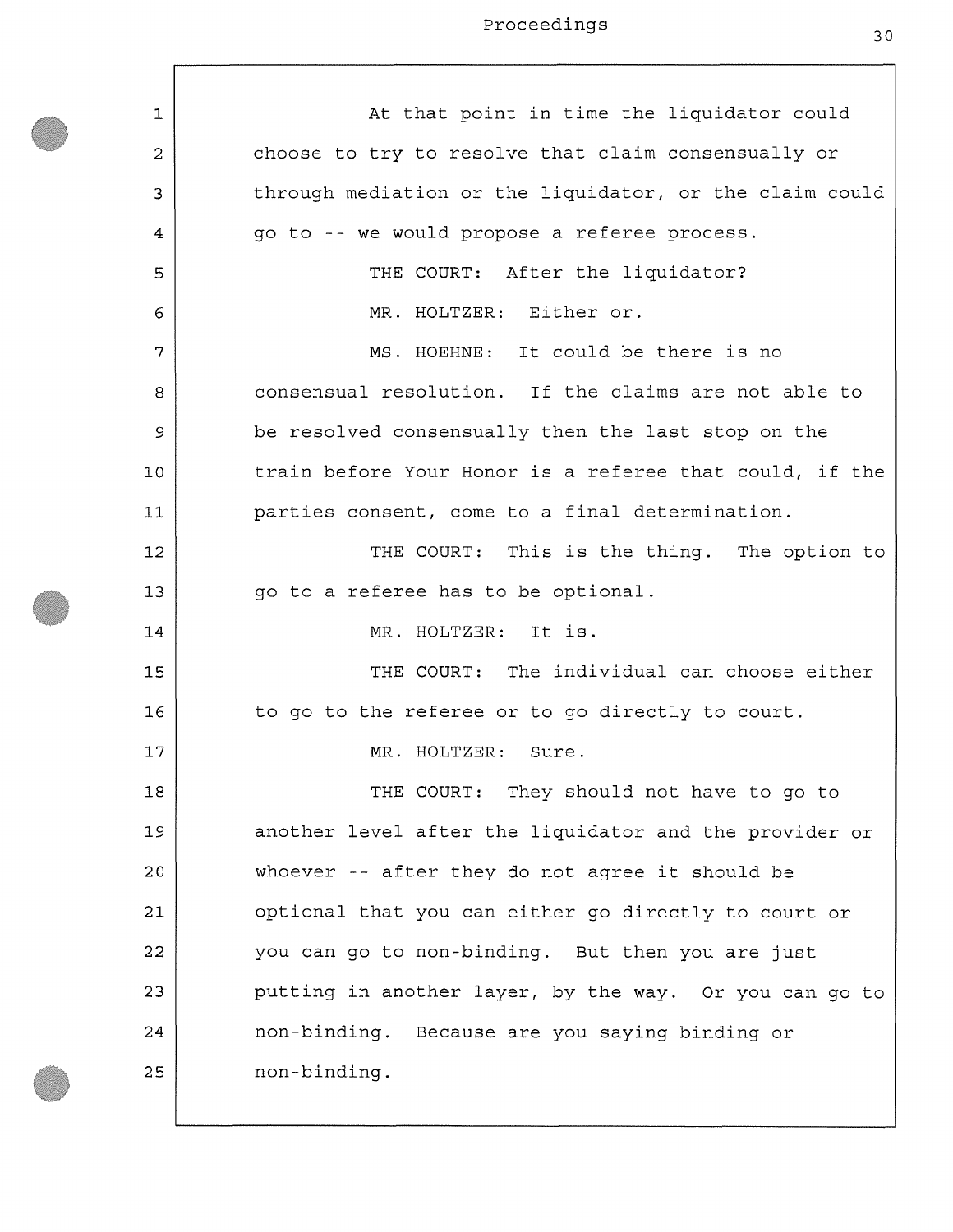**1 2**  3 4 5 6 7 **8**  9 **10 11 12**  13 14 15 **16**  17 **18**  19 **20**  21 **22**  23 24 25 MS. HOEHNE: It is only binding if both parties consent. THE COURT: Well, you can imagine it is not. So it is another level, but the provider or the member should be able to opt out of that. MR. HOLTZER: Sure. THE COURT: That's on opt in and opt out. You can opt in, but you don't have to, or you can opt out. But all you are doing is creating another level or layer, by the way. It is just one more layer. MR. HOLTZER: It is. MS. HOEHNE: I think the only reason historically there have been referees appointed in these types of liquidation processes just because there are a large volume of claims that have been submitted. Just to help the Court's docket. THE COURT: Where does this referee come from? Who determines who this is? MS. HOEHNE: We would make an application to the Court at a later point in time. THE COURT: For? MR. HOLTZER: A list. MS. HOEHNE: With the proposed persons to be appointed as referees. Some of those might be, again, health care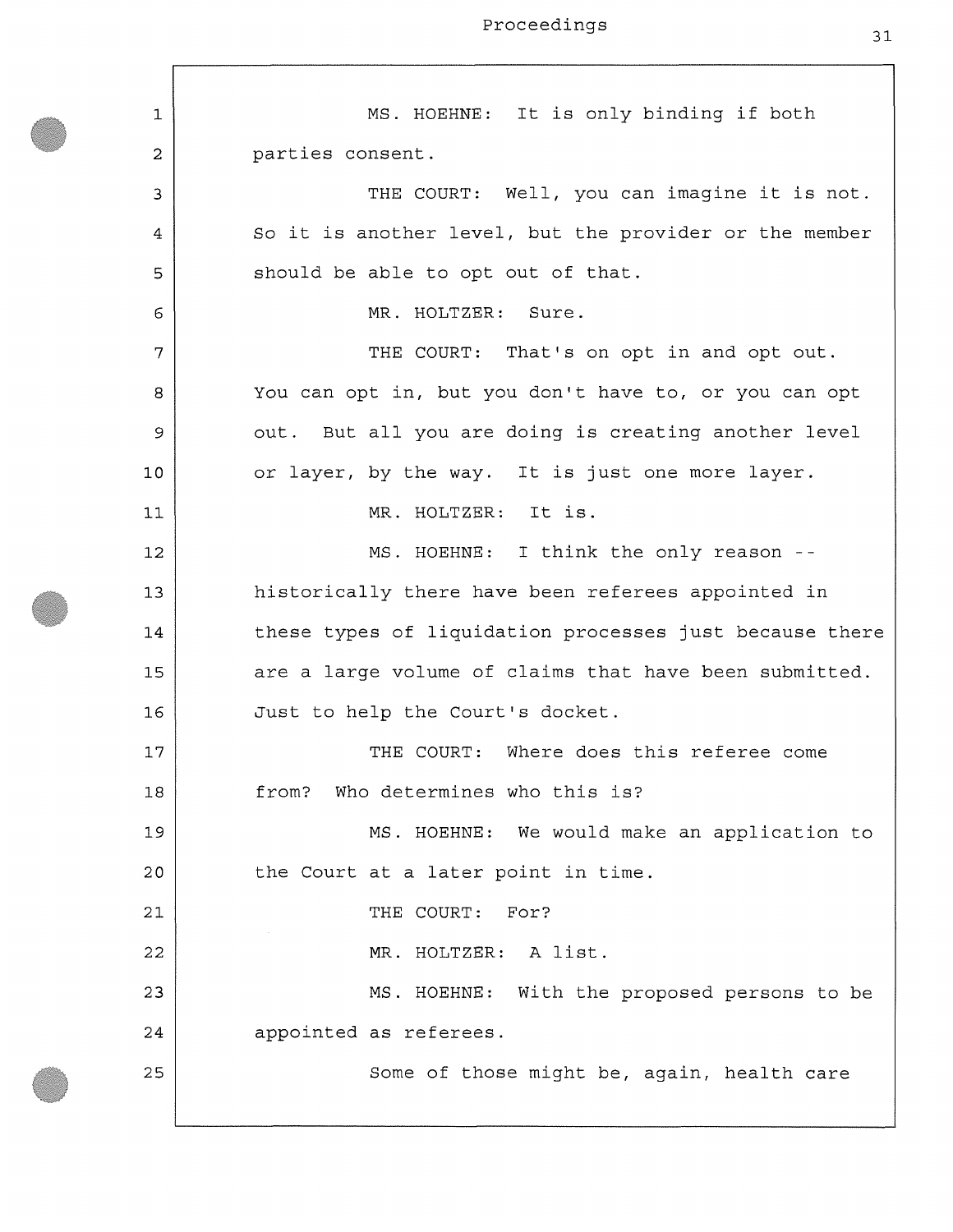$\lceil$ 

| 1  | qualified claims experts that have that medical         |
|----|---------------------------------------------------------|
| 2  | training that could review certain types of claims.     |
| 3  | For example, those claims that involve                  |
| 4  | determinations of medical necessity. Somebody who is    |
| 5  | qualified in the medical field to look at those.        |
| 6  | THE COURT: The question I have then is who              |
| 7  | is identifying all these people? The liquidator?        |
| 8  | The only concern I have is that the interest            |
| 9  | of those who are not in your network might feel that    |
| 10 | everybody in that group is looking to make it work in   |
| 11 | conjunction with the liquidator kind of thing.          |
| 12 | You know what I mean?                                   |
| 13 | MR. HOLTZER: So let me --                               |
| 14 | THE COURT: Let me make up a hypothetical                |
| 15 | insurance company; GIA.                                 |
| 16 | Everybody who works for GIA is making sure              |
| 17 | that GIA's bottom line number stays as low as possible. |
| 18 | We don't want that kind of situation where              |
| 19 | everybody's function is to make sure you keep the       |
| 20 | number down.                                            |
| 21 | I am sure this is not the case, but where it            |
| 22 | is deny first and see what happens second.              |
| 23 | MR. HOLTZER: So what we were proposing is to            |
| 24 | give you a list of referees that you can vet and that   |
| 25 | will demonstrate to you that they have experience in    |
|    |                                                         |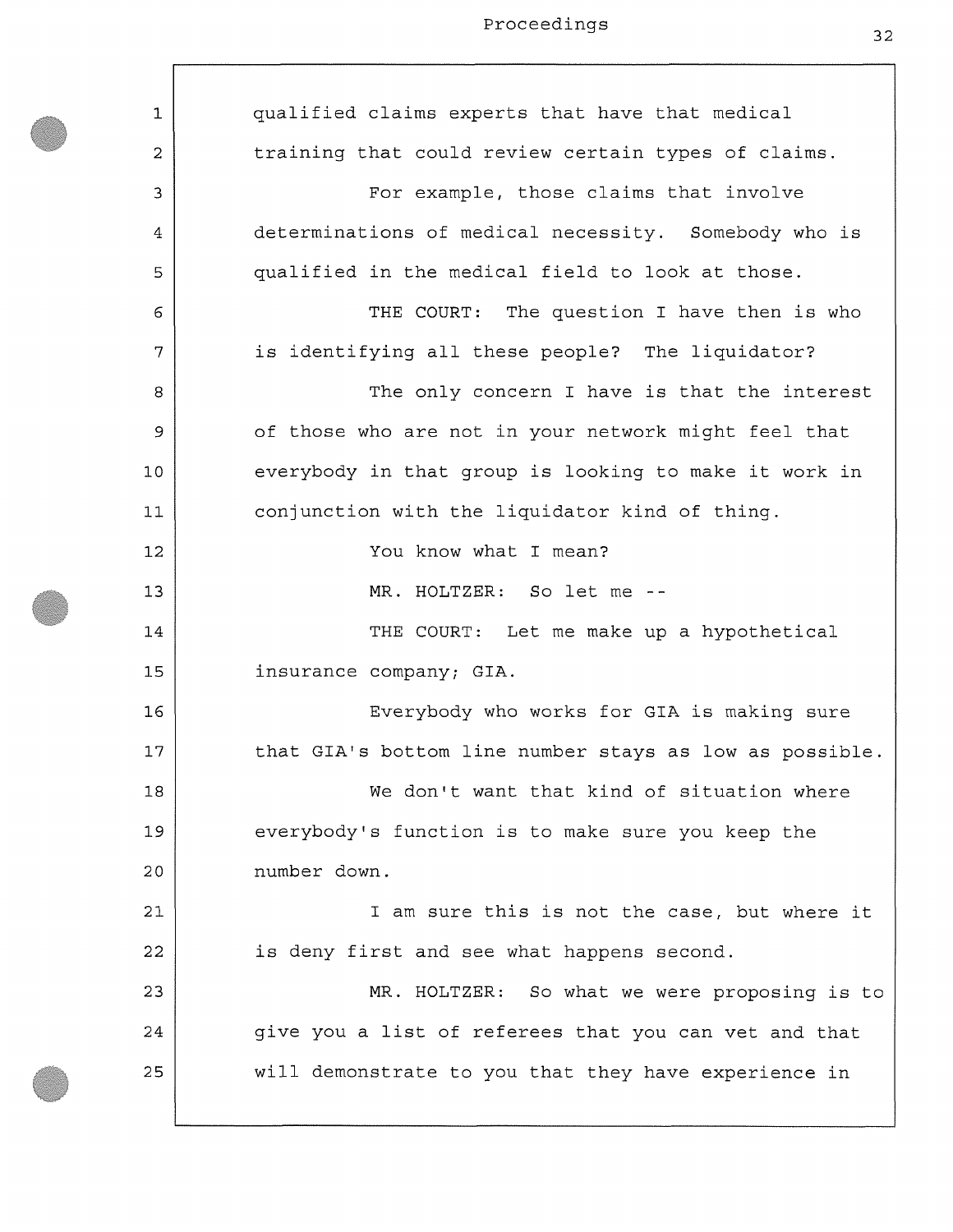**1 2**  3 4 5 **6**  7 **8**  9 **10 11 12**  13 14 15 **16**  17 **18**  19 **20 21 22**  23 24 25 this . One of the reasons that it may make sense - THE COURT: The other thing is the option to propose referees should be made available outside of your network. In other words, somewhere somebody should be able to say let me give you some names of people who should be considered. MR. HOLTZER: Sure. THE COURT: So that it is not just coming from in-house as the source. MR. HOLTZER: Both sides would have to agree to the referee in order to mediate. One of the things we wanted to mention to you was the idea that the claims demographic may be substantial. That's why we are proposing some flexibility. So you can see a claim for a thousand dollars and you can see a claim for a hundred thousand dollars. So the idea that there may be different sizes of different claims before it is liquidated, some flexibility to make sure that one size won't fit all and we can use our judgment a little bit. So your next question I am anticipating is at what point can I say I want out of the process and I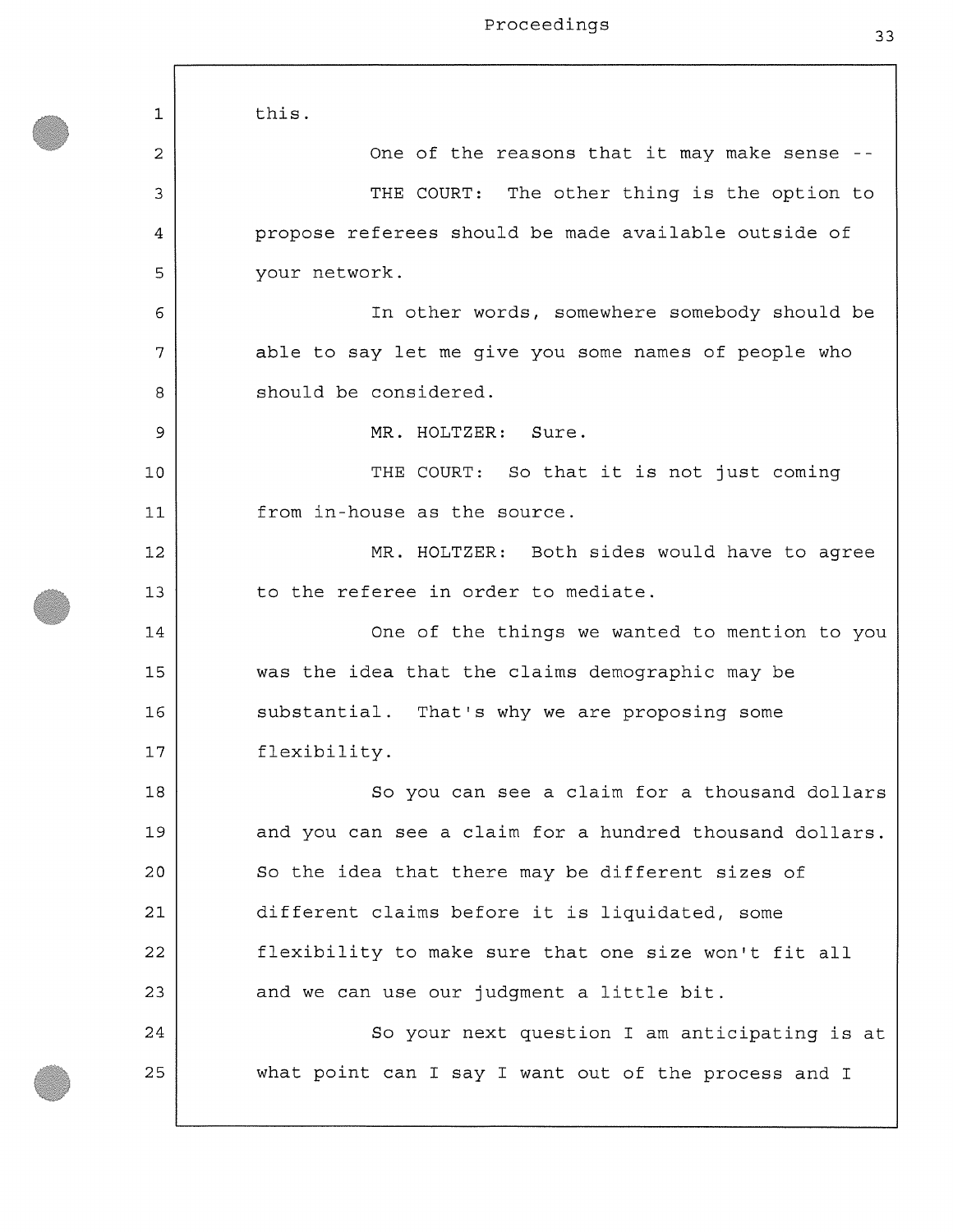| 1  | want to go see the Judge.                               |
|----|---------------------------------------------------------|
| 2  | THE COURT: Opting out.                                  |
| 3  | MR. HOLTZER: Right now we have it so that               |
| 4  | there is sixty-day period in which they have to submit  |
| 5  | something in response to our EOB or EOP. We have 60     |
| 6  | days to then issue our response. Then they have 30      |
| 7  | days to object.                                         |
| 8  | The question is after that objection, after             |
| 9  | that objection period how long do we want to give       |
| 10 | somebody before they say I have had enough of your      |
| 11 | process, I am going to go see the Judge.                |
| 12 | THE COURT: Well, the objection, does that               |
| 13 | objection include the final, last clear chance sort of  |
| 14 | with the liquidator? Or is that subsequent?             |
| 15 | In other words, we have X number of days or             |
| 16 | the objection. And then does that objection time frame  |
| 17 | include the liquidator's final ability to look at it?   |
| 18 | Or is that subsequent? I am trying to get --            |
| 19 | MS. HOEHNE: That's subsequent. That                     |
| 20 | thirty-day period is for the member to decide whether   |
| 21 | they want to object further. So they will take that 30  |
| 22 | days to decide whether it is -- probably for them it is |
| 23 | a decision of whether it is worth their time and        |
| 24 | expense to continue to devote resources to it           |
| 25 | contesting that.                                        |
|    |                                                         |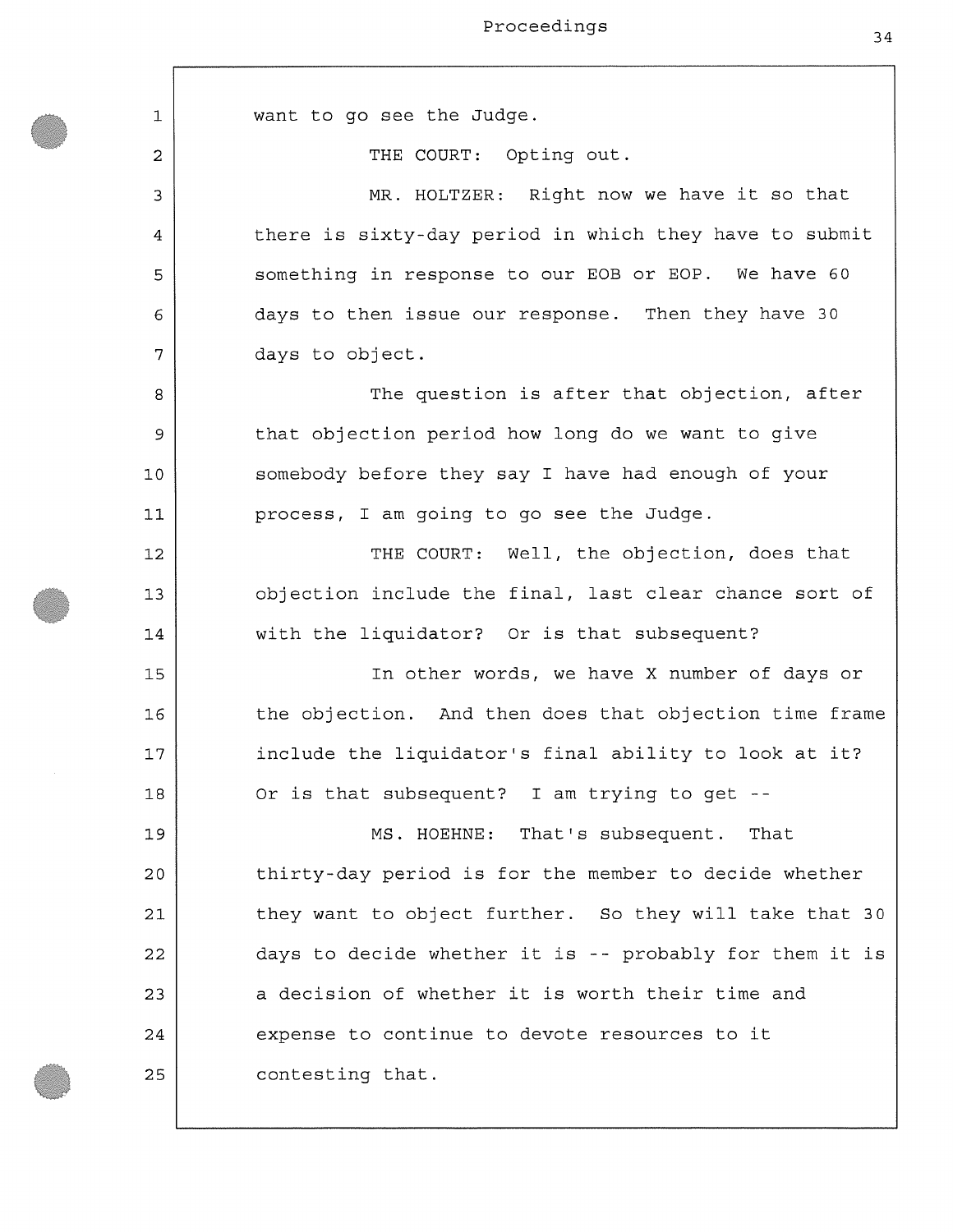$\Gamma$ 

| $\mathbf{1}$ | THE COURT: This process and all of the                  |
|--------------|---------------------------------------------------------|
| 2            | avenues out need to be charted. Not in words but in     |
| 3            | little boxes for people and then they can look at it    |
| 4            | online.                                                 |
| 5            | Do you see what I am saying? Where they can             |
| 6            | see that you can keep going on this way or you can go   |
| 7            | here from there or --                                   |
| 8            | MS. HOEHNE: A flow chart.                               |
| 9            | THE COURT: Do you see? This and that makes              |
| 10           | it easier to understand where the various opt-out steps |
| 11           | occur.                                                  |
| 12           | MR. HOLTZER: We will include that in our                |
| 13           | submission to Your Honor so you can see it.             |
| 14           | THE COURT: Good.                                        |
| 15           | MR. HOLTZER: So we are back to the question             |
| 16           | of at what point will Your Honor be comfortable that we |
| 17           | have balanced the need for somebody to opt out but also |
| 18           | not necessarily cost more than what would be right to   |
| 19           | wind up in court.                                       |
| 20           | THE COURT: The thing is at the final                    |
| 21           | objection then you can choose to go see -- I am trying  |
| 22           | to -- at the objection stage what do you have the       |
| 23           | options to do? Come to court, maybe, one. One is go     |
| 24           | to a referee? One is go -- you see what I am saying?    |
| 25           | What are the options at objection?                      |
|              |                                                         |

 $\overline{\phantom{a}}$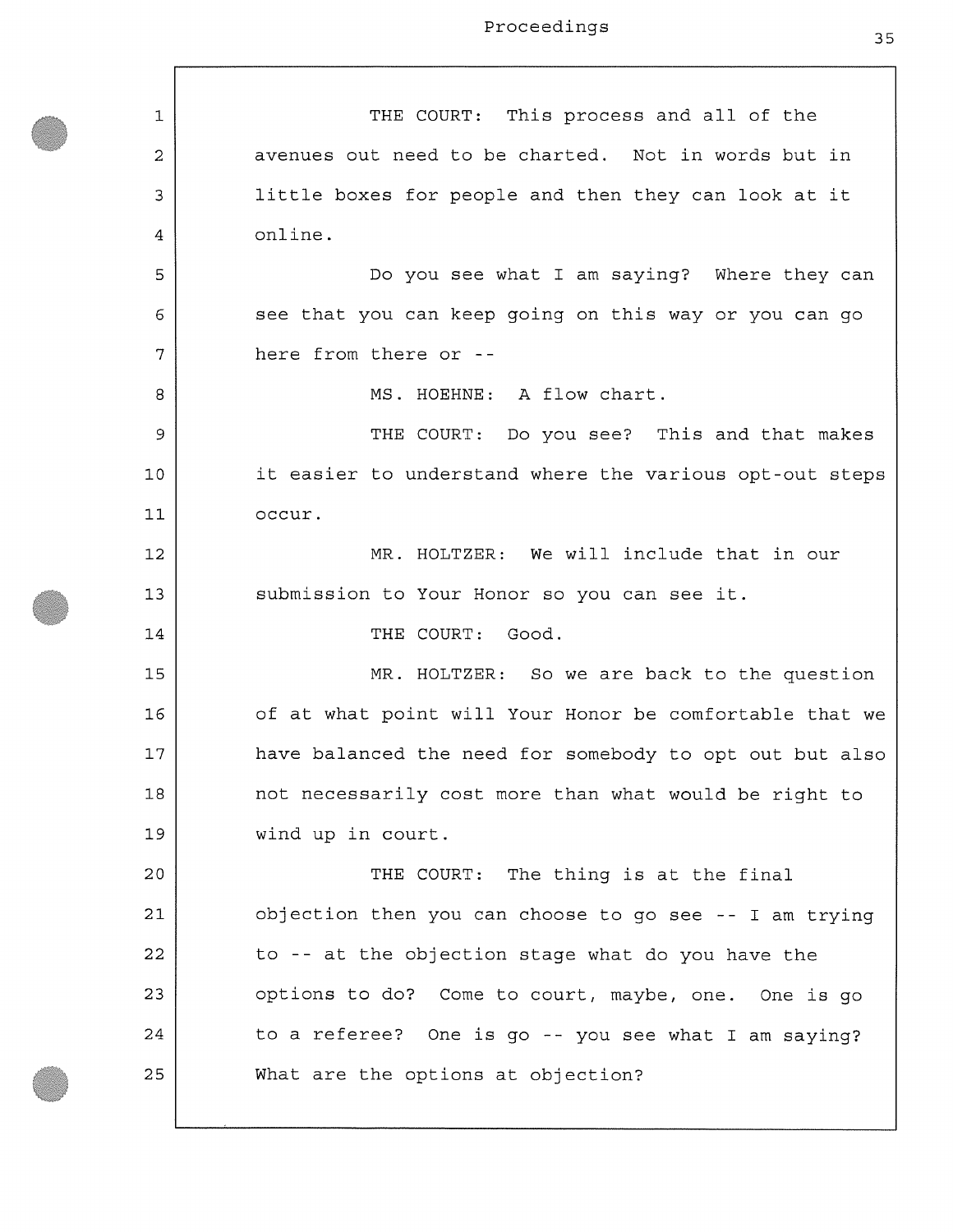1 **2**  3 4 5 **6**  7 **8**  *9*  **10**  11 **12**  13 14 15 **16**  17 **18**  19 **20 21 22**  23 24 25 MR. HOLTZER: Go ahead. MS. HOEHNE: Yeah. The liquidator could decide that she wants to try to mediate that claim or resolve it consensually. MR. HOLTZER: At the 30 days. THE COURT: Moving off. If you were to draw arrows from an objection, one arrow could be -- one path you take is for the liquidator to decide in her discretion that she wants to try to get this claim into mediation and resolve it consensually. When you decide at his discretion that -- we will come to a time on that. Then the other option is what? MS. HOEHNE: The other option is if there is a determination that there is not a way to consensually resolve that then send - THE COURT: I am talking at the objection level. MS. HOEHNE: Another path to take after objection - THE COURT: Would be referee. And then, of course, another path is court. MS. HOEHNE: Right. That wasn't originally in our proposal, but after speaking to Your Honor today we could have that as the opt-out option.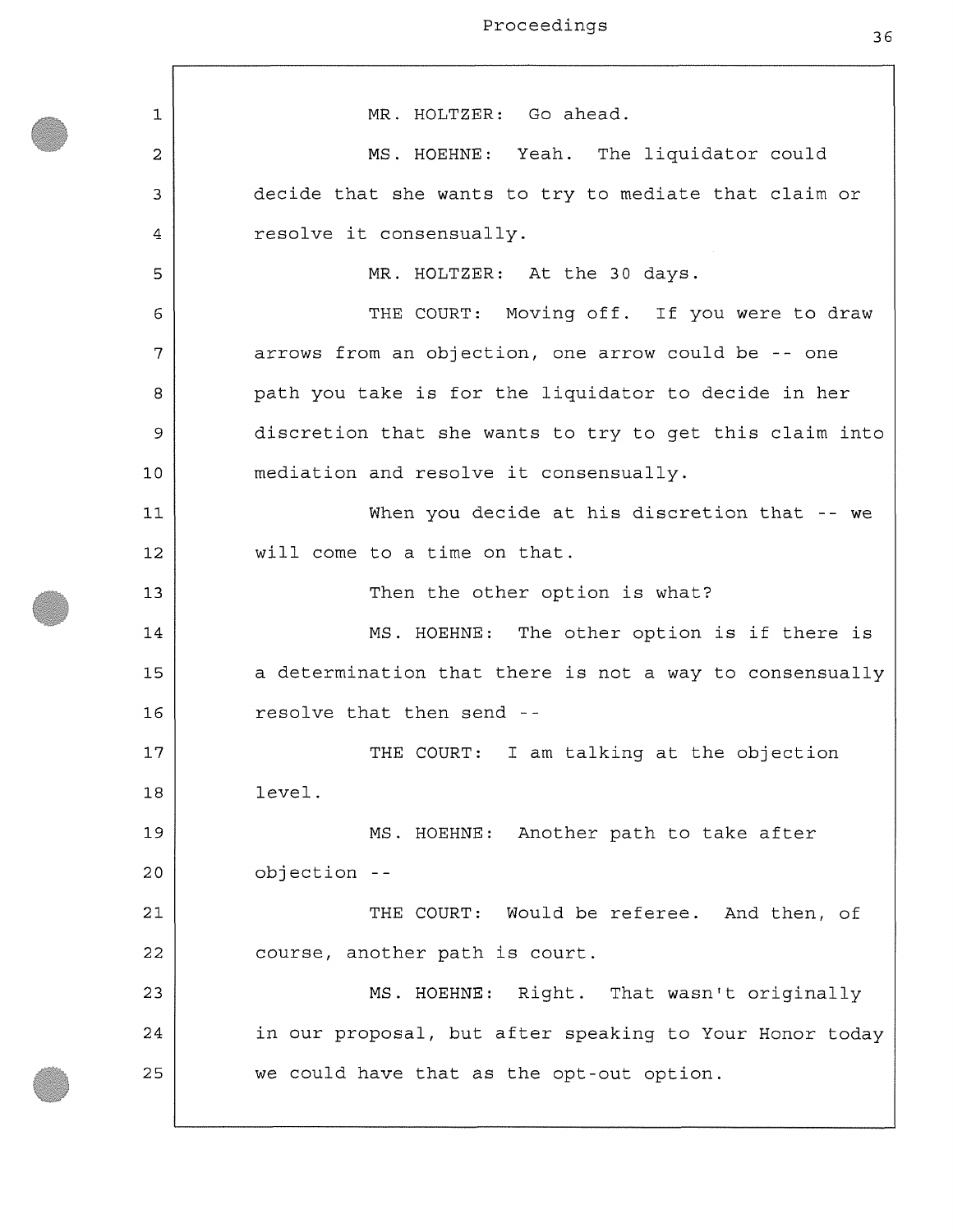1 **2**  3 4 5 **6**  7 **8**  9 **10 11 12**  13 14 15 **16**  17 **18**  19 **20 21 22**  23 24 25 THE COURT: Where did you have "court" in your proposal. MS. HOEHNE: The court would be if after the referee phase the parties didn't consent to final determination by the referee, the referee would issue a report and recommendation to the Court. THE COURT: The point is this. You are making a couple of things almost mandatory before the court option. The question is when you have done all your objections and you say, well, the liquidator can take another look. That's the liquidator's option. I am concerned not with the liquidator's option but the option of the providers and the members as to what they can do. So it should be that they either choose to go to a referee or they choose to go to a court. You see what I mean? As opposed to anybody else saying you have to go first to referee before you go to court. Because they may choose not to. MR. HOLTZER: They may. But the reason we suggested what we suggested is because there are hundreds of thousands of claims. The question is how far into the process will we let them wind up in front of Your Honor.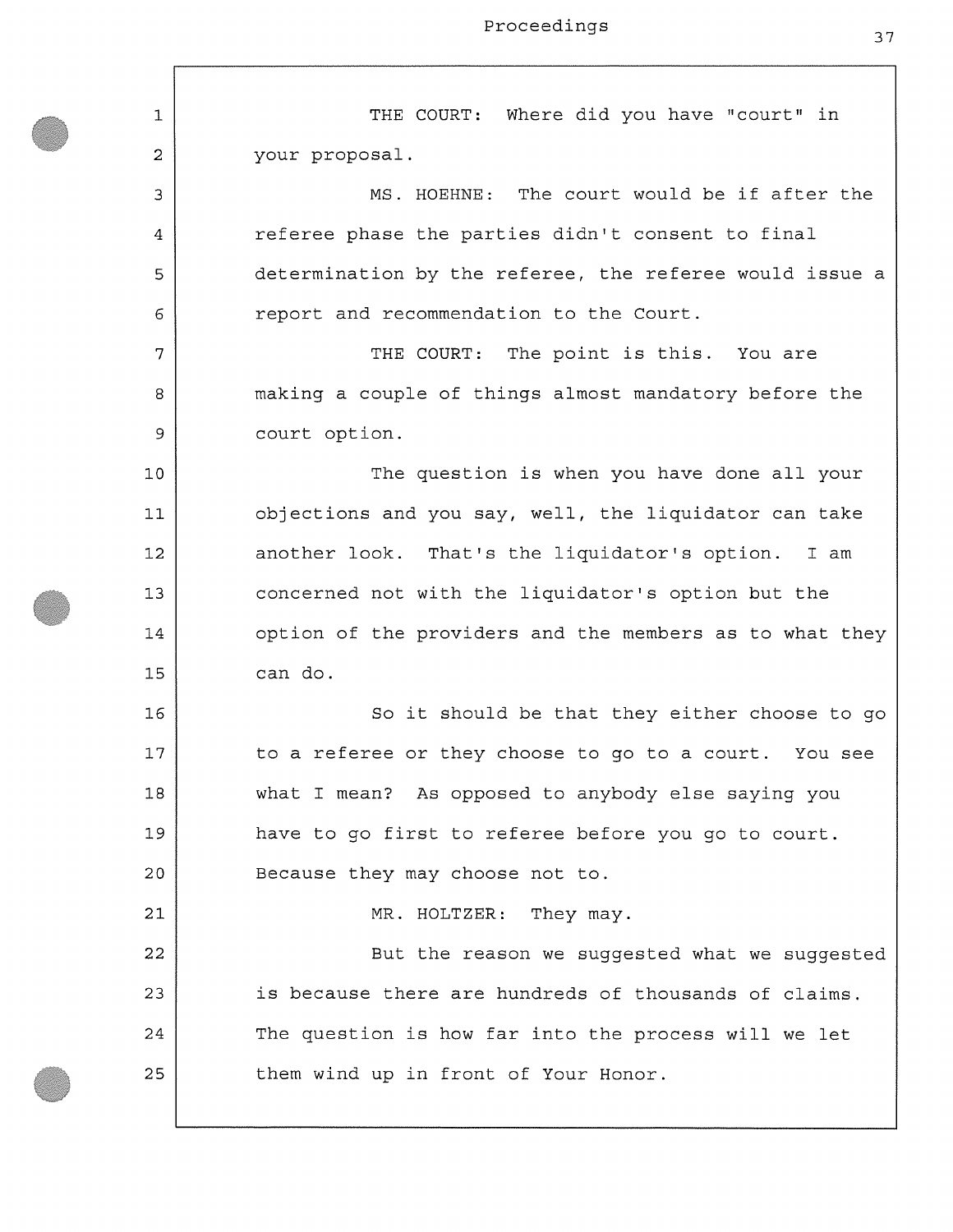$\lceil$ 

| 1  | That's why we are suggesting at the objection          |
|----|--------------------------------------------------------|
| 2  | stage before we get to opt-out we try the referee      |
| 3  | first. If somebody is really insistent. Otherwise, we  |
| 4  | are fearful, Your Honor, that there will be a lot of   |
| 5  | claims in your court that in the normal health care    |
| 6  | claims process -- we haven't altered that. This is     |
| 7  | normal for how you would process an objection to a     |
| 8  | dispute over whether or not you should be entitled to  |
| 9  | receive payment on your claim.                         |
| 10 | If we want to do something short of that, our          |
| 11 | fear was that we would wind up with many claims in the |
| 12 | court.                                                 |
| 13 | THE COURT: So your suggestion is objection,            |
| 14 | mandatory referee, and then --                         |
| 15 | MR. HOLTZER: Non-binding.                              |
| 16 | THE COURT: Not binding.                                |
| 17 | MS. HOEHNE: Unless the parties consent.                |
| 18 | THE COURT: Mandatory. I am just --                     |
| 19 | mandatory. And then if need be.                        |
| 20 | MR. HOLTZER: Right.                                    |
| 21 | THE COURT: Then you have another arrow over            |
| 22 | there.                                                 |
| 23 | When does it go to the liquidator taking the           |
| 24 | last look if he or she chooses to?                     |
| 25 | MS. HOEHNE: I don't know that I would call             |
|    |                                                        |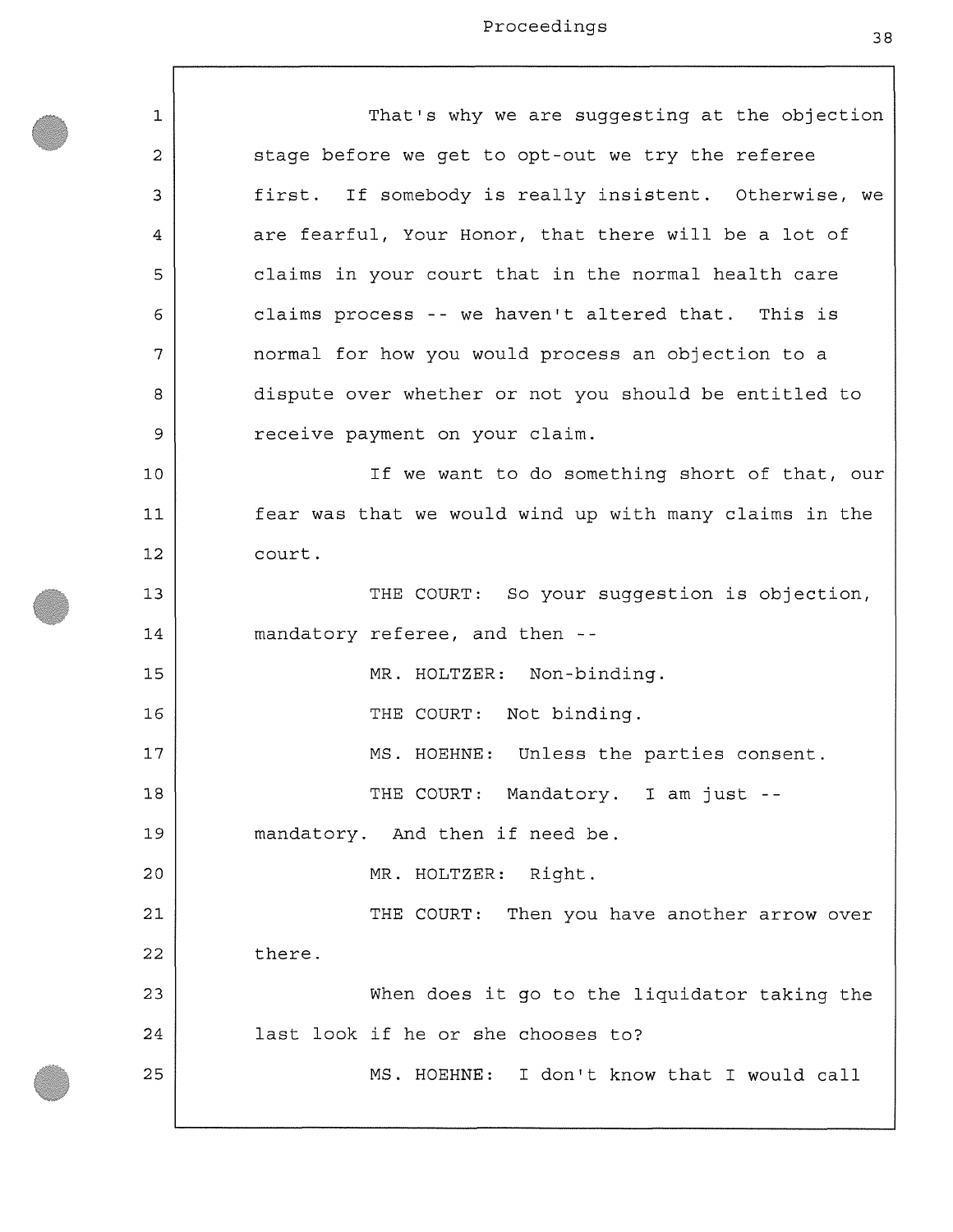1 **2**  3 4 5 6 7 **8**  9 **10**  11 **12**  13 14 15 **16**  17 **18**  19 **20 21 22**  23 24 25 the mediation phase taking a last look. THE COURT: I am. You said the liquidator could after the objection review. Where does that fit in the scheme? MR. HOLTZER: After the thirty-day period if the objection comes in, because they are -- because the party isn't agreeing to the final result, then at that point in time the liquidator could look at it. THE COURT: The liquidator. That's a choice of the liquidator. In that period what's happening from the point of view of the provider or the member? COURT ATTORNEY: They are probably deciding whether they want to go to the referee, according to the chart. THE COURT: After the objection what's the time frame? MR. HOLTZER: That's really what the Court wants to know. I don't know that we have a set time frame yet. MS. HOEHNE: We don't have one yet. We hadn't put one in because at this point we don't know what the volume of the appeals is. THE COURT: But when you lay it out it has to be there. And it has to be sanctioned by the Court,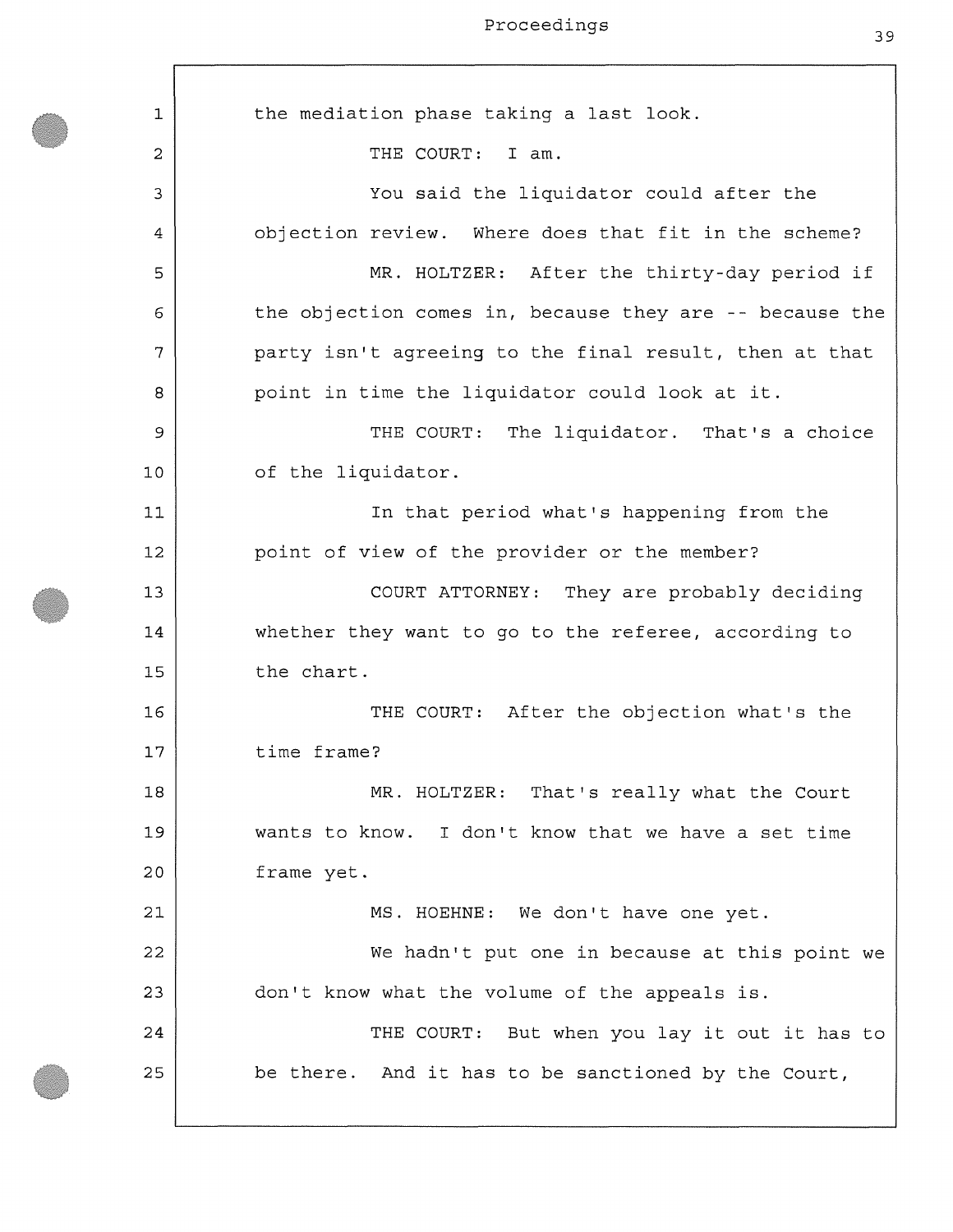$\lceil$ 

| 1  | not at the discretion of the liquidator or anyone else. |
|----|---------------------------------------------------------|
| 2  | MR. HOLTZER: We understand, Your Honor.                 |
| 3  | Let us consult with folks.                              |
| 4  | As we submitted to Your Honor, we will be               |
| 5  | prepared to tell you what number of days we chose for   |
| 6  | that period.                                            |
| 7  | THE COURT: That period?                                 |
| 8  | MR. HOLTZER: For the period between the                 |
| 9  | objection, 30 days, and when somebody can opt out of    |
| 10 | these processes and come to Your Honor.                 |
| 11 | THE COURT: The objection, the referee, which            |
| 12 | is mandatory, and the Court, those phases, and where is |
| 13 | opt out in that. And where and how does the liquidator  |
| 14 | make a determination to take a look at this one but not |
| 15 | that one and what time frame is that in?                |
| 16 | MR. HOLTZER: We will come back with that.               |
| 17 | THE COURT: Do you see?                                  |
| 18 | MR. HOLTZER: We will come back to you in the            |
| 19 | application.                                            |
| 20 | THE COURT: Because I understand that this is            |
| 21 | not $a -$                                               |
| 22 | MS. HOEHNE: Direct route to court.                      |
| 23 | THE COURT: This option is not optimum, to go            |
| 24 | from objection directly to court. That's unrealistic.   |
| 25 | So we won't look at that arrow.                         |
|    |                                                         |

40

ן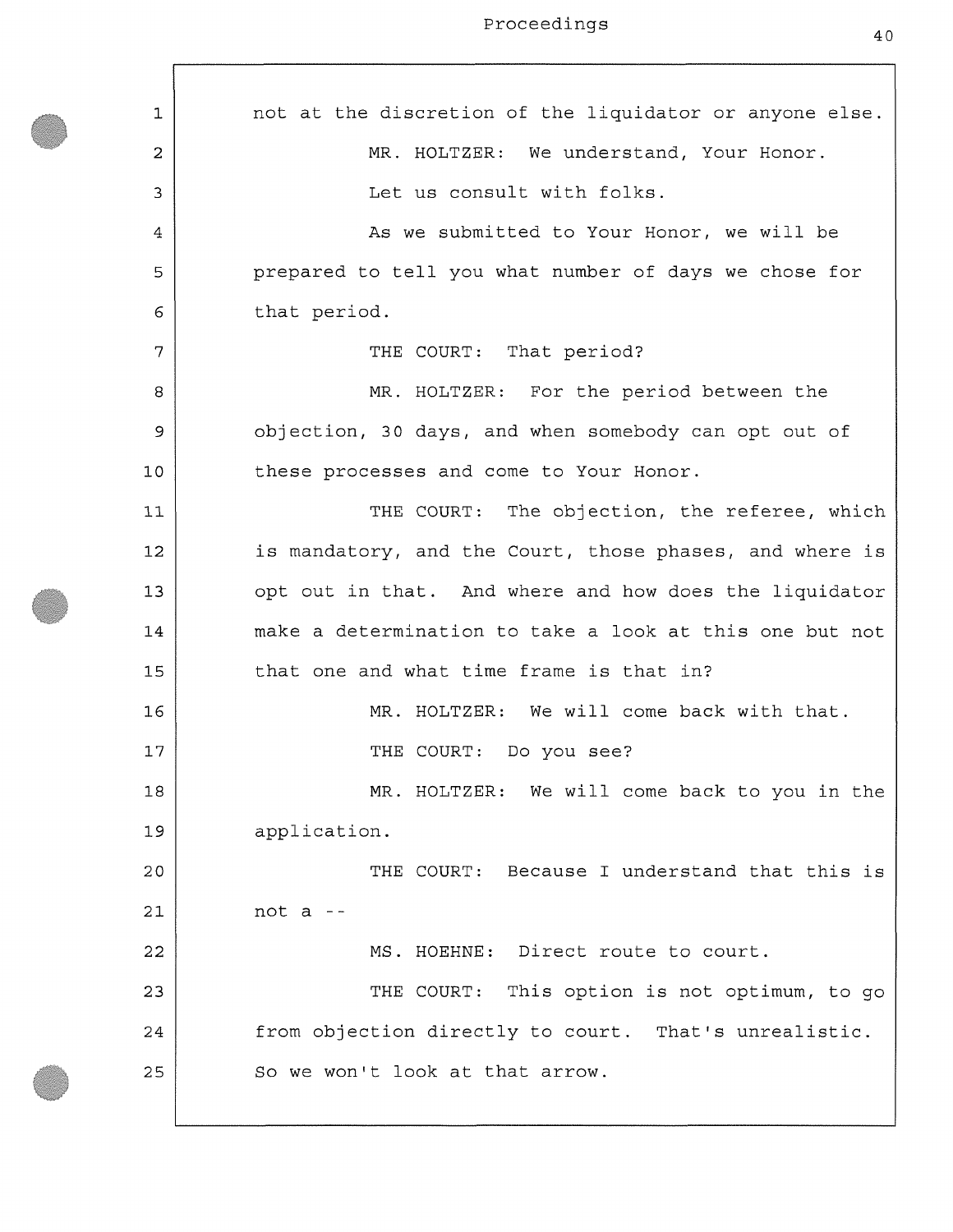| 1  | But if you have objection then you have down            |
|----|---------------------------------------------------------|
| 2  | to the referee, which is mandatory. Then you have down  |
| 3  | from there to the Court.                                |
| 4  | Somewhere in here is opt out. And/or then               |
| 5  | you have over here the liquidator having the last clear |
| 6  | chance if the liquidator chooses to. But how does that  |
| 7  | work in the time frame of what's going on in here?      |
| 8  | MR. HOLTZER: We will give you --                        |
| 9  | THE COURT: You see?                                     |
| 10 | COURT ATTORNEY: There is no opt out if it is            |
| 11 | a mandatory referee.                                    |
| 12 | THE COURT: That's what I am saying. If                  |
| 13 | that's the case then I need to know where opt-out fits  |
| 14 | in? You see? That's what I am saying.                   |
| 15 | MR. HOLTZER: Let me see if I can be heard on            |
| 16 | that point.                                             |
| 17 | What we were going to suggest is if the                 |
| 18 | referee doesn't issue a decision that resolves it then  |
| 19 | the referee would issue a report and findings and at    |
| 20 | that point the opt-out would occur and the party --     |
| 21 | THE COURT: If they chose not to opt out,                |
| 22 | what else is there? If there is no opt out at that      |
| 23 | point that's it. If the referee issues a report --      |
| 24 | MR. HOLTZER: Non-binding.                               |
| 25 | MS. HOEHNE: They are here in front of Your              |
|    |                                                         |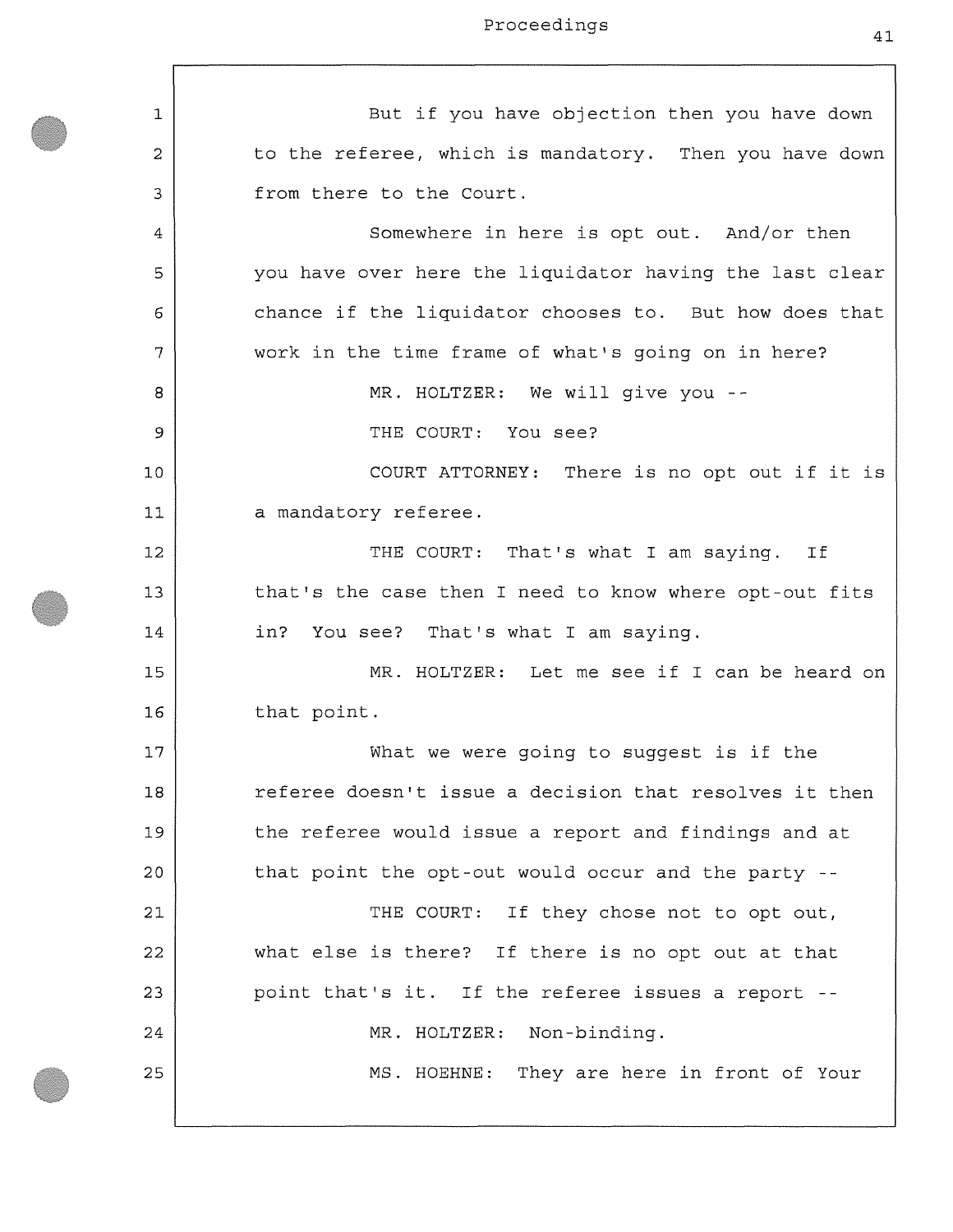**1 2**  3 4 5 6 7 **8**  9 10 11 **12**  13 14 15 **16**  17 **18**  19 **20 21 22**  23 24 25 Honor. THE COURT: That's not really an opt-out. That's called next step. It is not opt-out because there is something else going on and you opt out. Opt out means I am coming off the track. But there is no coming off the track. We are at the last stop. MR. HOLTZER: The liquidator always has the ability to step in and resolve it at any point. THE COURT: But that is not been called opt out because it is the end of the process. It is not really opting out. Opt out would be somewhere up in here you could say I don't want to do it anymore. And that's not what's being proposed. MS. HOEHNE: You mean a party could decide they don't want to pursue any further internal review? THE COURT: That's what I am calling opt out. MS. HOEHNE: At any point in time a member or provider could say that they are not going to pursue further review of their claim. THE COURT: And do what? MS. HOEHNE: And that the point in time the determination that the liquidator made would be the one. THE COURT: That's not what is meant by opt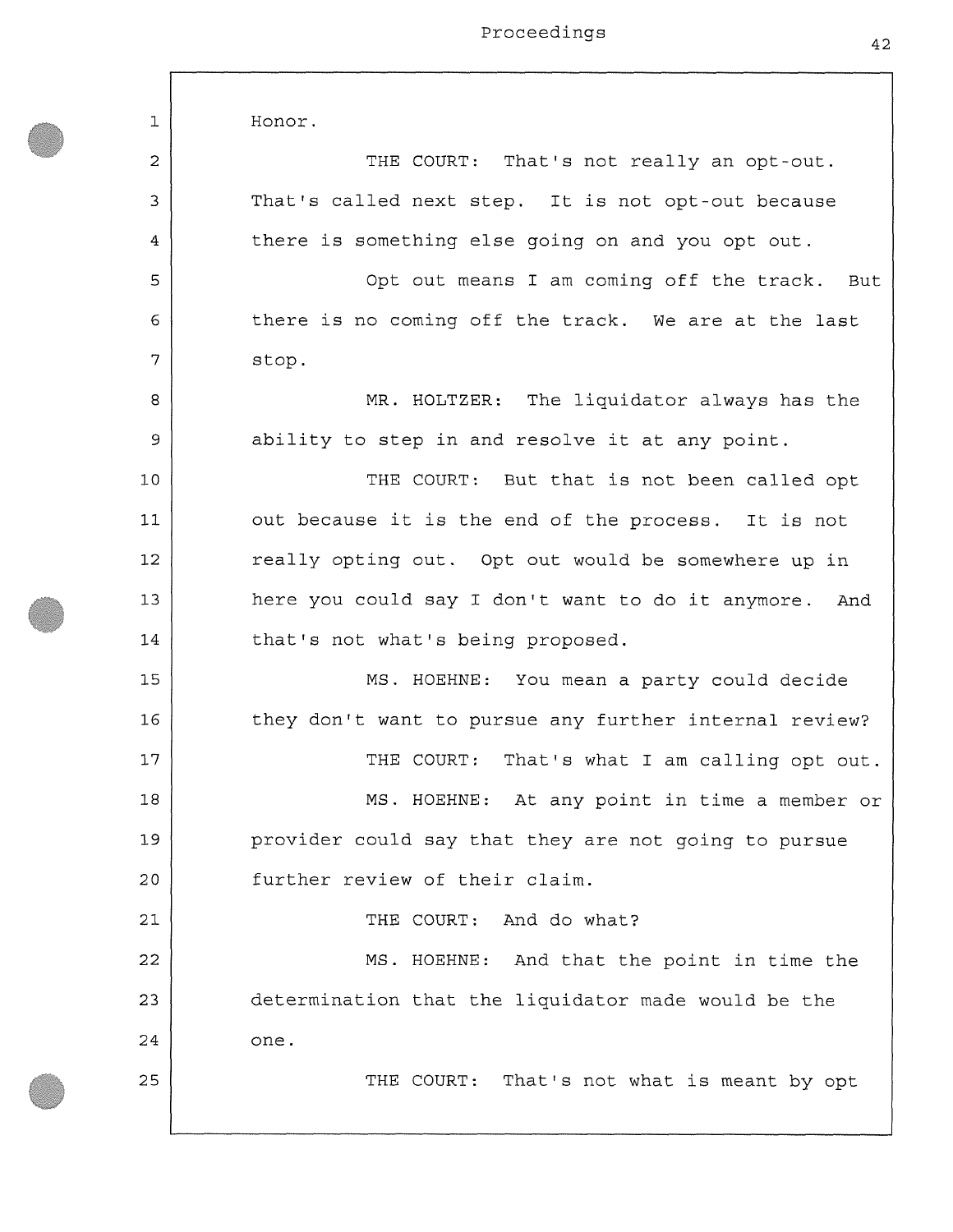| $\mathbf 1$ | out.                                                    |
|-------------|---------------------------------------------------------|
| 2           | Are you new to opt out? I mean, this is not             |
| 3           | a unique concept. It just means you have 10 steps in a  |
| 4           | process and somewhere, maybe step 4, step 6, step 7,    |
| 5           | you have areas where you can say, "I don't want to      |
| 6           | finish this anymore. I want to opt out and go to        |
| 7           | court." That's what I am saying.                        |
| 8           | This may not be an opt-out process. But if              |
| 9           | it is, I want to know where opting out fits in.         |
| 10          | But not at the end of that.                             |
| 11          | MR. HOLTZER: Our review, Your Honor, is that            |
| 12          | we don't go through the referee process then you are    |
| 13          | going to potentially increase your --                   |
| 14          | THE COURT: I understand the reasonableness              |
| 15          | of the referee process. I understand the                |
| 16          | reasonableness of the referee process. But then what    |
| 17          | you are proposing is not an opt-out at all because the  |
| 18          | process doesn't have a step where you can come out of   |
| 19          | it and just go directly to court.                       |
| 20          | Which I understand. It is reasonable.<br>$\mathbf{I}$   |
| 21          | understand.                                             |
| 22          | In my first analysis it was over here where             |
| 23          | you could take the objection and skip the referee and   |
| 24          | skip the liquidator and come directly to Court.<br>That |
| 25          | would be opting out. But you are saying with the        |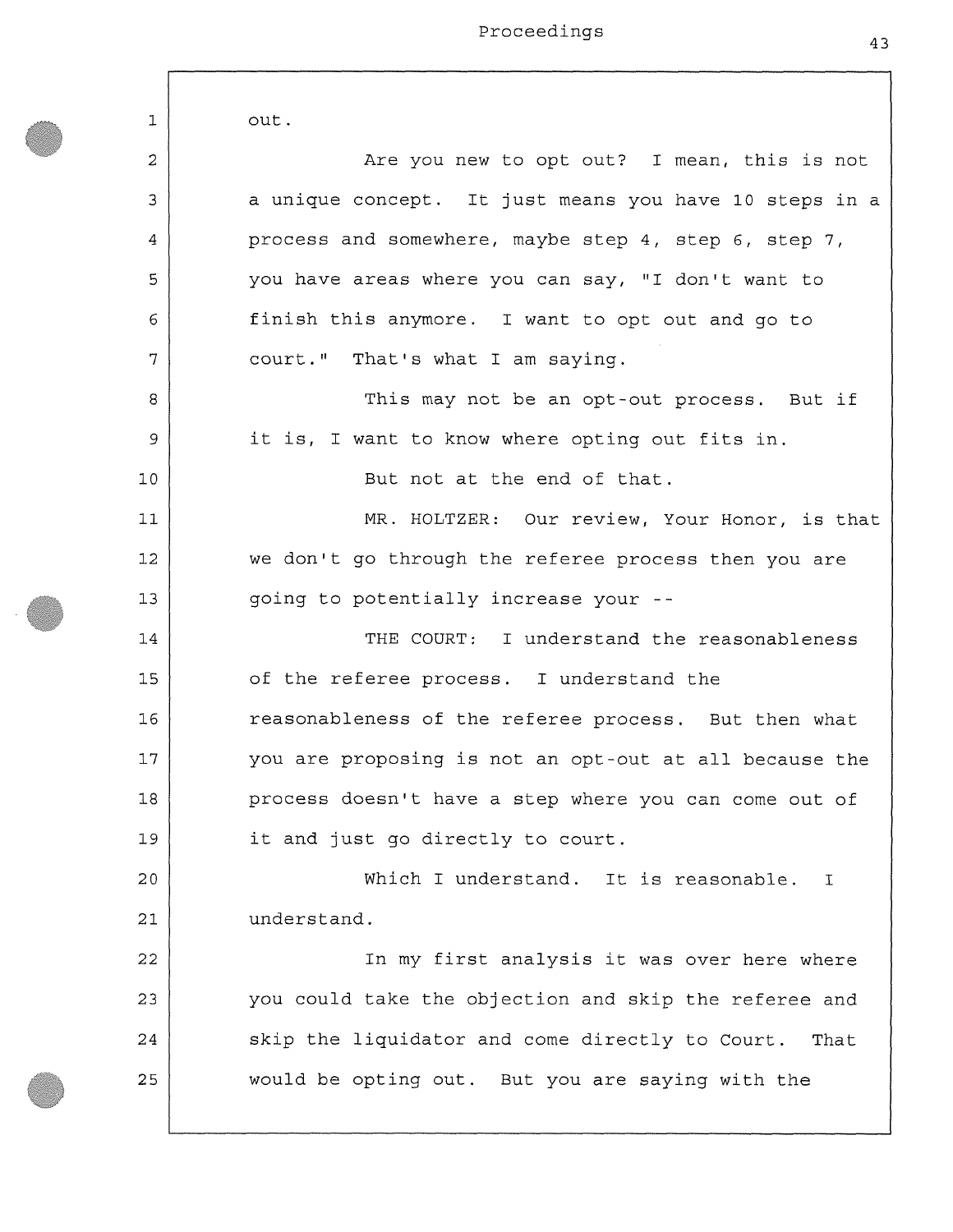| 1  | volume that that shouldn't be there.                    |
|----|---------------------------------------------------------|
|    |                                                         |
| 2  | MR. HOLTZER: That shouldn't be there.                   |
| 3  | The only opt-out, to use your word, is                  |
| 4  | somebody could simply say we don't want to go to a      |
| 5  | referee. We would like the liquidator to consider this  |
| 6  | and see if you resolve it.                              |
| 7  | THE COURT: That's really just an alternative            |
| 8  | from here to here. You see? That arrow. That's          |
| 9  | saying -- then it becomes here.                         |
| 10 | So after the objection you can either go to             |
| 11 | the referee or you can ask for the liquidator to review |
| 12 | it. But after either one of those -- neither one is     |
| 13 | binding.                                                |
| 14 | MR. HOLTZER: Correct.                                   |
| 15 | THE COURT: And after either one of those                |
| 16 | determinations -- if you say you don't want to go to    |
| 17 | the referee and you want the liquidator to try to       |
| 18 | resolve it, at that point can you still say, well, she  |
| 19 | didn't get it done, can I now still go to the referee?  |
| 20 | So then you have an arrow going this way.               |
| 21 | MR. HOLTZER: I think we want it to go to the            |
| 22 | referee.                                                |
| 23 | THE COURT: You understand you have multiple             |
| 24 | mechanisms of moving around.                            |
| 25 | MR. HOLTZER: We do, Your Honor.                         |
|    |                                                         |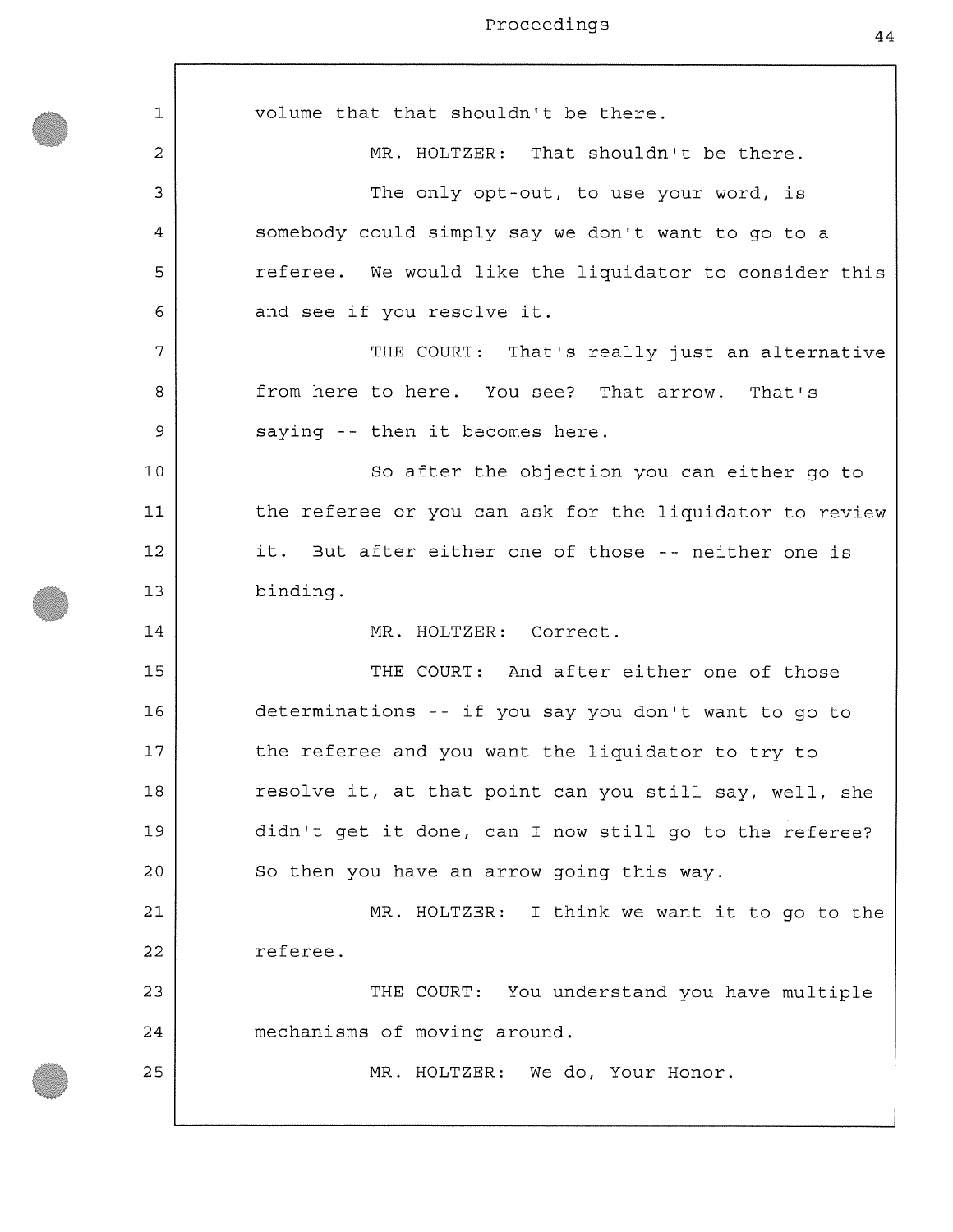**1 2**  3 4 5 6 7 **8**  9 10 11 **12**  13 14 15 **16**  17 **18**  19 20 **21 22**  23 24 25 THE COURT: Because if you come from objection, you can go either from objection to referee or you can go from objection to liquidator. But if you go from objection to liquidator and you don't like it, you can still go to liquidator to referee. MS. HOEHNE: Correct. THE COURT: It is called a triangle. All right. All that has to be detailed. Off the record. (Whereupon, a discussion is held off the record.) THE COURT: Back on the record. This is for the benefit of the members as well, right? MR. HOLTZER: Yes, members and providers. THE COURT: The members are the individuals who happen to have been in the courtroom, some of them, that day? That's why I am saying they need a graphic, as well. Because everyone doesn't want to read a whole lot of words, 20 pages of their insurance policy, to figure it out. Okay? So a chart that shows lines where you can go from here to there. They should be able to visualize, as well.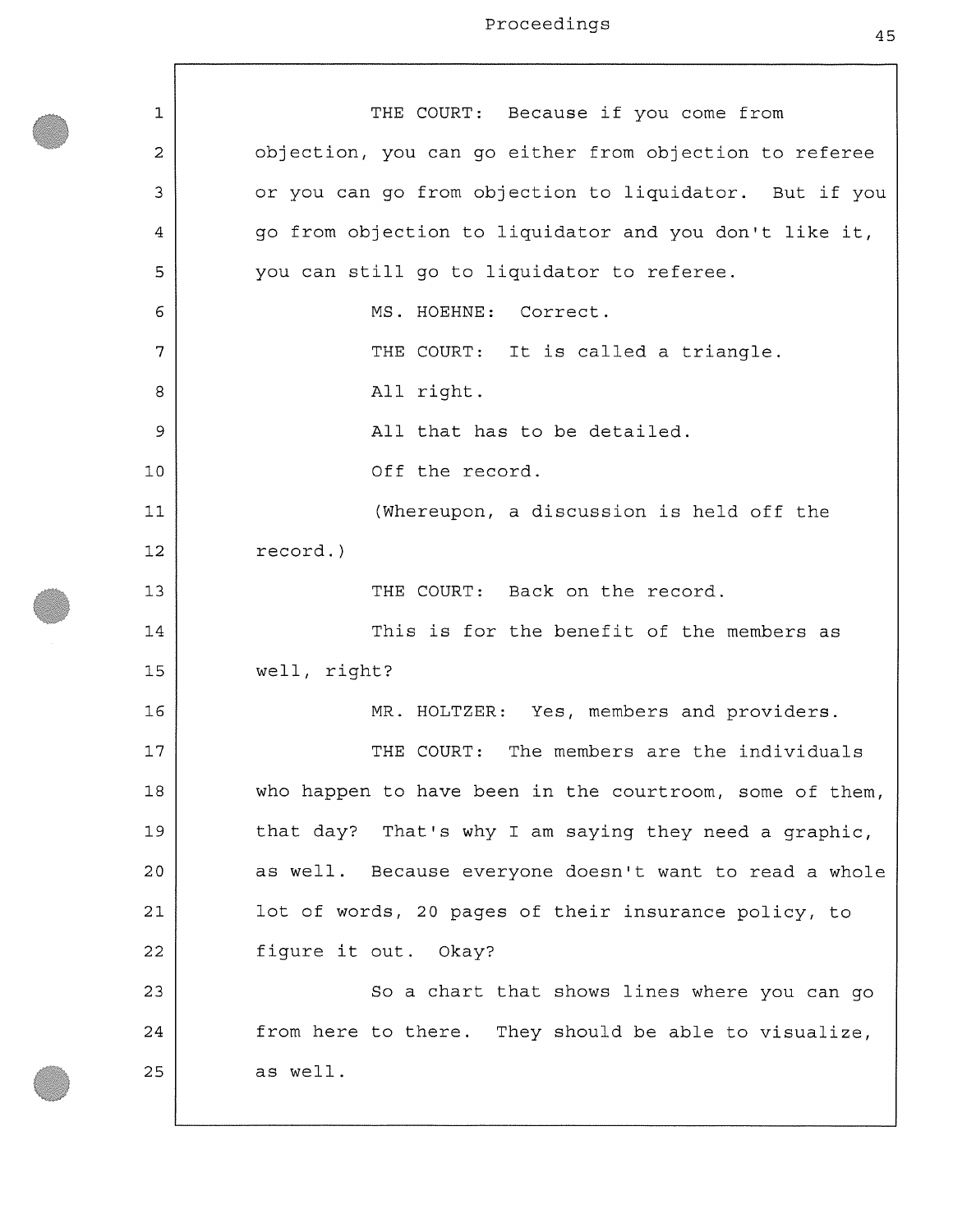| 1  | So you almost -- size doesn't matter because            |
|----|---------------------------------------------------------|
| 2  | it is all going to be prorated.                         |
| 3  | So no "I need to go first".                             |
| 4  | It is all going to get -- you are getting set           |
| 5  | amounts and then it will be distributed.                |
| 6  | Got it. Got it.                                         |
| 7  | MR. HOLTZER: So, Your Honor, just to finish             |
| 8  | up.                                                     |
| 9  | On a periodic basis the liquidator intends to           |
| 10 | prepare for the Court a list of the policy claims that  |
| 11 | have been examined or otherwise resolved by mutual      |
| 12 | consent, just so that there is a list. And because the  |
| 13 | policy claims contained sensitive personal information  |
| 14 | like the claimant's name on the --                      |
| 15 | THE COURT: Under seal.                                  |
| 16 | MR. HOLTZER: It will be under seal, Your                |
| 17 | Honor.                                                  |
| 18 | We just wanted to make sure that didn't                 |
| 19 | surprise anybody when we put it in our application.     |
| 20 | THE COURT: The list of the claims and the               |
| 21 | claimants is under seal.                                |
| 22 | So no one knows who the other claimants are?            |
| 23 | MR. HOLTZER: Right.                                     |
| 24 | THE COURT: What is the reason the names of              |
| 25 | the claimants can't be -- in other words, is that still |
|    |                                                         |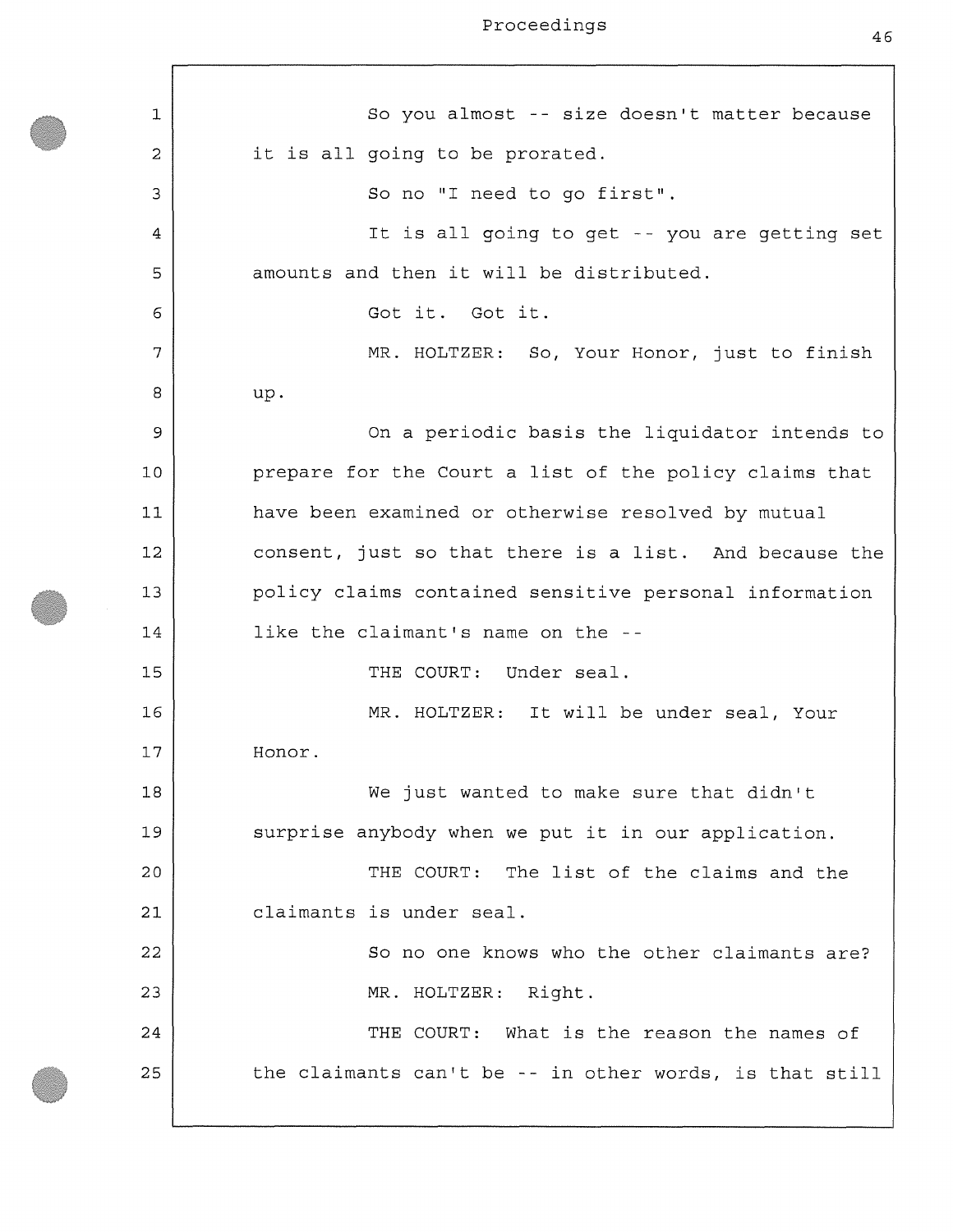1 **2**  3 4 5 6 7 **8**  9 10 11 **12**  13 14 15 **16**  17 **18**  19 **20 21 22**  23 24 25 confidential, as well? MS. HOEHNE: I believe it is. MR. HOLTZER: Yes. THE COURT: Is that HIPAA stuff? MR. HOLTZER: I believe so, Your Honor. But the members and the providers are going to receive notice that their policy claims were included on the policy claims list that was submitted under seal. They will be able to securely review the disposition of their policy claims on the look-up tools on the website. THE COURT: But no one will be able to look up how much -- what about the numbers? MR. HOLTZER: When you say the numbers? THE COURT: The amounts of the claims without the names? MR. HOLTZER: No, no. THE COURT: This is what I am saying. Not the individual amounts of the claim but the amounts that have been submitted for -- the value of the claims that have been submitted. The amounts. Not the names, not the people, but that that \$10 million has been submitted in claims by providers and \$3 million has been submitted in claims by members. You see? I am just saying numbers.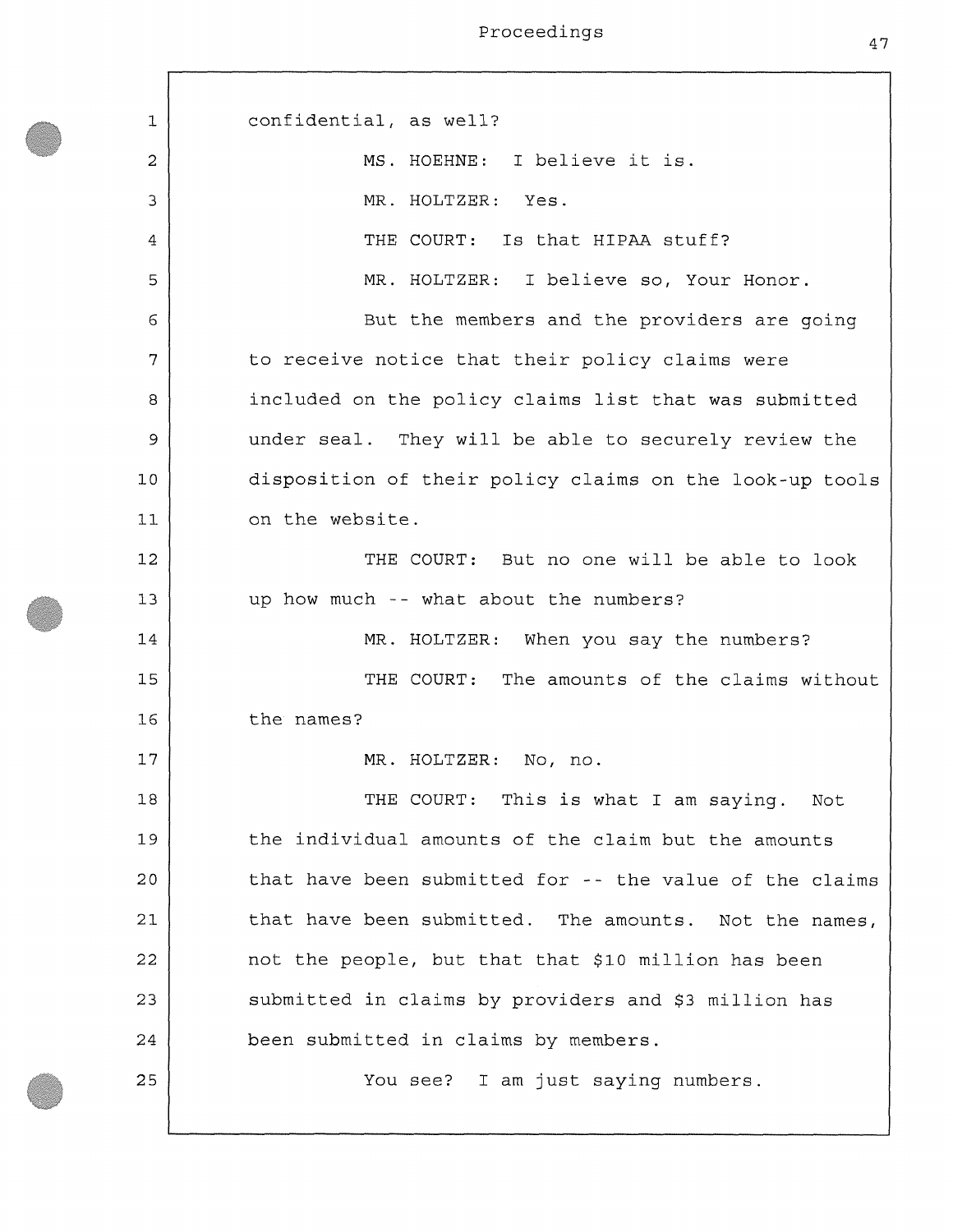$\mathbf{r}$ 

| 1  | MR. HOLTZER: At some point, Your Honor, we              |
|----|---------------------------------------------------------|
| 2  | will able to report to everybody where we are.          |
| 3  | THE COURT: That's my thing.                             |
| 4  | Not at some point. I want set intervals                 |
| 5  | where postings are made of how much has been sought in  |
| 6  | claims.                                                 |
| 7  | What I am saying is as of September 30, 2016,           |
| 8  | we have received -- we have received \$10 million in    |
| 9  | claims -- just an aggregate number -- from providers    |
| 10 | and \$3 million in claims from members.                 |
| 11 | MR. HOLTZER: Easy to do.                                |
| 12 | THE COURT: I want people to be able to get              |
| 13 | an understanding of how much is accumulating in amounts |
| 14 | sought in each category over time. I would like that    |
| 15 | to be updated, I guess, every 30 or 45 days. It is not  |
| 16 | that hard. It is just a number.                         |
| 17 | MR. HOLTZER: Sure.                                      |
| 18 | Your Honor, that's really it in terms of our            |
| 19 | proposal.                                               |
| 20 | We intend to submit by Order to Show Cause.             |
| 21 | THE COURT: Let me ask.                                  |
| 22 | Does anyone who is here representing a                  |
| 23 | provider have an issue or concern that they want the    |
| 24 | Court to consider in what's been presented?             |
| 25 | No.                                                     |
|    |                                                         |

48

h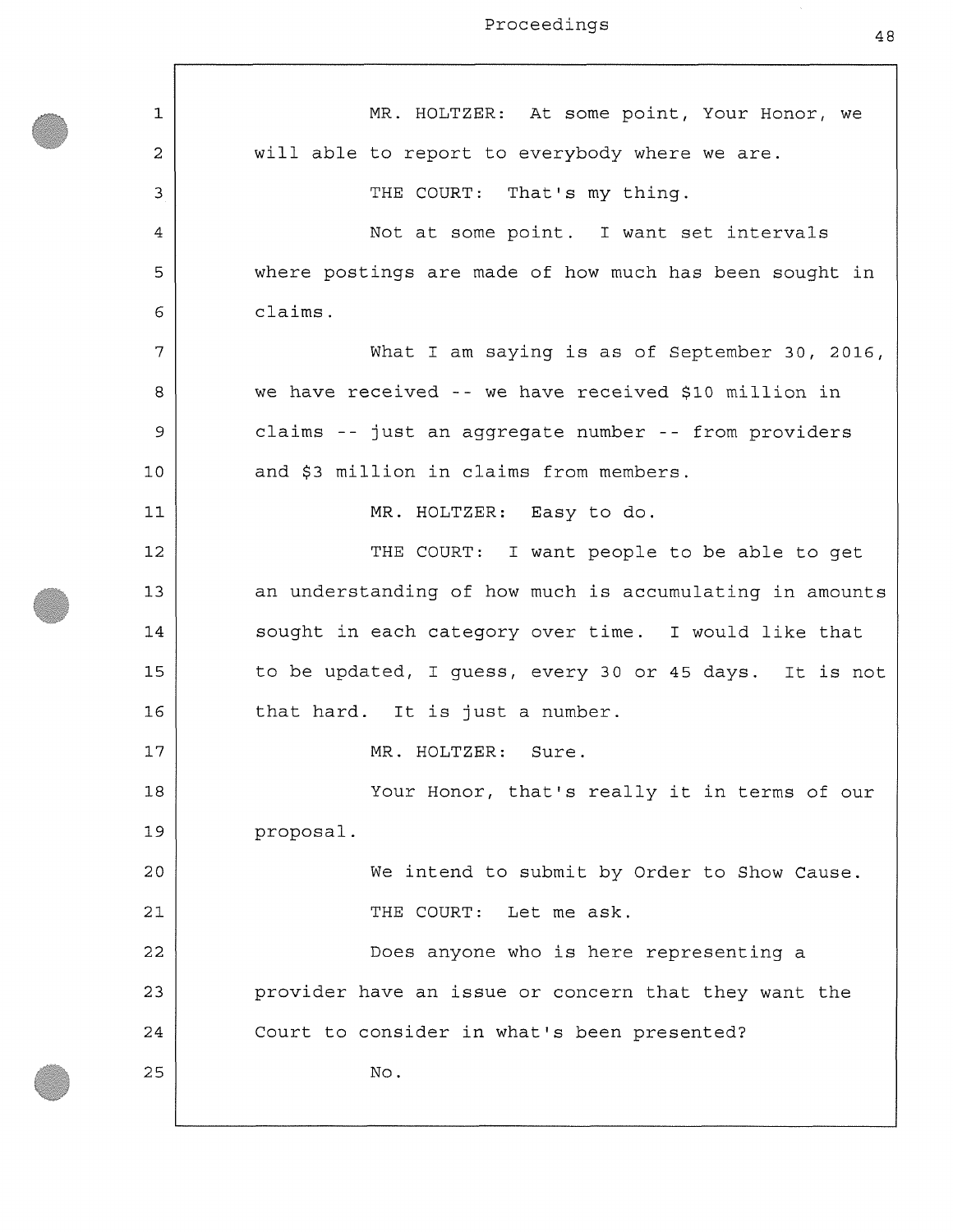| $\mathbf{1}$ | I just want to make sure people have -- if              |
|--------------|---------------------------------------------------------|
| 2            | anyone wants me to hear something. That's why it is an  |
| 3            | open court as opposed to a conference.                  |
| 4            | Get the record because I don't want to have             |
| 5            | to -- I want -- the things I have said I would like to  |
| 6            | I want them to happen.<br>see.                          |
| 7            | When will you be back?                                  |
| 8            | MR. HOLTZER: I think we will file our motion            |
| 9            | or Order to Show Cause within the next 2 to 3 weeks.    |
| 10           | THE COURT: Okay.                                        |
| 11           | COURT CLERK: Your name?                                 |
| 12           | MR. LaGRASSA: Anthony LaGrassa. I am here               |
| 13           | on behalf of two policyholders.                         |
| 14           | THE COURT: Yes?                                         |
| 15           | MR. LaGRASSA: My question is I saw that                 |
| 16           | there are 3 to 4 months to complete the initial audit.  |
| 17           | THE COURT:<br>Yes.                                      |
| 18           | MR. LaGRASSA: Do we have any idea of how                |
| 19           | many more months after that it would be before there is |
| 20           | -- aside from objections, you know, when a first        |
| 21           | internal distribution would be made?                    |
| 22           | THE COURT: You are looking at at least a                |
| 23           | year in my view. At least a year to 18 months. This     |
| 24           | is a very tedious process.                              |
| 25           | It is going to take at least -- I think a               |
|              |                                                         |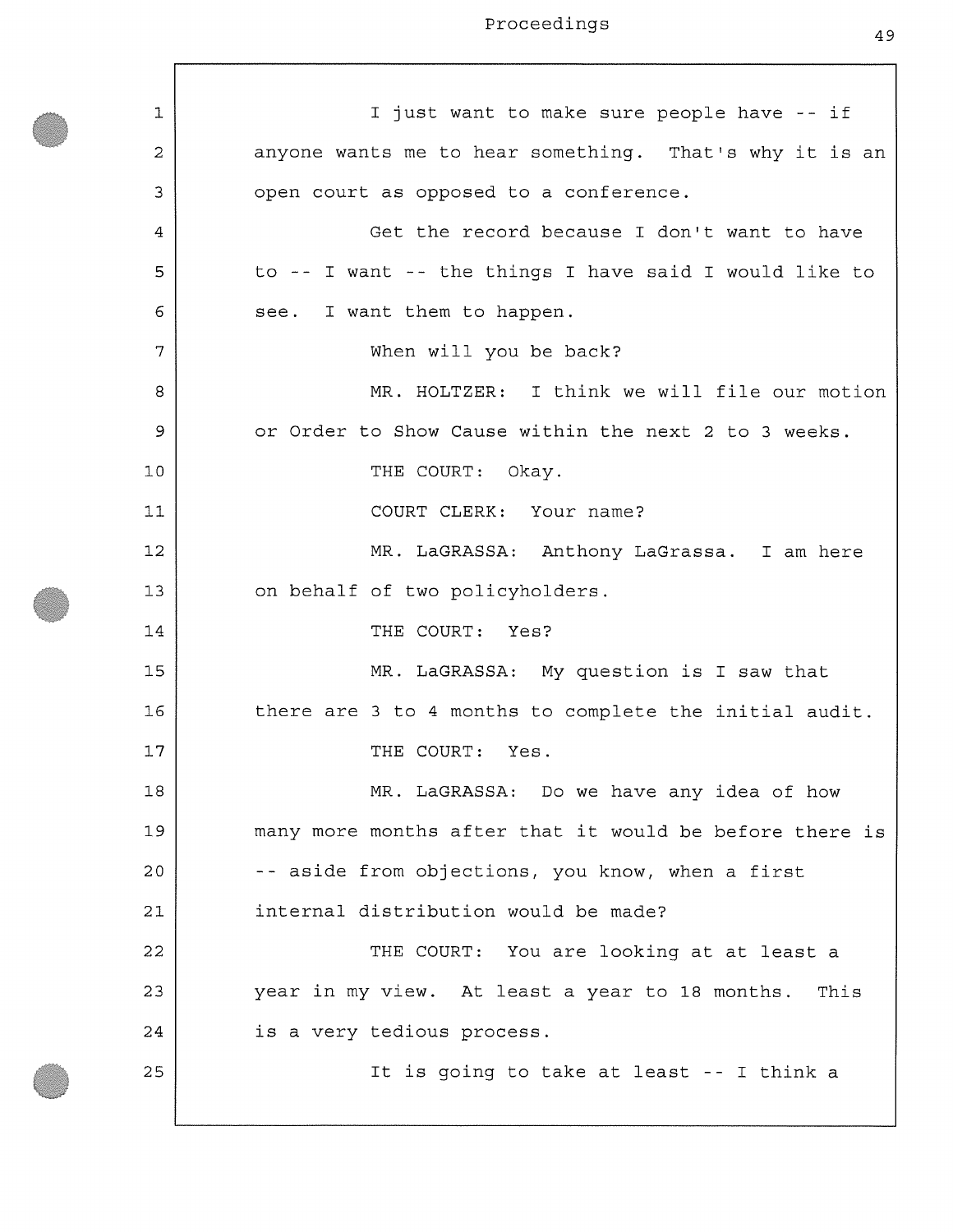**1 2**  3 4 5 6 7 **8**  9 **10**  11 **12**  13 14 15 **16**  17 **18**  19 20 **21 22**  23 24 25 year is optimistic. I think the earliest you could be thinking in terms of is maybe 18 to 24 months. But the important thing is to continue to see online what's happening. That's why I want a lot of posting, so people can see what's going on. MR. LaGRASSA: In that posting you will be able to see 30% have been resolved and there is still 70%? THE COURT: I didn't get that far yet with respect to posting results, which I will get to because I think that's important, as well. Not to say -- again, identities are all protected. But in terms of how many have been agreed to? Resolved? Absolutely. But no one gets paid until the process of valuation is complete. But everyone will be able -- very transparent. Everyone will be able to see what's happening and how much is being sought. And believe me, I will make sure there is a great deal of transparency. MR. LaGRASSA: Thank you. THE COURT: All proceedings will be in open court. So I will see you with the Order to Show